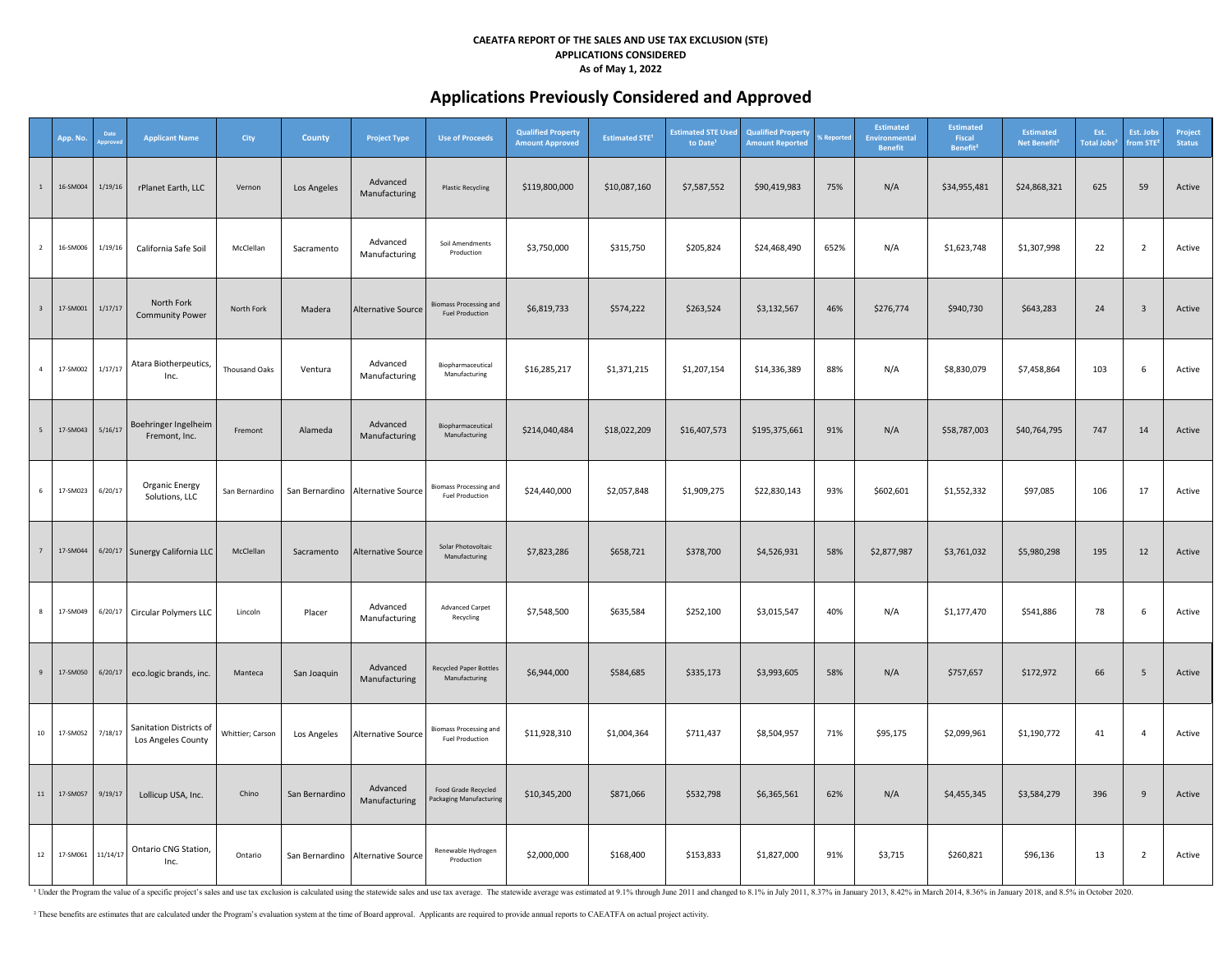|    |             |                       |                                                                                                  |                                 |                                       |                                 |                                                         |                                                     | . .                              |                                                   |                                                     |                   |                                                            |                                                    |                                              |                                 |                                   |                          |
|----|-------------|-----------------------|--------------------------------------------------------------------------------------------------|---------------------------------|---------------------------------------|---------------------------------|---------------------------------------------------------|-----------------------------------------------------|----------------------------------|---------------------------------------------------|-----------------------------------------------------|-------------------|------------------------------------------------------------|----------------------------------------------------|----------------------------------------------|---------------------------------|-----------------------------------|--------------------------|
|    | App. No.    | Date<br><b>pprove</b> | <b>Applicant Name</b>                                                                            | <b>City</b>                     | <b>County</b>                         | <b>Project Type</b>             | <b>Use of Proceeds</b>                                  | <b>Qualified Property</b><br><b>Amount Approved</b> | <b>Estimated STE<sup>1</sup></b> | <b>Estimated STE Used</b><br>to Date <sup>1</sup> | <b>Qualified Property</b><br><b>Amount Reported</b> | <b>6 Reported</b> | <b>Estimated</b><br><b>Environmental</b><br><b>Benefit</b> | <b>Estimated</b><br>Fiscal<br>Benefit <sup>2</sup> | <b>Estimated</b><br>Net Benefit <sup>2</sup> | Est.<br>Total Jobs <sup>2</sup> | Est. Jobs<br>rom STE <sup>2</sup> | Project<br><b>Status</b> |
| 13 | 17-SM062    | 11/14/17              | Trademark Brewing,<br><b>LLC</b>                                                                 | Long Beach                      | Los Angeles                           | Advanced<br>Manufacturing       | <b>Beverage Production</b>                              | \$1,854,741                                         | \$156,169                        | \$87,414                                          | \$1,045,618                                         | 56%               | N/A                                                        | \$808,675                                          | \$652,506                                    | 50                              | $\overline{4}$                    | Active                   |
| 14 | 18-SM002    | 1/16/18               | IF CoPack, LLC, dba<br><b>Initative Foods</b>                                                    | Sanger                          | Fresno                                | Advanced<br>Manufacturing       | Advanced Food<br>Production                             | \$17,115,645                                        | \$1,430,868                      | \$709,906                                         | \$8,490,516                                         | 50%               | N/A                                                        | \$3,266,279                                        | \$1,835,411                                  | 113                             | 11                                | Active                   |
| 15 | 18-SM008    | 4/17/18               | Faraday&Future Inc.                                                                              | Hanford;<br>Compton;<br>Gardena | Kings; Los<br>Angeles; Los<br>Angeles | Advanced<br>Transportation      | <b>Electric Vehicle</b><br>Manufacturing                | \$239,234,449                                       | \$20,000,000                     | \$13,482,556                                      | \$161,260,525                                       | 67%               | \$1,008,206                                                | \$38,031,362                                       | \$19,039,568                                 | 1,244                           | 85                                | Active                   |
| 16 | 18-SM018    | 6/19/18               | WET                                                                                              | Sun Valley                      | Los Angeles                           | Advanced<br>Manufacturing       | Water Feature<br>Manufacturing                          | \$4,927,301                                         | \$411,922                        | \$289,619                                         | \$3,452,744                                         | 70%               | N/A                                                        | \$873,330                                          | \$461,408                                    | 280                             | $5\phantom{.0}$                   | Active                   |
| 17 | 18-SM027    |                       | 10/16/18 CalBioGas Hanford LLC                                                                   | Hanford                         | Kings                                 |                                 | Alternative Source   Dairy Biogas Production            | \$20,422,826                                        | \$1,707,348                      | \$1,578,269                                       | \$18,855,334                                        | 92%               | \$208,263                                                  | \$3,690,904                                        | \$2,191,818                                  | 67                              | 6                                 | Active                   |
| 18 | 18-SM028    | 10/16/18              | CalBioGas West Visalia<br><b>LLC</b>                                                             | Tulare                          | Tulare                                |                                 | Alternative Source   Dairy Biogas Production            | \$22,172,277                                        | \$1,853,602                      | \$942,362                                         | \$11,271,965                                        | 51%               | \$202,638                                                  | \$3,655,350                                        | \$2,004,386                                  | 71                              | 6                                 | Active                   |
| 19 | 19-SM004    | 10/16/18              | CalBioGas Kern LLC                                                                               | Bakersfield                     | Kern                                  |                                 | Alternative Source   Dairy Biogas Production            | \$31,909,025                                        | \$2,667,595                      | \$1,540,988                                       | \$18,412,720                                        | 58%               | \$359,810                                                  | \$6,333,623                                        | \$4,025,838                                  | 100                             | 8                                 | Active                   |
| 20 | 18-SM038    | 12/18/18              | Drink, Inc.                                                                                      | Richmond                        | Contra Costa                          | Advanced<br>Manufacturing       | <b>Beverage Bottling</b><br>Manufacturing               | \$3,636,029                                         | \$303,972                        | \$90,126                                          | \$1,078,061                                         | 30%               | N/A                                                        | \$1,897,358                                        | \$1,593,386                                  | 62                              | $\overline{4}$                    | Active                   |
| 21 | 19-SM001    | 2/19/19               | Biogas Energy, Inc.                                                                              | Roseville                       | Placer                                | <b>Alternative Source</b>       | <b>Biomass Processing and</b><br><b>Fuel Production</b> | \$3,867,000                                         | \$323,281                        | \$274,795                                         | \$3,287,018                                         | 85%               | \$75,504                                                   | \$359,170                                          | \$111,392                                    | 8                               | 1                                 | Active                   |
| 22 | 19-SM003    | 2/19/19               | Watonga RNG 1, LLC                                                                               | San Diego                       | San Diego                             | <b>Alternative Source</b>       | <b>Biogas Capture and</b><br>Production                 | \$5,500,000                                         | \$459,800                        | \$445,722                                         | \$5,328,568                                         | 97%               | \$80,989                                                   | \$1,000,104                                        | \$621,293                                    | $\mathbf 0$                     | $\mathbf 0$                       | Active                   |
|    | 23 19-SM004 | 2/19/19               | Sanitation Districts of<br>Los Angeles County                                                    | Whittier                        | Los Angeles                           | Recycled Resource<br>Extraction | Mixed Recycling                                         | \$15,212,203                                        | \$1,271,749                      | \$972,389                                         | \$11,617,222                                        | 76%               | \$39,199                                                   | \$2,747,895                                        | \$1,515,345                                  | 65                              | $\overline{4}$                    | Active                   |
| 24 | 19-SM005    | 2/19/19               | CR&R Incorporated                                                                                | Perris; Lakeview                | Riverside                             | Extraction                      | Recycled Resource   Mixed Paper and Mixed<br>Organics   | \$5,130,235                                         | \$428,888                        | \$239,927                                         | \$2,869,937                                         | 56%               | \$99,915                                                   | \$334,778                                          | \$5,805                                      | 54                              | $\overline{2}$                    | Active                   |
| 25 | 19-SM006    | 2/19/19               | Intuitive Surgical, Inc.<br>and its Subsidiary,<br><b>Intuitive Surgical</b><br>Operations, Inc. | Sunnyvale                       | Santa Clara                           | Advanced<br>Manufacturing       | Advanced Robotic<br><b>Surgical Systems and Tools</b>   | \$96,875,430                                        | \$8,098,786                      | \$3,703,078                                       | \$44,215,875                                        | 46%               | N/A                                                        | \$13,591,326                                       | \$5,492,540                                  | 1,272                           | 33                                | Active                   |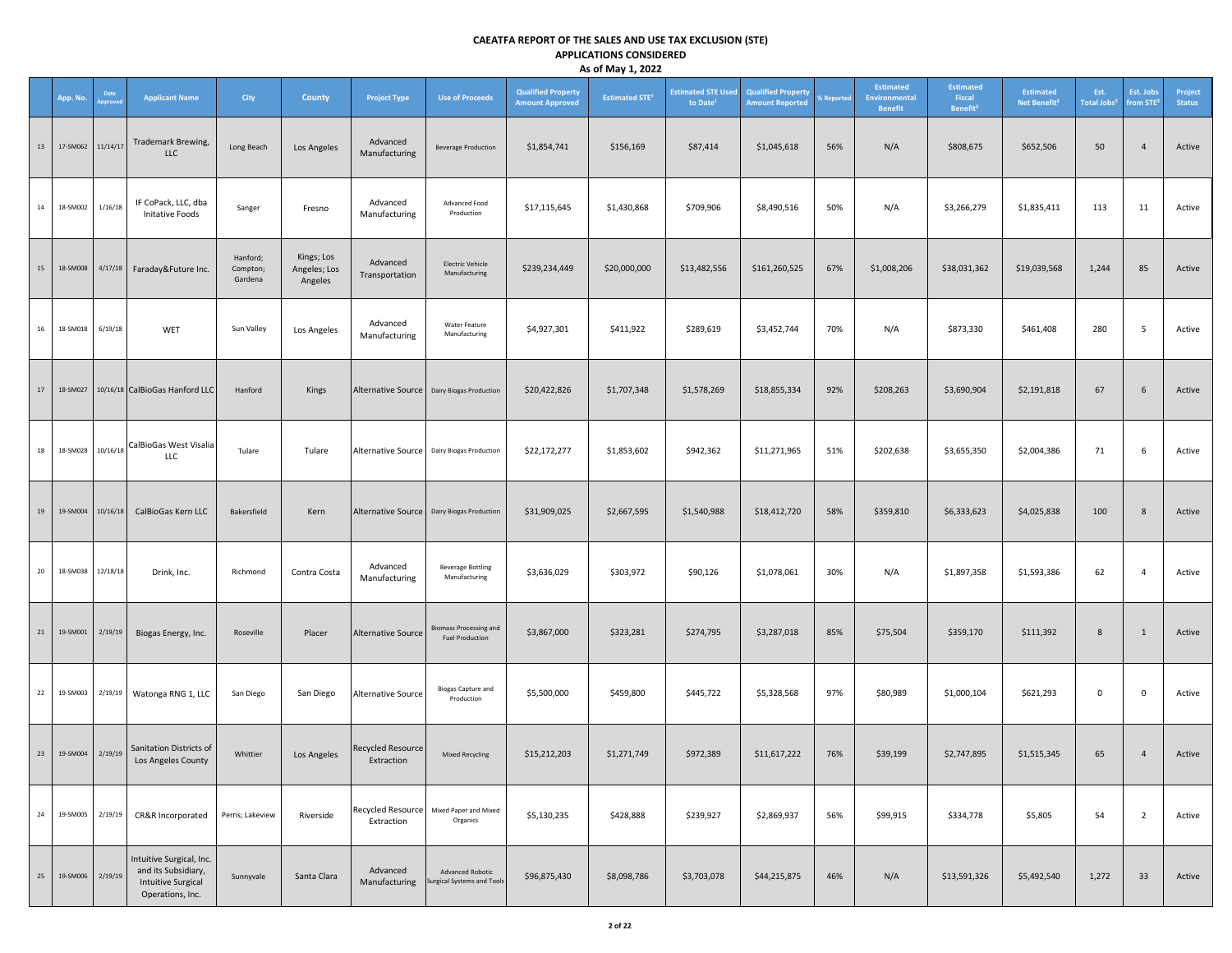|    | App. No. | Date    | <b>Applicant Name</b>                          | City         | County      | <b>Project Type</b>                    | <b>Use of Proceeds</b>                                                             | <b>Qualified Property</b><br><b>Amount Approved</b> | <b>Estimated STE<sup>1</sup></b> | <b>Estimated STE Used</b><br>to Date <sup>1</sup> | <b>Qualified Property</b><br><b>Amount Reported</b> | <b>6 Reported</b> | Estimated<br>Environmental<br><b>Benefit</b> | <b>Estimated</b><br>Fiscal<br>Benefit <sup>2</sup> | <b>Estimated</b><br>Net Benefit <sup>2</sup> | Est.<br>Total Jobs <sup>2</sup> | Est. Jobs<br>from STE <sup>3</sup> | Project<br><b>Status</b> |
|----|----------|---------|------------------------------------------------|--------------|-------------|----------------------------------------|------------------------------------------------------------------------------------|-----------------------------------------------------|----------------------------------|---------------------------------------------------|-----------------------------------------------------|-------------------|----------------------------------------------|----------------------------------------------------|----------------------------------------------|---------------------------------|------------------------------------|--------------------------|
| 26 | 19-SM025 | 5/21/19 | <b>Fortis Solution Group</b><br>West, LLC      | Napa         | Napa        | Advanced<br>Manufacturing              | Advanced Packaging Label<br>Production                                             | \$7,045,460                                         | \$589,000                        | \$359,016                                         | \$4,294,451                                         | 61%               | N/A                                          | \$1,071,413                                        | \$482,413                                    | 59                              | $\overline{4}$                     | Active                   |
| 27 | 19-SM027 | 6/18/19 | Joby Aero, Inc.                                | Marina       | Monterey    | Advanced<br>Transportation             | <b>Electric Vertical Take-Off</b><br>and Landing (eVTOL)<br>Aircraft Manufacturing | \$73,473,675                                        | \$6,142,399                      | \$2,834,351                                       | \$33,903,719                                        | 46%               | \$151,181                                    | \$31,297,045                                       | \$25,305,827                                 | 1,457                           | 85                                 | Active                   |
| 28 | 19-SM028 | 6/18/19 | Touchstone Pistachio<br>Company, LLC           | Cantua Creek | Fresno      | Advanced<br>Manufacturing              | Pistachio Processing and<br>Production                                             | \$79,196,100                                        | \$6,620,794                      | \$6,016,576                                       | \$71,800,895                                        | 91%               | N/A                                          | \$15,571,185                                       | \$8,950,391                                  | 192                             | 14                                 | Active                   |
| 29 | 19-SM029 | 6/18/19 | <b>Edwards Lifesciences</b><br><b>LLC</b>      | Irvine       | Orange      | Advanced<br>Manufacturing              | Cardiovascular<br>echnology Manufacturing                                          | \$239,234,449                                       | \$20,000,000                     | \$15,719,676                                      | \$186,467,026                                       | 78%               | N/A                                          | \$20,979,059                                       | \$979,059                                    | 1,064                           | 48                                 | Active                   |
| 30 | 19-SM030 |         | 6/18/19 Sioneer Stockton, LLC                  | Stockton     | San Joaquin | <b>Recycled Resource</b><br>Extraction | Glass Recycling and<br>Pozzolan Manufacturing                                      | \$15,370,837                                        | \$1,285,002                      | \$350,352                                         | \$4,180,611                                         | 27%               | \$231,501                                    | \$1,672,361                                        | \$618,859                                    | 28                              | $\overline{4}$                     | Active                   |
| 31 | 19-SM031 | 6/18/19 | Entekra, LLC                                   | Modesto      | Stanislaus  | Advanced<br>Manufacturing              | re-Engineered Structural<br>Shell Production                                       | \$20,750,000                                        | \$1,734,700                      | \$1,066,113                                       | \$12,747,479                                        | 61%               | N/A                                          | \$13,737,134                                       | \$12,002,434                                 | 268                             | 17                                 | Active                   |
| 32 | 19-SM032 | 7/16/19 | South Bayside Waste<br>Management<br>Authority | San Carlos   | San Mateo   | <b>Alternative Source</b>              | Organics and Municipal<br>Solid Waste                                              | \$11,260,000                                        | \$941,336                        | \$87,675                                          | \$1,048,747                                         | 9%                | \$69,820                                     | \$1,932,190                                        | \$1,060,674                                  | 22                              | $\overline{2}$                     | Active                   |
| 33 | 19-SM033 | 7/16/19 | Allogene<br>Therapeutics, Inc.                 | Newark       | Alameda     | Advanced<br>Manufacturing              | Biopharmaceutical<br>Manufacturing                                                 | \$36,351,130                                        | \$3,038,954                      | \$2,094,960                                       | \$24,965,883                                        | 69%               | N/A                                          | \$6,892,248                                        | \$3,853,294                                  | 206                             | 12                                 | Active                   |
| 34 | 19-SM034 | 7/16/19 | Lakeside Pipeline LLC                          | Hanford      | Kings       | Alternative Source                     | Dairy Biogas Production                                                            | \$16,508,315                                        | \$1,380,095                      | \$1,042,853                                       | \$12,422,389                                        | 75%               | \$451,076                                    | \$7,864,837                                        | \$6,935,818                                  | 31                              | $\overline{2}$                     | Active                   |
| 35 | 20-SM001 | 1/21/20 | Best Express Foods,<br>Inc.                    | Stockton     | San Joaquin | Advanced<br>Manufacturing              | Advanced Food<br>Production                                                        | \$5,568,292                                         | \$465,509                        | \$333,565                                         | \$3,954,311                                         | 71%               | N/A                                          | \$2,711,411                                        | \$2,245,902                                  | 61                              | $\overline{4}$                     | Active                   |
| 36 | 20-SM003 | 1/21/20 | East Valley Water<br>District                  | Highland     |             | San Bernardino Alternative Source      | <b>Biogas Capture and</b><br>Production                                            | \$60,328,000                                        | \$5,043,421                      | \$2,358,907                                       | \$28,158,643                                        | 47%               | \$729,069                                    | \$7,918,079                                        | \$3,603,727                                  | 79                              | 12                                 | Active                   |
| 37 | 20-SM005 | 1/21/20 | Merced Pipeline LLC                            | Merced       | Merced      | Alternative Source                     | Dairy Biogas Production                                                            | \$31,922,542                                        | \$2,668,725                      | \$1,747,476                                       | \$20,766,790                                        | 65%               | \$437,234                                    | \$7,835,465                                        | \$5,603,974                                  | 73                              | 5                                  | Active                   |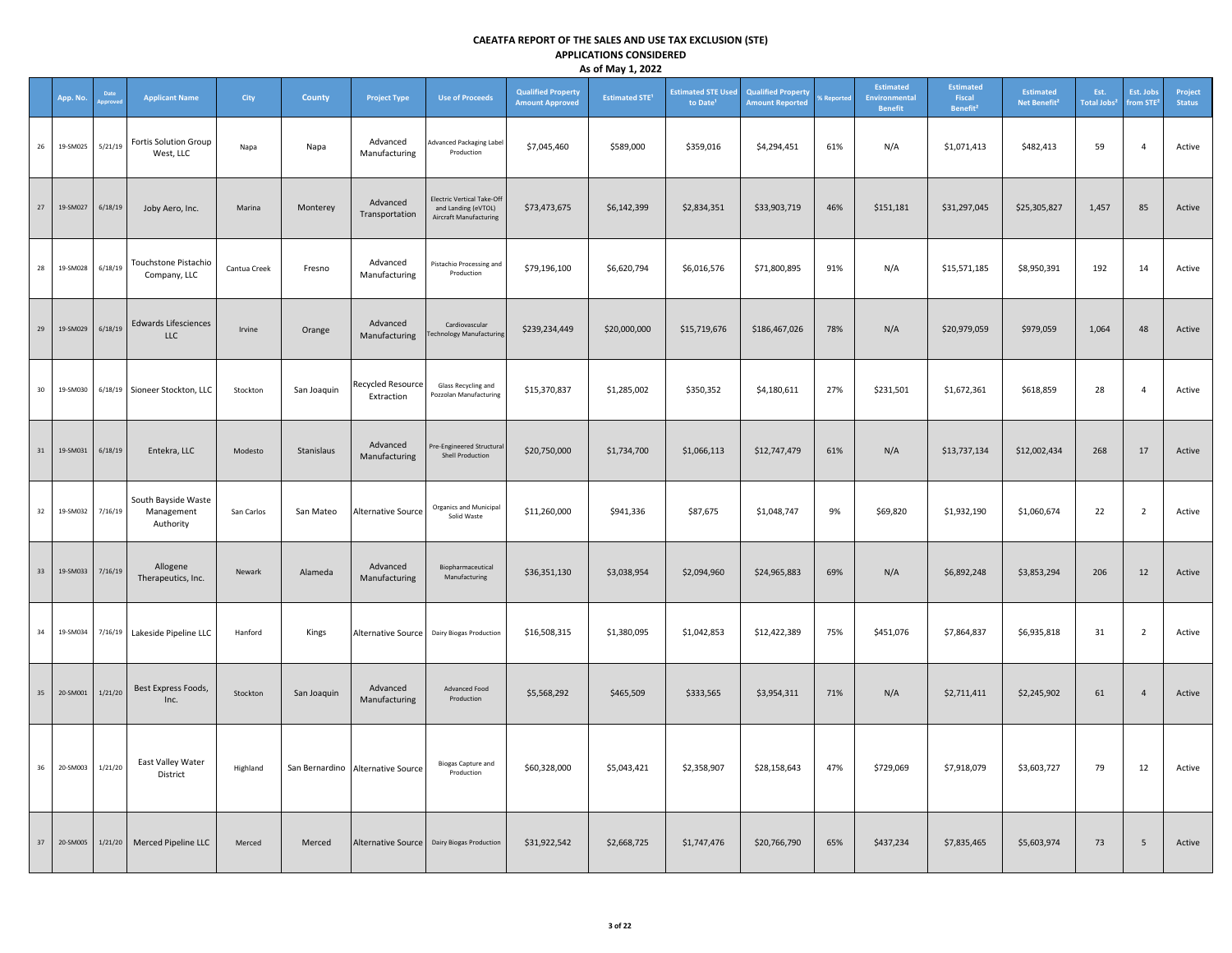|    |          |                |                                          |                           |             |                                        |                                                                                                     |                                                     | ,                                |                                                   |                                                     |            |                                                     |                                                    |                                              |                                       |                                    |                          |
|----|----------|----------------|------------------------------------------|---------------------------|-------------|----------------------------------------|-----------------------------------------------------------------------------------------------------|-----------------------------------------------------|----------------------------------|---------------------------------------------------|-----------------------------------------------------|------------|-----------------------------------------------------|----------------------------------------------------|----------------------------------------------|---------------------------------------|------------------------------------|--------------------------|
|    | App. No. | Date<br>pprove | <b>Applicant Name</b>                    | City                      | County      | <b>Project Type</b>                    | <b>Use of Proceeds</b>                                                                              | <b>Qualified Property</b><br><b>Amount Approved</b> | <b>Estimated STE<sup>1</sup></b> | <b>Estimated STE Used</b><br>to Date <sup>1</sup> | <b>Qualified Property</b><br><b>Amount Reported</b> | % Reported | <b>Estimated</b><br>Environmental<br><b>Benefit</b> | <b>Estimated</b><br>Fiscal<br>Benefit <sup>2</sup> | <b>Estimated</b><br>Net Benefit <sup>2</sup> | Est.<br><b>Total Jobs<sup>2</sup></b> | Est. Jobs<br>from STE <sup>3</sup> | Project<br><b>Status</b> |
| 38 | 20-SM006 | 1/21/20        | Five Points Pipeline<br>LLC              | Riverdale                 | Fresno      | <b>Alternative Source</b>              | <b>Dairy Biogas Production</b>                                                                      | \$15,017,114                                        | \$1,255,431                      | \$856,517                                         | \$10,189,648                                        | 68%        | \$213,374                                           | \$3,816,474                                        | \$2,774,417                                  | 33                                    | $\overline{2}$                     | Active                   |
| 39 | 20-SM007 | 1/21/20        | Aemetis Biogas LLC                       | Ceres                     | Stanislaus  |                                        | Alternative Source   Dairy Biogas Production                                                        | \$8,772,605                                         | \$733,390                        | \$724,131                                         | \$8,624,154                                         | 98%        | \$86,121                                            | \$2,157,797                                        | \$1,510,529                                  | 29                                    | $\overline{2}$                     | Active                   |
| 40 | 20-SM008 |                | 3/17/20 Applied Materials, Inc.          | Santa Clara;<br>Sunnyvale | Santa Clara | Advanced<br>Manufacturing              | Semiconductor and<br>Related Industries<br><b>Fabrication Equipment</b><br>Manufacturing            | \$118,692,224                                       | \$9,922,670                      | \$8,994,081                                       | \$105,991,355                                       | 89%        | N/A                                                 | \$20,897,003                                       | \$10,974,333                                 | 3,199                                 | 67                                 | Active                   |
| 41 | 20-SM009 | 3/17/20        | <b>GCE Holdings</b><br>Acquisitions, LLC | Bakersfield               | Kern        | <b>Alternative Source</b>              | Renewable Diesel<br>Production                                                                      | \$119,617,224                                       | \$10,000,000                     | \$5,057,394                                       | \$59,827,680                                        | 50%        | \$3,361,461                                         | \$17,223,213                                       | \$10,584,674                                 | 161                                   | 12                                 | Active                   |
| 42 | 20-SM010 | 3/17/20        | <b>Tandem Diabetes</b><br>Care, Inc.     | San Diego                 | San Diego   | Advanced<br>Manufacturing              | Insulin Pumps and<br><b>Related Products</b><br>Manufacturing                                       | \$60,000,000                                        | \$5,016,000                      | \$608,893                                         | \$7,239,699                                         | 12%        | N/A                                                 | \$5,767,662                                        | \$751,662                                    | 676                                   | 34                                 | Active                   |
| 43 | 20-SM012 | 3/17/20        | Virgin Orbit, LLC                        | Long Beach                | Los Angeles | Advanced<br>Manufacturing              | Aerospace Manufacturing                                                                             | \$18,001,109                                        | \$1,504,893                      | \$669,584                                         | \$7,907,746                                         | 44%        | N/A                                                 | \$5,301,512                                        | \$3,796,619                                  | 707                                   | 16                                 | Active                   |
| 44 | 20-SM013 | 3/17/20        | Zanker Road Resource<br>Management, Ltd. | Gilroy                    | Santa Clara | <b>Recycled Resource</b><br>Extraction | <b>Mixed Organics</b>                                                                               | \$24,395,182                                        | \$2,039,437                      | \$0                                               | \$0                                                 | 0%         | \$64,373                                            | \$7,133,532                                        | \$5,158,468                                  | 70                                    | 6                                  | Active                   |
| 45 | 20-SM015 | 3/17/20        | Lockheed Martin<br>Corporation           | Palmdale                  | Los Angeles | Advanced<br>Manufacturing              | Aerospace Manufacturing                                                                             | \$119,617,224                                       | \$10,000,000                     | \$3,228,283                                       | \$38,303,439                                        | 32%        | N/A                                                 | \$20,464,377                                       | \$10,464,377                                 | 2,830                                 | 80                                 | Active                   |
| 46 | 20-SM016 | 3/17/20        | <b>Inland Empire Utilities</b><br>Agency | Chino                     |             |                                        | Wastewater and Food<br>San Bernardino   Alternative Source   Waste Biogas Capture and<br>Production | \$76,377,224                                        | \$6,385,136                      | \$4,322,855                                       | \$51,517,004                                        | 67%        | \$127,703                                           | \$9,416,157                                        | \$3,158,724                                  | 323                                   | 57                                 | Active                   |
| 47 | 20-SM018 | 3/17/20        | Hat Creek Bioenergy,<br><b>LLC</b>       | Burney                    | Shasta      | Alternative Source                     | <b>Biomass Processing and</b><br><b>Fuel Production</b>                                             | \$12,680,000                                        | \$1,060,048                      | \$117,651                                         | \$1,407,313                                         | 11%        | \$897,448                                           | \$2,061,725                                        | \$1,899,124                                  | 15                                    | $\overline{2}$                     | Active                   |
| 48 | 20-SM020 | 3/17/20        | Bar 20 Dairy Biogas,<br>LLC              | Kerman                    | Fresno      |                                        | Alternative Source Dairy Biogas Production                                                          | \$9,573,170                                         | \$800,317                        | \$527,890                                         | \$6,252,498                                         | 65%        | \$94,401                                            | \$1,358,931                                        | \$653,015                                    | 70                                    | $7\overline{ }$                    | Active                   |
| 49 | 20-SM022 | 3/17/20        | CalBioGas South<br>Tulare LLC            | Tulare                    | Tulare      | <b>Alternative Source</b>              | Lakeside Pipeline                                                                                   | \$52,471,257                                        | \$4,386,597                      | \$2,188,398                                       | \$26,091,623                                        | 50%        | \$585,588                                           | \$13,489,899                                       | \$9,688,890                                  | 243                                   | 20                                 | Active                   |
| 50 | 20-SM023 | 3/17/20        | CalBioGas North<br>Visalia LLC           | Visalia                   | Tulare      |                                        | Alternative Source   Dairy Biogas Production                                                        | \$37,529,013                                        | \$3,137,425                      | \$1,094,812                                       | \$16,377,846                                        | 44%        | \$340,070                                           | \$8,030,185                                        | \$5,232,829                                  | 184                                   | 16                                 | Active                   |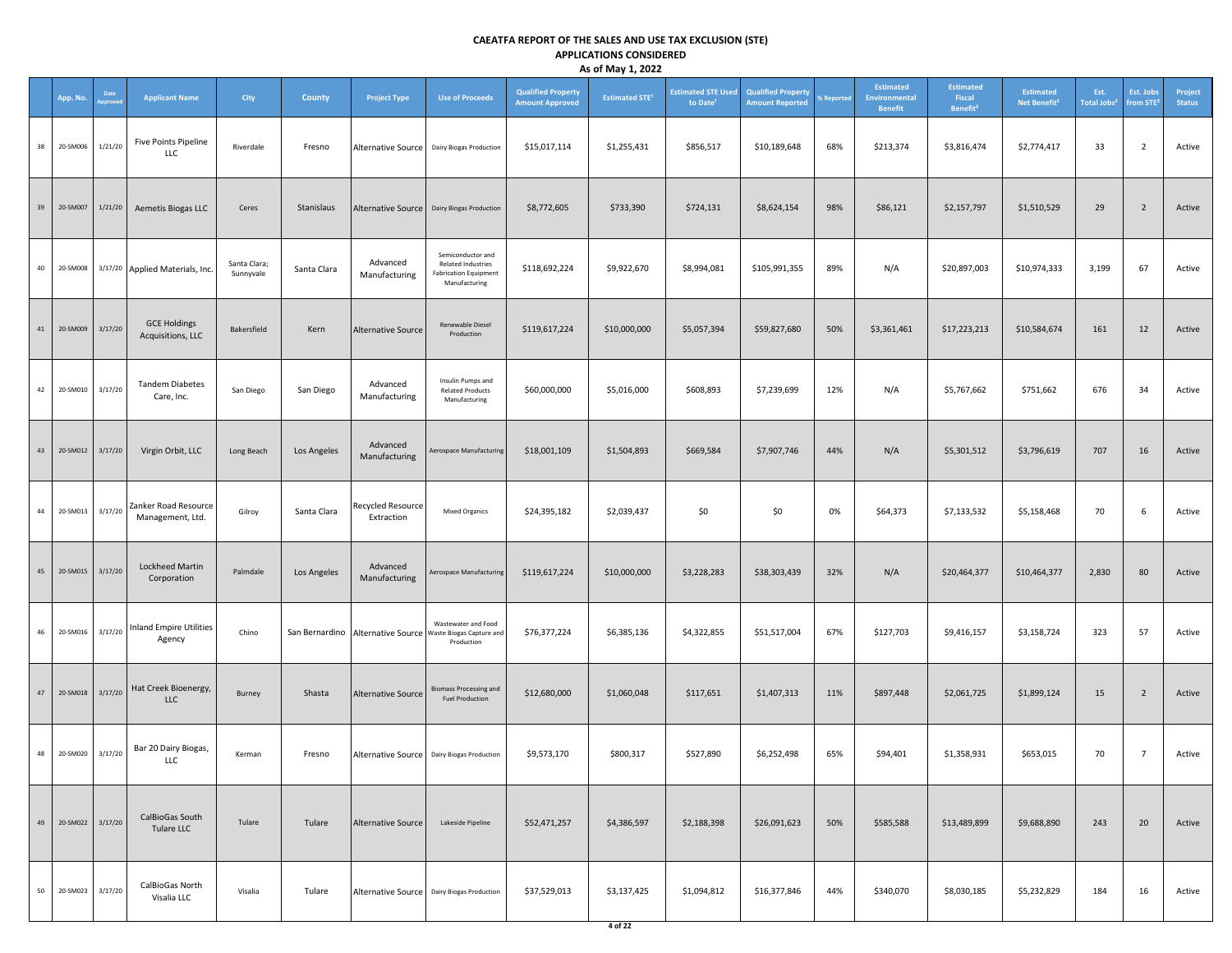|    |                     |                         |                                                                                                  |                           |                        |                                        |                                                                                          |                                                     | $\cdot$ $\cdot$                  |                                                   |                                                     |                               |                                                     |                                                    |                                              |                                 |                                    |                          |
|----|---------------------|-------------------------|--------------------------------------------------------------------------------------------------|---------------------------|------------------------|----------------------------------------|------------------------------------------------------------------------------------------|-----------------------------------------------------|----------------------------------|---------------------------------------------------|-----------------------------------------------------|-------------------------------|-----------------------------------------------------|----------------------------------------------------|----------------------------------------------|---------------------------------|------------------------------------|--------------------------|
|    | App. No.            | Date<br><b>Approved</b> | <b>Applicant Name</b>                                                                            | <b>City</b>               | <b>County</b>          | <b>Project Type</b>                    | <b>Use of Proceeds</b>                                                                   | <b>Qualified Property</b><br><b>Amount Approved</b> | <b>Estimated STE<sup>1</sup></b> | <b>Estimated STE Used</b><br>to Date <sup>1</sup> | <b>Qualified Property</b><br><b>Amount Reported</b> | <b><i><u>Keportec</u></i></b> | <b>Estimated</b><br>Environmental<br><b>Benefit</b> | <b>Estimated</b><br>Fiscal<br>Benefit <sup>2</sup> | <b>Estimated</b><br>Net Benefit <sup>2</sup> | Est.<br>Total Jobs <sup>2</sup> | Est. Jobs<br>from STE <sup>2</sup> | Project<br><b>Status</b> |
| 51 | 20-SM024            | 3/17/20                 | CalBioGas<br><b>Buttonwillow LLC</b>                                                             | Buttonwillow              | Kern                   |                                        | Alternative Source   Dairy Biogas Production                                             | \$21,123,032                                        | \$1,765,885                      | \$802,610                                         | \$9,469,815                                         | 45%                           | \$191,126                                           | \$4,508,054                                        | \$2,933,294                                  | 110                             | 9                                  | Active                   |
| 52 | 20-SM027            | 3/17/20                 | Intuitive Surgical, Inc.<br>and its Subsidiary,<br><b>Intuitive Surgical</b><br>Operations, Inc. | Sunnyvale                 | Santa Clara            | Advanced<br>Manufacturing              | Advanced Robotic<br>Surgical Systems and Tools                                           | \$82,500,000                                        | \$6,897,000                      | \$1,131,913                                       | \$13,515,170                                        | 16%                           | N/A                                                 | \$20,416,918                                       | \$13,519,918                                 | 2,064                           | 56                                 | Active                   |
|    | 53 21-SM001         | 3/16/21                 | Garaventa<br>Enterprises, Inc.                                                                   | Pittsburg                 | Contra Costa           | <b>Recycled Resource</b><br>Extraction | <b>Mixed Recycling</b>                                                                   | \$11,600,000                                        | \$986,000                        | \$762,433                                         | \$8,969,800                                         | 77%                           | \$311,144                                           | \$2,304,863                                        | \$1,630,007                                  | 120                             | 10                                 | Active                   |
|    | 54 21-SM003         | 3/16/21                 | Recology Sonoma<br>Marin                                                                         | Santa Rosa                | Sonoma                 | <b>Recycled Resource</b><br>Extraction | Mixed Recycling                                                                          | \$15,266,032                                        | \$1,297,613                      | \$0                                               | \$0                                                 | 0%                            | \$140,202                                           | \$1,514,673                                        | \$357,263                                    | 77                              | 9                                  | Active                   |
|    | 55 21-SM004         |                         | 3/16/21 Blue Line Transfer, Inc.                                                                 | South San<br>Francisco    | San Mateo              | Recycled Resource<br>Extraction        | <b>Mixed Recycling</b>                                                                   | \$5,500,000                                         | \$467,500                        | \$322,208                                         | \$3,790,687                                         | 69%                           | \$61,252                                            | \$1,894,035                                        | \$1,487,787                                  | 36                              | $\overline{4}$                     | Active                   |
|    | 56 21-SM005         | 3/16/21                 | ENV-TWO, LLC                                                                                     | Hanford                   | Kings                  |                                        | Alternative Source   Dairy Biogas Production                                             | \$7,983,153                                         | \$678,568                        | \$0                                               | \$0                                                 | 0%                            | \$143,388                                           | \$761,158                                          | \$225,978                                    | 47                              | $5\overline{5}$                    | Active                   |
|    | 57 21-SM006         | 3/16/21                 | ENV-FOUR, LLC                                                                                    | Hanford                   | Kings                  |                                        | Alternative Source   Dairy Biogas Production                                             | \$8,216,553                                         | \$698,407                        | \$0                                               | \$0                                                 | 0%                            | \$163,244                                           | \$849,582                                          | \$314,419                                    | 47                              | $5\phantom{.0}$                    | Active                   |
|    | 58 21-SM007         | 3/16/21                 | ENV-THREE, LLC                                                                                   | Corcoran                  | Kings                  |                                        | Alternative Source   Dairy Biogas Production                                             | \$8,784,628                                         | \$746,693                        | \$0                                               | \$0                                                 | 0%                            | \$169,593                                           | \$887,199                                          | \$310,098                                    | 47                              | 6                                  | Active                   |
|    | 59 21-SM008         | 3/16/21                 | Aemetis Biogas, LLC                                                                              | Crows Landing             | Stanislaus             |                                        | Alternative Source   Dairy Biogas Production                                             | \$13,561,890                                        | \$1,152,761                      | \$85,233                                          | \$1,002,747                                         | 7%                            | \$1,237,725                                         | \$6,228,632                                        | \$6,313,597                                  | 31                              | $\overline{2}$                     | Active                   |
|    | 60 21-SM009         | 3/16/21                 | MSBG Partners, LLC                                                                               | Goleta                    | Santa Barbara          | <b>Alternative Source</b>              | Landfill Gas to Renewable<br>Natural Gas Production                                      | \$11,252,500                                        | \$956,463                        | \$0                                               | \$0                                                 | 0%                            | \$736,177                                           | \$2,189,741                                        | \$1,969,455                                  | 12                              | $\mathbf{1}$                       | Active                   |
|    | 61 21-SM010 3/16/21 |                         | QuantumScape<br>Corporation                                                                      |                           | San Jose   Santa Clara | Advanced<br>Manufacturing              | <b>Electric Vehicle Battery</b><br>Manufacturing                                         | \$19,999,333                                        | \$1,699,943                      | \$1,697,182                                       | \$19,966,849                                        | 100%                          | N/A                                                 | \$2,040,086                                        | \$340,143                                    | 474                             | 39                                 | Active                   |
|    | 62 21-SM011         | 3/16/21                 | Rocket Lab USA, Inc.                                                                             | Long Beach                | Los Angeles            | Advanced<br>Manufacturing              | Aerospace Manufacturing                                                                  | \$6,443,921                                         | \$547,733                        | \$129,324                                         | \$1,521,464                                         | 24%                           | N/A                                                 | \$2,213,498                                        | \$1,665,765                                  | 55                              | $\overline{\mathbf{3}}$            | Active                   |
| 63 | 21-SM013            |                         | 3/16/21 Applied Materials, Inc.                                                                  | Santa Clara;<br>Sunnyvale | Santa Clara            | Advanced<br>Manufacturing              | Semiconductor and<br>Related Industries<br><b>Fabrication Equipment</b><br>Manufacturing | \$23,225,000                                        | \$1,974,125                      | \$533,630                                         | \$6,278,000                                         | 27%                           | N/A                                                 | \$6,657,625                                        | \$4,683,500                                  | 3,599                           | 22                                 | Active                   |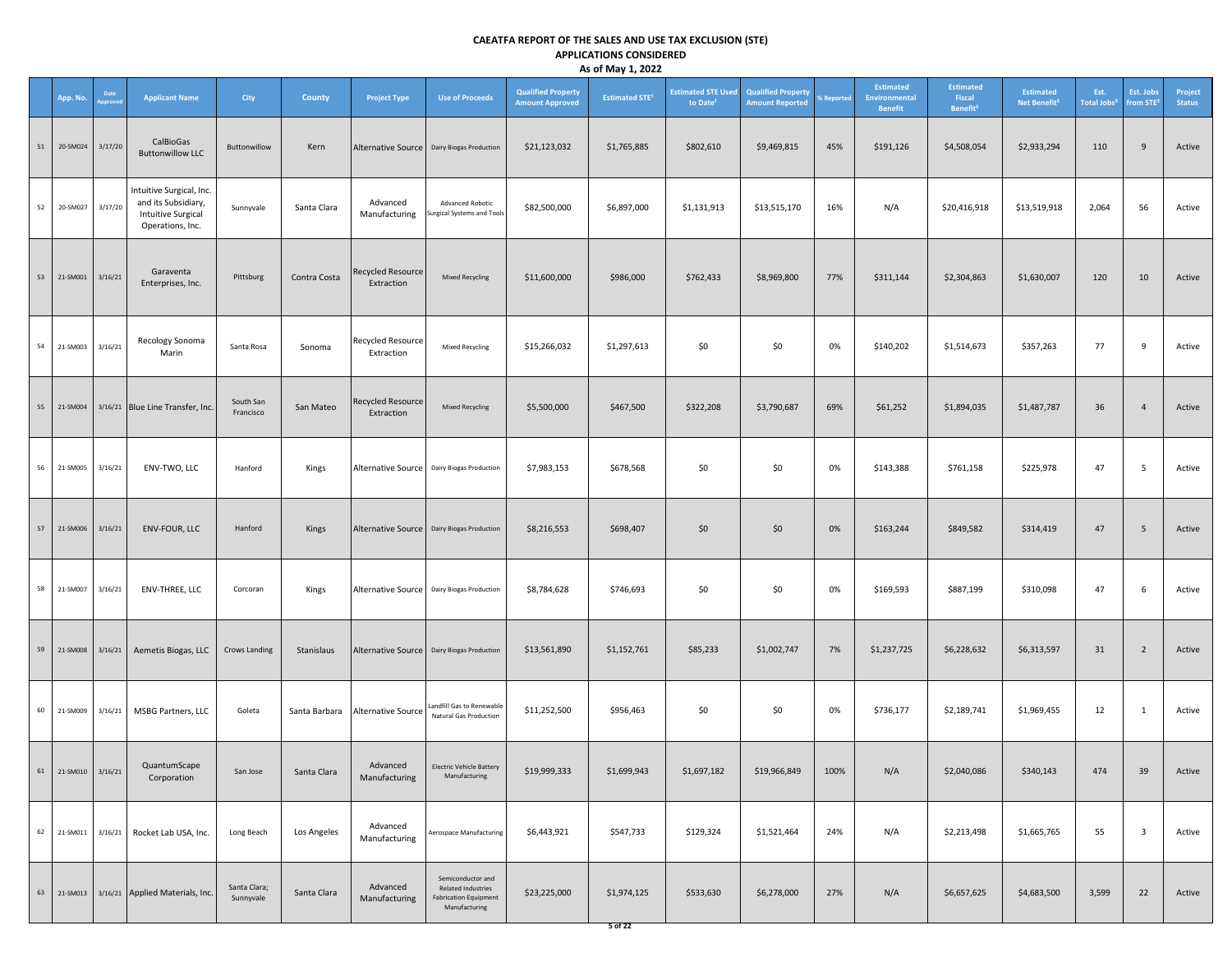|    | App. No. |         | <b>Applicant Name</b>                                  | City                       | County                                  | <b>Project Type</b>               | <b>Use of Proceeds</b>                                     | <b>Qualified Property</b><br><b>Amount Approved</b> | <b>Estimated STE<sup>1</sup></b> | <b>Estimated STE Used</b><br>to Date <sup>1</sup> | <b>Qualified Property</b><br><b>Amount Reported</b> | <b>6 Reported</b> | Estimated<br>Environmental<br><b>Benefit</b> | <b>Estimated</b><br>Fiscal<br>Benefit <sup>2</sup> | <b>Estimated</b><br>Net Benefit <sup>2</sup> | Est.<br><b>Total Jobs<sup>2</sup></b> | Est. Jobs<br>from STE <sup>3</sup> | Project<br><b>Status</b> |
|----|----------|---------|--------------------------------------------------------|----------------------------|-----------------------------------------|-----------------------------------|------------------------------------------------------------|-----------------------------------------------------|----------------------------------|---------------------------------------------------|-----------------------------------------------------|-------------------|----------------------------------------------|----------------------------------------------------|----------------------------------------------|---------------------------------------|------------------------------------|--------------------------|
| 64 | 21-SM016 | 3/16/21 | Paradigm Packaging<br>West, LLC                        | Rancho<br>Cucamonga        | San Bernardino                          | Advanced<br>Manufacturing         | Medical Device and<br>Component<br>Manufacturing           | \$23,528,330                                        | \$1,999,908                      | \$2,227,186                                       | \$23,528,330                                        | 100%              | N/A                                          | \$2,623,298                                        | \$623,690                                    | 357                                   | 21                                 | Active                   |
| 65 | 21-SM018 | 3/16/21 | MP Materials Corp.                                     | San Bernardino             | San Bernardino                          | Advanced<br>Manufacturing         | Rare Earth Materials<br>Production                         | \$23,527,500                                        | \$1,999,838                      | \$479,765                                         | \$5,644,298                                         | 24%               | N/A                                          | \$4,996,721                                        | \$2,996,883                                  | 670                                   | 8                                  | Active                   |
| 66 | 21-SM019 | 3/16/21 | Rialto Bioenergy<br>Facility, LLC                      | Bloomington                |                                         | San Bernardino Alternative Source | <b>Biogas Capture and</b><br>Production                    | \$38,259,725                                        | \$3,252,077                      | \$0                                               | \$0                                                 | 0%                | \$4,876,767                                  | \$5,647,833                                        | \$7,272,523                                  | 19                                    | $\overline{\mathbf{3}}$            | Active                   |
| 67 | 21-SM020 | 3/16/21 | Ameresco Forward<br>RNG, LLC                           | Manteca                    | San Joaquin                             | <b>Alternative Source</b>         | andfill Gas to Renewable<br>Natural Gas Production         | \$26,374,850                                        | \$2,241,862                      | \$0                                               | \$0\$                                               | 0%                | \$3,084,347                                  | \$6,041,020                                        | \$6,883,505                                  | 31                                    | $\overline{3}$                     | Active                   |
| 68 | 21-SM021 | 3/16/21 | Ameresco Keller<br>Canyon RNG, LLC                     | Pittsburg                  | Contra Costa                            | <b>Alternative Source</b>         | Landfill Gas to Renewable<br><b>Natural Gas Production</b> | \$27,722,495                                        | \$2,356,412                      | \$4,194,223                                       | \$25,696,210                                        | 93%               | \$3,231,711                                  | \$6,286,445                                        | \$7,161,744                                  | 31                                    | $\overline{\mathbf{3}}$            | Active                   |
| 69 | 21-SM022 | 3/16/21 | Ameresco Chiquita<br>RNG, LLC                          | Castaic                    | Los Angeles                             | <b>Alternative Source</b>         | Landfill Gas to Renewable<br>Natural Gas Production        | \$27,722,495                                        | \$2,356,412                      | \$0                                               | \$0                                                 | 0%                | \$3,244,711                                  | \$6,300,673                                        | \$7,188,972                                  | 31                                    | $\overline{\mathbf{3}}$            | Active                   |
| 70 | 21-SM023 | 3/16/21 | HZI Lancaster, LLC                                     | Lancaster                  | Los Angeles                             | Alternative Source                | <b>Biogas Capture and</b><br>Production                    | \$27,231,400                                        | \$2,314,669                      | \$0                                               | \$0                                                 | 0%                | \$1,678,109                                  | \$5,215,414                                        | \$4,578,854                                  | 63                                    | 6                                  | Active                   |
| 71 | 21-SM024 | 3/16/21 | Tesoro Refining &<br>Marketing Company,<br>LLC         | Martinez                   | Contra Costa                            | <b>Alternative Source</b>         | Renewable Diesel and<br>Propane Production                 | \$127,223,954                                       | \$10,814,036                     | \$5,773,911                                       | \$67,928,360                                        | 53%               | \$22,217,044                                 | \$54,645,815                                       | \$66,048,823                                 | 745                                   | 16                                 | Active                   |
| 72 | 21-SM025 | 3/16/21 | <b>Applied Medical</b><br><b>Resources Corporation</b> | Rancho Santa<br>Margarita  | Orange                                  | Advanced<br>Manufacturing         | <b>Medical Device</b><br>Manufacturing                     | \$150,547,889                                       | \$12,796,571                     | \$2,190,826                                       | \$25,774,423                                        | 17%               | N/A                                          | \$29,076,792                                       | \$16,280,222                                 | 5,608                                 | 300                                | Active                   |
| 73 | 21-SM026 | 3/16/21 | Cepheid                                                | Lodi; Sunnyvale;<br>Newark | San Joaquin;<br>Santa Clara;<br>Alameda | Advanced<br>Manufacturing         | <b>Medical Device</b><br>Manufacturing                     | \$209,750,000                                       | \$17,828,750                     | \$4,488,399                                       | \$52,804,693                                        | 25%               | N/A                                          | \$20,528,309                                       | \$2,699,559                                  | 3,435                                 | 182                                | Active                   |
| 74 | 21-SM027 | 3/16/21 | Pacesetter, Inc                                        | Sylmar                     | Los Angeles                             | Advanced<br>Manufacturing         | Medical Device<br>Manufacturing                            | \$34,950,000                                        | \$2,970,750                      | \$283,044                                         | \$3,329,933                                         | 10%               | N/A                                          | \$2,656,610                                        | $-5314,140$                                  | 1,063                                 | 30                                 | Active                   |
| 75 | 21-SM028 | 3/16/21 | <b>Brightmark Vlot RNG</b><br><b>LLC</b>               | Chowchilla                 | Madera                                  | Alternative Source                | <b>Dairy Biogas Production</b>                             | \$29,698,976                                        | \$2,524,413                      | \$0                                               | \$0                                                 | 0%                | \$1,496,092                                  | \$6,589,610                                        | \$5,561,289                                  | 96                                    | 9                                  | Active                   |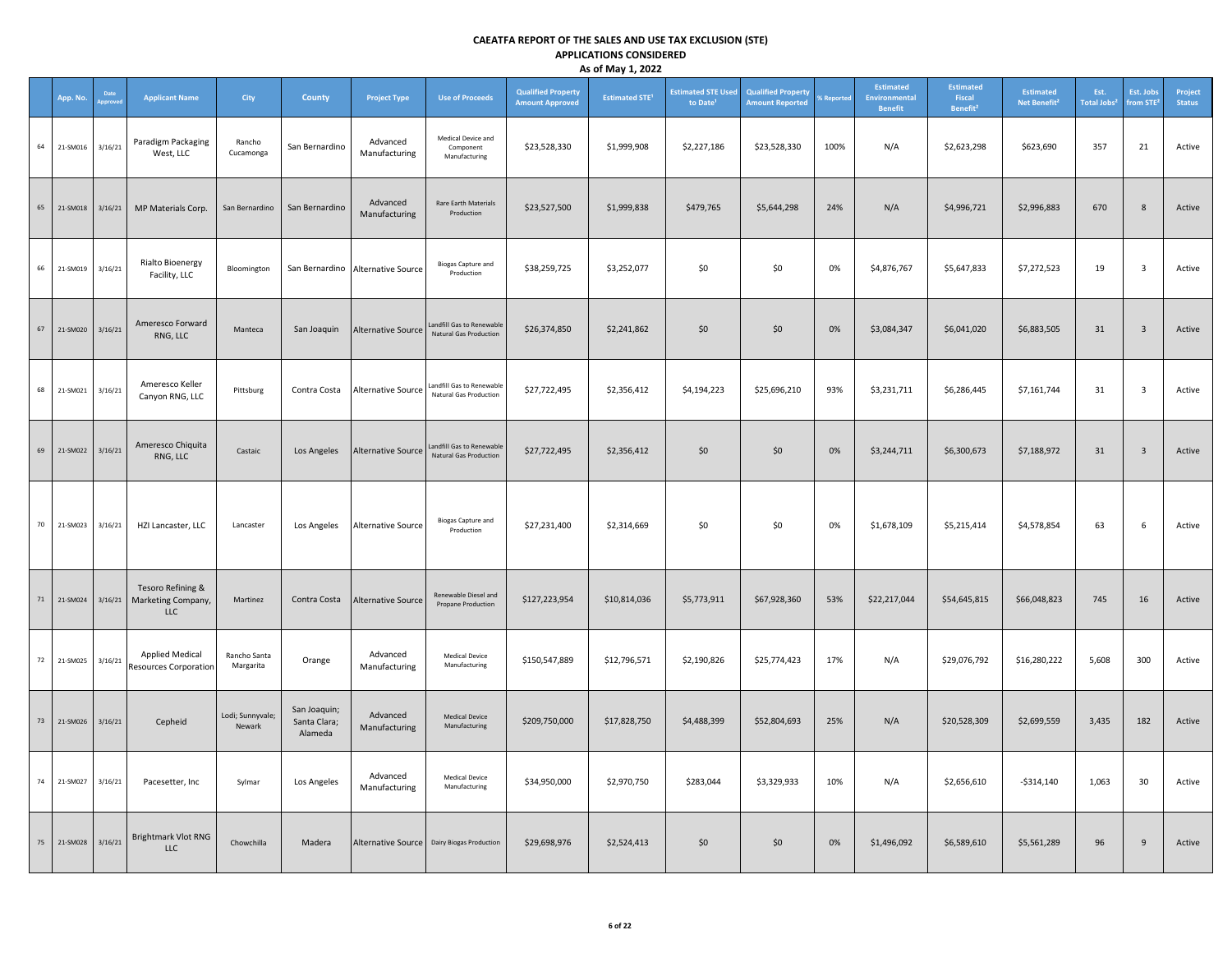|    | App. No. | Date     | <b>Applicant Name</b>              | City                          | County      | <b>Project Type</b>                 | <b>Use of Proceeds</b>                                | <b>Qualified Property</b><br><b>Amount Approved</b> | <b>Estimated STE<sup>1</sup></b> | <b>Estimated STE Used</b><br>to Date <sup>1</sup> | <b>Qualified Property</b><br><b>Amount Reported</b> | <b>6 Reported</b> | Estimated<br><b>Environmental</b><br><b>Benefit</b> | <b>Estimated</b><br>Fiscal<br>Benefit <sup>2</sup> | <b>Estimated</b><br>Net Benefit <sup>2</sup> | Est.<br>Total Jobs <sup>2</sup> | Est. Jobs<br>from STE <sup>3</sup> | Project<br><b>Status</b> |
|----|----------|----------|------------------------------------|-------------------------------|-------------|-------------------------------------|-------------------------------------------------------|-----------------------------------------------------|----------------------------------|---------------------------------------------------|-----------------------------------------------------|-------------------|-----------------------------------------------------|----------------------------------------------------|----------------------------------------------|---------------------------------|------------------------------------|--------------------------|
| 76 | 21-SM029 | 3/16/21  | DexCom, Inc.                       | San Diego                     | San Diego   | Advanced<br>Manufacturing           | <b>Medical Device</b><br>Manufacturing                | \$69,450,000                                        | \$5,903,250                      | \$1,038,902                                       | \$12,222,378                                        | 18%               | N/A                                                 | \$20,125,937                                       | \$14,222,687                                 | 2,815                           | 123                                | Active                   |
| 77 | 21-SM030 | 5/18/21  | RNG Moovers, LLC                   | Chowchilla;<br>Madera; Pixley |             | Madera; Tulare   Alternative Source | Dairy Biogas                                          | \$29,475,049.00                                     | \$2,505,379                      | \$4,540,835                                       | \$27,158,106                                        | 92%               | \$1,322,255                                         | \$5,965,660                                        | \$4,782,536                                  | 60                              | 5                                  | Active                   |
| 78 | 21-SM032 | 5/18/21  | CertainTeed, LLC                   | Chowchilla                    | Madera      | Advanced<br>Manufacturing           | Residential Insulation<br>Manufacturing               | \$22,300,000.00                                     | \$1,895,500                      | \$1,300,471                                       | \$25,299,664                                        | 113%              | N/A                                                 | \$3,721,318                                        | \$1,825,818                                  | 227                             | $\overline{4}$                     | Active                   |
| 79 | 21-SM033 | 5/18/21  | <b>Enovix Corporation</b>          | Fremont                       | Alameda     | Advanced<br>Manufacturing           | <b>Lithium Ion Batteries</b>                          | \$49,075,888.00                                     | \$4,171,450                      | \$1,793,421                                       | \$21,099,071                                        | 43%               | N/A                                                 | \$6,749,817                                        | \$2,578,366                                  | 169                             | 13                                 | Active                   |
| 80 | 10-SM002 | 11/17/10 | ABEC Bidart Stockdale,<br>LLC      | Bakersfield                   | Kern        | <b>Alternative Source</b>           | <b>Biogas Capture and</b><br>Production               | \$1,131,584                                         | \$102,974                        | \$90,622                                          | \$1,118,794                                         | 99%               | \$228,808                                           | \$73,809                                           | \$199,643                                    | 26                              | $\overline{\mathbf{3}}$            | Complete                 |
| 81 | 10-SM004 | 11/17/10 | First Solar, Inc.                  | Santa Clara                   | Santa Clara | <b>Alternative Source</b>           | Solar Photovoltaic<br>Manufacturing                   | \$37,700,000                                        | \$3,430,700                      | \$3,409,567                                       | \$37,692,991                                        | 100%              | \$1,668,971                                         | \$1,971,559                                        | \$209,831                                    | 174                             | 17                                 | Complete                 |
| 82 | 10-SM007 | 11/17/10 | The Solaria<br>Corporation         | Fremont                       | Alameda     | <b>Alternative Source</b>           | Solar Photovoltaic<br>Manufacturing                   | \$7,800,000                                         | \$709,800                        | \$375,885                                         | \$4,474,135                                         | 57%               | \$834,403                                           | \$1,564,665                                        | \$1,689,268                                  | 180                             | 17                                 | Complete                 |
| 83 | 10-SM013 |          | 11/17/10 NuvoSun Incorporated      | Milpitas                      | Santa Clara | <b>Alternative Source</b>           | Solar Photovoltaic<br>Manufacturing                   | \$20,000,000                                        | \$1,820,000                      | \$1,736,128                                       | \$19,996,323                                        | 100%              | \$2,137,232                                         | \$2,594,509                                        | \$2,911,741                                  | 160                             | 18                                 | Complete                 |
| 84 | 10-SM015 | 11/17/10 | <b>Bloom Energy</b><br>Corporation | Sunnyvale                     | Santa Clara | <b>Alternative Source</b>           | Solid Oxide Fuel Cell<br><b>Systems Manufacturing</b> | \$37,447,693                                        | \$3,407,740                      | \$2,978,510                                       | \$35,340,433                                        | 94%               | \$562,054                                           | \$11,144,189                                       | \$8,298,503                                  | 1,004                           | 83                                 | Complete                 |
| 85 | 10-SM012 |          | 12/15/10 SunPower Corporation      | Milpitas                      | Santa Clara | <b>Alternative Source</b>           | Solar Photovoltaic<br>Manufacturing                   | \$8,000,000                                         | \$728,000                        | \$704,816                                         | \$7,745,227                                         | 97%               | \$903,595                                           | \$1,877,730                                        | \$2,053,325                                  | 94                              | 11                                 | Complete                 |
| 86 | 10-SM020 | 12/15/10 | Ameresco Butte<br>County LLC       | Paradise                      | Butte       | <b>Alternative Source</b>           | Landfill Gas Capture and<br>Production                | \$1,085,554                                         | \$98,785                         | \$62,105                                          | \$759,410                                           | 70%               | \$71,701                                            | \$185,955                                          | \$158,870                                    | 12                              | $\mathbf{1}$                       | Complete                 |
| 87 | 10-SM022 | 12/15/10 | Ameresco Forward<br><b>LLC</b>     | Manteca                       | San Joaquin | <b>Alternative Source</b>           | Landfill Gas Capture and<br>Production                | \$2,227,596                                         | \$202,711                        | \$119,409                                         | \$1,447,556                                         | 65%               | \$37,823                                            | \$277,169                                          | \$112,281                                    | 11                              | $\mathbf{1}$                       | Complete                 |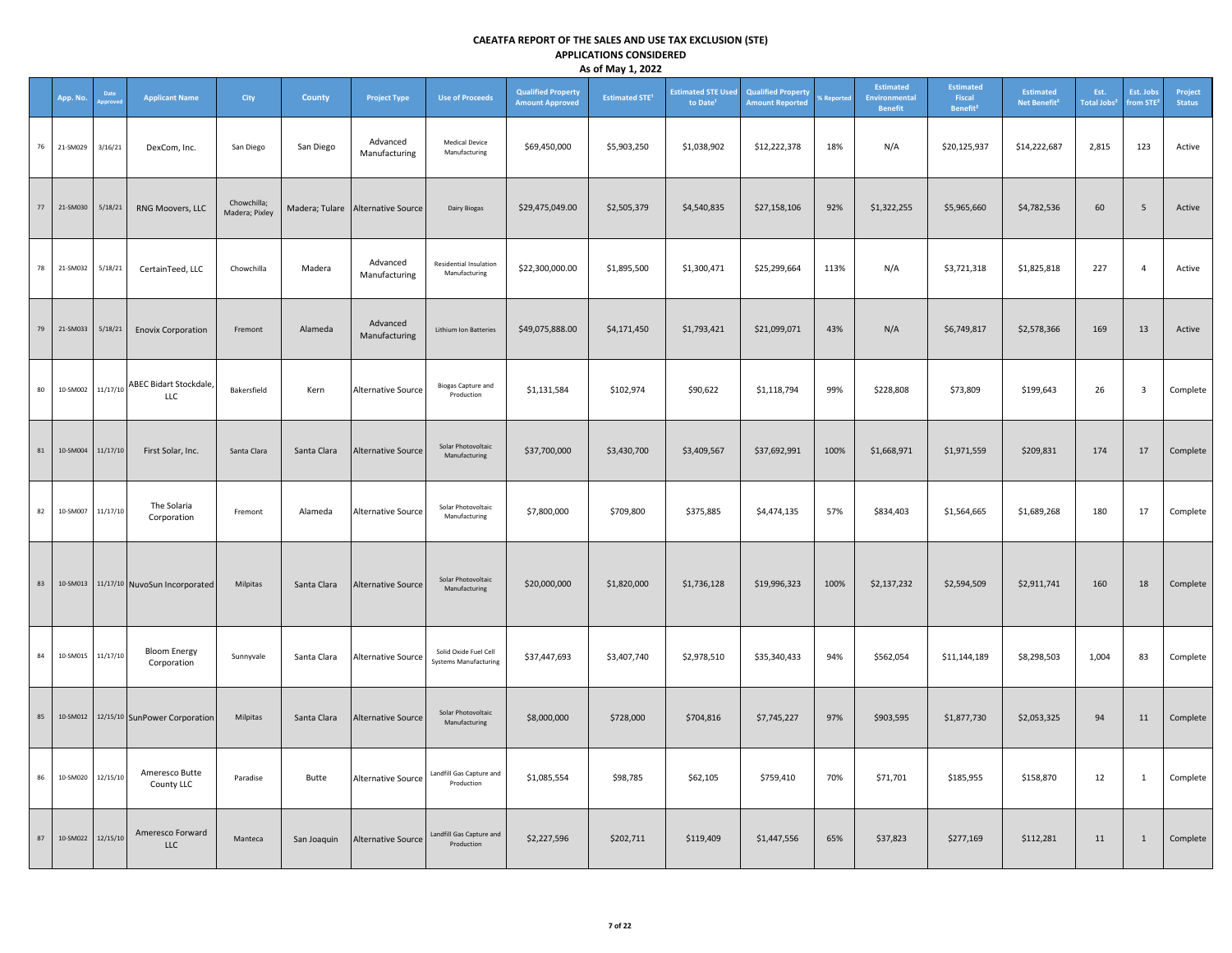|     | App. No.          | Date<br>pprove    | <b>Applicant Name</b>                            | City                                               | County                                                | <b>Project Type</b>        | <b>Use of Proceeds</b>                                                 | <b>Qualified Property</b><br><b>Amount Approved</b> | , .,<br><b>Estimated STE<sup>1</sup></b> | <b>Estimated STE Used</b><br>to Date <sup>1</sup> | <b>Qualified Property</b><br><b>Amount Reported</b> | % Reported | Estimated<br><b>Environmental</b><br><b>Benefit</b> | <b>Estimated</b><br>Fiscal<br>Benefit <sup>2</sup> | <b>Estimated</b><br>Net Benefit <sup>2</sup> | Est.<br>Total Jobs <sup>2</sup> | Est. Jobs<br>from STE <sup>2</sup> | Project<br><b>Status</b> |
|-----|-------------------|-------------------|--------------------------------------------------|----------------------------------------------------|-------------------------------------------------------|----------------------------|------------------------------------------------------------------------|-----------------------------------------------------|------------------------------------------|---------------------------------------------------|-----------------------------------------------------|------------|-----------------------------------------------------|----------------------------------------------------|----------------------------------------------|---------------------------------|------------------------------------|--------------------------|
| 88  | 10-SM023          | 12/15/10          | Ameresco Johnson<br>Canyon LLC                   | Gonzales                                           | Monterey                                              | Alternative Source         | Landfill Gas Capture and<br>Production                                 | \$766,293                                           | \$69,733                                 | \$53,372                                          | \$658,910                                           | 86%        | \$33,124                                            | \$168,912                                          | \$132,303                                    | 12                              | 1                                  | Complete                 |
| 89  |                   | 10-SM024 12/15/10 | Ameresco San Joaquin<br><b>LLC</b>               | Linden                                             | San Joaquin                                           | Alternative Source         | Landfill Gas Capture and<br>Production                                 | \$1,723,486                                         | \$156,837                                | \$113,649                                         | \$1,378,738                                         | 80%        | \$99,894                                            | \$419,234                                          | \$362,292                                    | 12                              | 1                                  | Complete                 |
| 90  | 10-SM025 12/15/10 |                   | Ameresco Vasco Road<br>LLC                       | Livermore                                          | Alameda                                               | <b>Alternative Source</b>  | Landfill Gas Capture and<br>Production                                 | \$1,828,204                                         | \$166,367                                | \$112,036                                         | \$1,358,331                                         | 74%        | \$66,258                                            | \$333,415                                          | \$233,306                                    | 11                              | $\mathbf{1}$                       | Complete                 |
| 91  | 10-SM026 12/15/10 |                   | BioFuels Point Loma,<br><b>LLC</b>               | San Diego                                          | San Diego                                             | Alternative Source         | <b>Wastewater Treatment</b><br><b>Biogas Capture and</b><br>Production | \$6,236,024                                         | \$567,478                                | \$449,162                                         | \$5,512,428                                         | 88%        | \$120,126                                           | \$509,292                                          | \$61,939                                     | 25                              | $\overline{\mathbf{3}}$            | Complete                 |
| 92  | 10-SM028          | 12/15/10          | California Institute of<br>Technology            | Pasadena                                           | Los Angeles                                           | Alternative Source         | R&D of Solar Fuel<br>Generator Systems                                 | \$13,400,000                                        | \$1,219,400                              | \$996,694                                         | \$11,899,376                                        | 89%        | \$0                                                 | \$702,662                                          | $-$516,738$                                  | 133                             | 15                                 | Complete                 |
| 93  | 11-SM001          | 1/25/11           | Leyden Energy, Inc.                              | Fremont                                            | Alameda                                               | Advanced<br>Transportation | Lithium Ion Battery<br>Manufacturing                                   | \$1,306,525                                         | \$118,894                                | \$99,647                                          | \$1,213,373                                         | 93%        | \$21,400                                            | \$944,754                                          | \$847,260                                    | 26                              | $\overline{2}$                     | Complete                 |
| 94  | 11-SM003          | 1/25/11           | Alameda-Contra Costa<br><b>Transit District</b>  | Emeryville                                         | Alameda                                               | <b>Alternative Source</b>  | Demonstration Hydrogen<br><b>Fuel Production</b>                       | \$5,387,950                                         | \$490,303                                | \$362,320                                         | \$4,473,087                                         | 83%        | \$16,040                                            | \$274,173                                          | -\$200,090                                   | 6                               | $\mathbf{1}$                       | Complete                 |
| 95  | 11-SM006          | 3/22/11           | Mt. Poso<br>Cogeneration<br>Company, LLC         | Bakersfield                                        | Kern                                                  | <b>Alternative Source</b>  | <b>Biomass Processing and</b><br><b>Fuel Production</b>                | \$14,374,000                                        | \$1,308,034                              | \$1,164,294                                       | \$14,374,000                                        | 100%       | \$197,027                                           | \$3,470,273                                        | \$2,359,266                                  | 97                              | 11                                 | Complete                 |
| 96  | 11-SM009          | 6/28/11           | DTE Stockton, LLC                                | Stockton                                           | San Joaquin                                           | <b>Alternative Source</b>  | <b>Biomass Processing and</b><br><b>Fuel Production</b>                | \$10,120,000                                        | \$920,920                                | \$823,638                                         | \$10,120,000                                        | 100%       | \$2,221,793                                         | \$4,297,636                                        | \$5,598,509                                  | 62                              | $\overline{7}$                     | Complete                 |
| 97  | 11-SM010          | 7/26/11           | <b>SCS Energy</b>                                | Fresno                                             | Fresno                                                | <b>Alternative Source</b>  | <b>Biogas Capture and</b><br>Production                                | \$3,155,300                                         | \$255,579                                | \$247,020                                         | \$3,049,632                                         | 97%        | \$40,230                                            | \$271,233                                          | \$55,884                                     | $\overline{9}$                  | $\mathbf{1}$                       | Complete                 |
| 98  | 11-SM019 11/15/11 |                   | Zero Waste Energy<br>Development<br>Company, LLC | San Jose                                           | Santa Clara                                           | Alternative Source         | <b>Biogas Capture and</b><br>Production                                | \$17,156,875                                        | \$1,389,707                              | \$942,179                                         | \$11,273,784                                        | 66%        | \$1,355,423                                         | \$2,233,575                                        | \$2,199,291                                  | 174                             | 17                                 | Complete                 |
| 99  | 11-SM016          | 12/13/11          | Tesla, Inc.                                      | Fremont;<br>Hawthorne;<br>Palo Alto;<br>Menlo Park | Alameda;<br>Los Angeles;<br>Santa Clara;<br>San Mateo | Advanced<br>Transportation | <b>Electric Vehicle</b><br>Manufacturing                               | \$292,000,000                                       | \$23,652,000                             | \$24,546,045                                      | \$291,889,530                                       | 100%       | \$2,386,636                                         | \$35,023,610                                       | \$13,758,246                                 | 1,237                           | 108                                | Complete                 |
| 100 | 12-SM003          | 3/20/12           | <b>Stion Corporation</b>                         | San Jose                                           | Santa Clara                                           | <b>Alternative Source</b>  | Solar Photovoltaic<br>Manufacturing                                    | \$6,417,810                                         | \$519,843                                | \$490,542                                         | \$6,056,069                                         | 94%        | \$277,896                                           | \$253,546                                          | \$11,600                                     | 28                              | $\overline{\mathbf{3}}$            | Complete                 |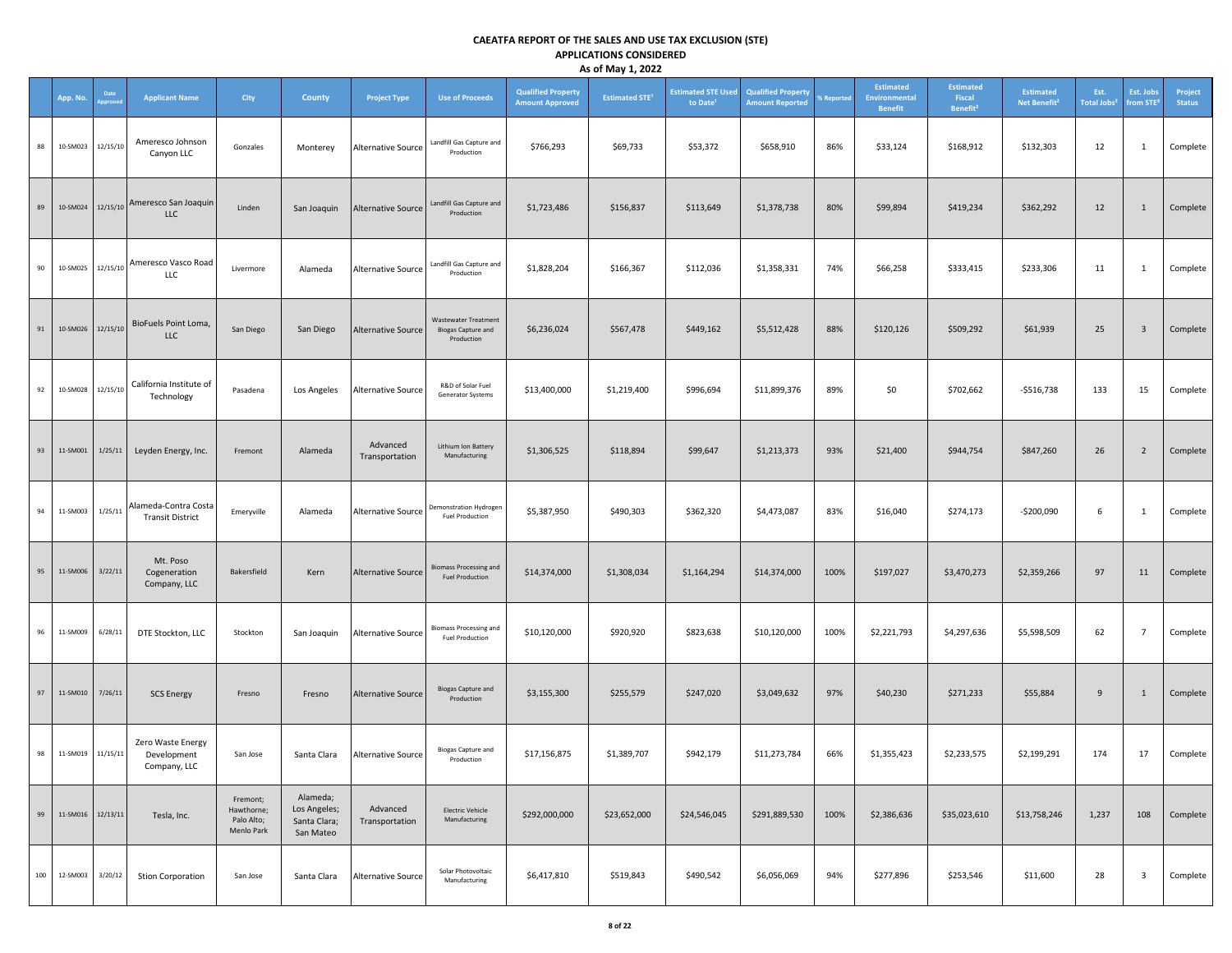|     | App. No.               | Date<br>pprove | <b>Applicant Name</b>                                       | City                   | County     | <b>Project Type</b>       | <b>Use of Proceeds</b>                                    | <b>Qualified Property</b><br><b>Amount Approved</b> | $\cdot$ $\cdot$<br><b>Estimated STE<sup>1</sup></b> | <b>Estimated STE Used</b><br>to Date <sup>1</sup> | <b>Qualified Property</b><br><b>Amount Reported</b> | <b><i><u>SReported</u></i></b> | <b>Estimated</b><br><b>Environmental</b><br><b>Benefit</b> | <b>Estimated</b><br>Fiscal<br>Benefit <sup>2</sup> | <b>Estimated</b><br>Net Benefit <sup>2</sup> | Est.<br>Total Jobs <sup>2</sup> | Est. Jobs<br>from STE <sup>2</sup> | Project<br><b>Status</b> |
|-----|------------------------|----------------|-------------------------------------------------------------|------------------------|------------|---------------------------|-----------------------------------------------------------|-----------------------------------------------------|-----------------------------------------------------|---------------------------------------------------|-----------------------------------------------------|--------------------------------|------------------------------------------------------------|----------------------------------------------------|----------------------------------------------|---------------------------------|------------------------------------|--------------------------|
| 101 | 12-SM004               | 5/15/12        | Soitec Solar Industries<br><b>LLC</b>                       | San Diego              | San Diego  | <b>Alternative Source</b> | Concentrated Photovoltaic<br>Manufacturing                | \$104,381,342                                       | \$8,454,889                                         | \$7,351,987                                       | \$90,047,265                                        | 86%                            | \$3,706,841                                                | \$10,302,813                                       | \$5,554,765                                  | 399                             | 44                                 | Complete                 |
| 102 | 12-SM006               | 5/15/12        | John Galt Biogas Inc.                                       | Galt                   | Sacramento | Alternative Source        | <b>Biogas Capture and</b><br>Production                   | \$1,025,769                                         | \$83,087                                            | \$61,712                                          | \$735,019                                           | 72%                            | \$112,933                                                  | \$128,931                                          | \$158,777                                    | 6                               | $\mathbf{1}$                       | Complete                 |
| 103 | 12-SM007               | 5/15/12        | Reflexite Soitec<br><b>Optical Technology</b><br><b>LLC</b> | San Diego              | San Diego  | Alternative Source        | Concentrated Photovoltaic<br>Manufacturing                | \$24,500,000                                        | \$1,984,500                                         | \$2,005,024                                       | \$24,200,004                                        | 99%                            | \$357,750                                                  | \$1,704,725                                        | \$77,975                                     | 114                             | 8                                  | Complete                 |
| 104 | 12-SM008               | 6/19/12        | North Star Biofuels<br>LLC                                  | Watsonville            | Santa Cruz | <b>Alternative Source</b> | <b>Biodiesel Production</b>                               | \$4,115,500                                         | \$333,356                                           | \$343,220                                         | \$4,115,500                                         | 100%                           | \$84,522                                                   | \$2,616,810                                        | \$2,367,976                                  | 30                              | $\mathbf{1}$                       | Complete                 |
| 105 | 12-SM012               | 11/13/12       | Zero Waste Energy,<br>LLC                                   | Marina                 | Monterey   | <b>Alternative Source</b> | <b>Biogas Capture and</b><br>Production                   | \$1,187,000                                         | \$96,147                                            | \$94,295                                          | \$1,126,587                                         | 95%                            | \$18,139                                                   | \$95,062                                           | \$17,054                                     | 5                               | $\mathbf{1}$                       | Complete                 |
| 106 | 12-SM013               | 11/13/12       | Oberon Fuels, Inc.                                          | Brawley                | Imperial   |                           | Alternative Source Biogas Capture & Bio DME<br>Production | \$13,500,000                                        | \$1,093,500                                         | \$379,524                                         | \$4,510,780                                         | 33%                            | \$423,866                                                  | \$679,196                                          | \$9,561                                      | 17                              | $\overline{\mathbf{3}}$            | Complete                 |
| 107 | 13-SM001               | 1/15/13        | CleanWorld                                                  | Davis                  | Yolo       | <b>Alternative Source</b> | <b>Biomass Processing and</b><br><b>Fuel Production</b>   | \$5,851,298                                         | \$489,754                                           | \$459,934                                         | \$5,462,394                                         | 93%                            | \$106,588                                                  | \$506,088                                          | \$122,923                                    | 24                              | $\overline{\mathbf{3}}$            | Complete                 |
| 108 | 13-SM002               | 3/19/13        | <b>Buster Biofuels, LLC</b>                                 | Escondido              | San Diego  | Alternative Source        | <b>Biodiesel Production</b>                               | \$1,905,343                                         | \$159,477                                           | \$160,430                                         | \$1,905,343                                         | 100%                           | \$103,496                                                  | \$786,032                                          | \$730,051                                    | 32                              | $\overline{2}$                     | Complete                 |
| 109 | 13-SM007               | 6/18/13        | ABEC Bidart-Old River,<br><b>LLC</b>                        | Bakersfield            | Kern       | <b>Alternative Source</b> | <b>Biogas Capture and</b><br>Production                   | \$6,254,045                                         | \$523,464                                           | \$328,667                                         | \$3,926,732                                         | 63%                            | \$351,613                                                  | \$523,038                                          | \$351,188                                    | 28                              | $\overline{2}$                     | Complete                 |
| 110 | 13-SM009               | 8/20/13        | North State Rendering<br>Co Inc.                            | Oroville               | Butte      | Alternative Source        | <b>Biomass Processing and</b><br><b>Fuel Production</b>   | \$7,355,324                                         | \$615,641                                           | \$619,318                                         | \$7,355,324                                         | 100%                           | \$305,075                                                  | \$422,917                                          | \$112,351                                    | 12                              | $\overline{2}$                     | Complete                 |
|     | 111  13-SM010  9/17/13 |                | Central Valley Ag<br>Power, LLC                             | Oakdale                | Stanislaus | Alternative Source        | <b>Biomass Processing and</b><br><b>Fuel Production</b>   | \$3,481,313                                         | \$291,386                                           | \$293,077                                         | \$3,480,725                                         | 100%                           | \$38,218                                                   | \$394,801                                          | \$141,634                                    | 23                              | $\overline{2}$                     | Complete                 |
| 112 |                        |                | 13-SM011 10/15/13 Blue Line Transfer, Inc.                  | South San<br>Francisco | San Mateo  | Alternative Source        | <b>Biomass Processing and</b><br><b>Fuel Production</b>   | \$4,976,469                                         | \$416,530                                           | \$326,788                                         | \$3,881,088                                         | 78%                            | \$43,980                                                   | \$423,841                                          | \$51,291                                     | 20                              | $\overline{\mathbf{3}}$            | Complete                 |
| 113 | 13-SM013               | 11/19/13       | Crimson Renewable<br>Energy, LP                             | Bakersfield            | Kern       | <b>Alternative Source</b> | <b>Biomass Processing and</b><br><b>Fuel Production</b>   | \$14,065,000                                        | \$1,177,241                                         | \$1,181,210                                       | \$14,064,999                                        | 100%                           | \$136,306                                                  | \$2,737,899                                        | \$1,696,964                                  | 38                              | $\overline{2}$                     | Complete                 |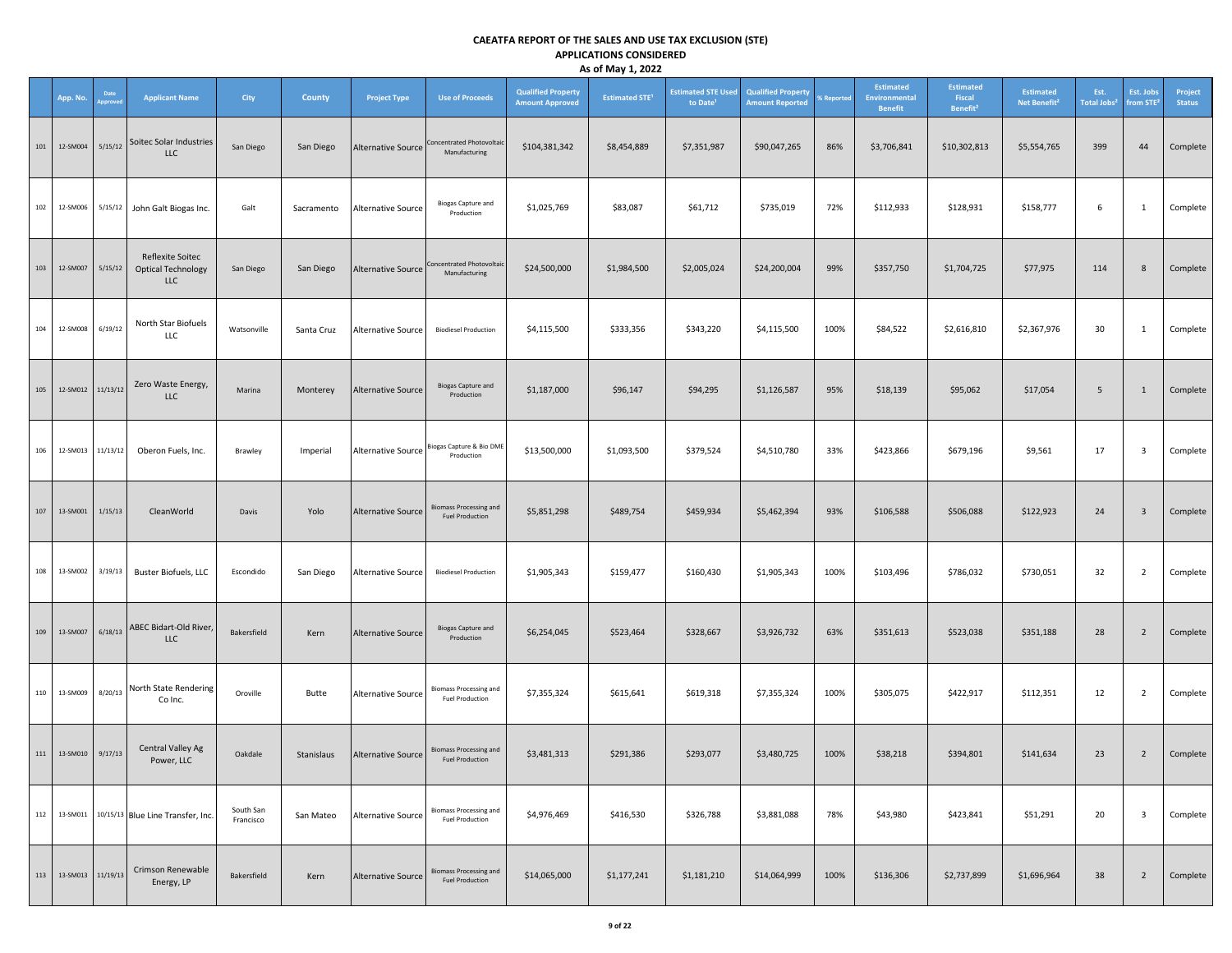|     | App. No.     | Date<br>pprover | <b>Applicant Name</b>                          | City                             | County                                  | <b>Project Type</b>               | <b>Use of Proceeds</b>                   | <b>Qualified Property</b><br><b>Amount Approved</b> | , .,<br><b>Estimated STE<sup>1</sup></b> | <b>Estimated STE Used</b><br>to Date <sup>1</sup> | <b>Qualified Property</b><br><b>Amount Reported</b> | % Reported | Estimated<br>Environmental<br><b>Benefit</b> | <b>Estimated</b><br>Fiscal<br>Benefit <sup>2</sup> | <b>Estimated</b><br>Net Benefit <sup>2</sup> | Est.<br>Total Jobs <sup>2</sup> | Est. Jobs<br>from STE <sup>2</sup> | Project<br><b>Status</b> |
|-----|--------------|-----------------|------------------------------------------------|----------------------------------|-----------------------------------------|-----------------------------------|------------------------------------------|-----------------------------------------------------|------------------------------------------|---------------------------------------------------|-----------------------------------------------------|------------|----------------------------------------------|----------------------------------------------------|----------------------------------------------|---------------------------------|------------------------------------|--------------------------|
| 114 | 13-SM015     | 12/17/13        | Tesla, Inc.                                    | Fremont; Palo<br>Alto; Hawthorne | Alameda; Santa<br>Clara; Los<br>Angeles | Advanced<br>Transportation        | <b>Electric Vehicle</b><br>Manufacturing | \$415,000,000                                       | \$34,735,500                             | \$34,929,532                                      | \$414,840,044                                       | 100%       | \$4,847,406                                  | \$54,306,869                                       | \$24,418,775                                 | 2,050                           | 115                                | Complete                 |
| 115 | 14-SM001     | 2/18/14         | <b>Enovix Corporation</b>                      | Fremont                          | Alameda                                 | Advanced<br>Manufacturing         | Lithium Ion Battery<br>Manufacturing     | \$16,234,215                                        | \$1,358,804                              | \$1,359,068                                       | \$16,234,215                                        | 100%       | N/A                                          | \$1,920,567                                        | \$561,763                                    | 78                              | 6                                  | Complete                 |
| 116 | 14-SM004     | 5/20/14         | Pixley Biogas, LLC                             | Pixley                           | Tulare                                  | Alternative Source                | <b>Biogas Capture and</b><br>Production  | \$3,363,238                                         | \$283,185                                | \$283,108                                         | \$3,362,323                                         | 100%       | \$287,308                                    | \$321,007                                          | \$325,130                                    | 9                               | $\overline{2}$                     | Complete                 |
| 117 | 14-SM005     | 5/20/14         | MSB Investors, LLC                             | Santa Barbara                    | Santa Barbara                           | Alternative Source                | <b>Biogas Capture and</b><br>Production  | \$17,696,003                                        | \$1,490,003                              | \$1,244,107                                       | \$14,860,761                                        | 84%        | \$319,442                                    | \$1,392,985                                        | \$222,423                                    | 75                              | $5\overline{5}$                    | Complete                 |
| 118 | 14-SM007     | 5/20/14         | E&J Gallo Winery                               | Livingston                       | Merced                                  | Alternative Source                | <b>Biogas Capture and</b><br>Production  | \$17,592,381                                        | \$1,481,278                              | \$1,249,865                                       | \$14,846,239                                        | 84%        | \$363,691                                    | \$1,142,019                                        | \$24,432                                     | 45                              | $\overline{7}$                     | Complete                 |
| 119 | 14-SM008     |                 | 6/17/14 Niagara Bottling, LLC   San Bernardino |                                  | San Bernardino                          | Advanced<br>Manufacturing         | <b>Water Bottling Facility</b>           | \$30,000,000                                        | \$2,526,000                              | \$2,525,683                                       | \$29,996,239                                        | 100%       | N/A                                          | \$7,988,338                                        | \$5,462,338                                  | 86                              | 6                                  | Complete                 |
| 120 | 14-SM011     | 9/16/14         | Rialto Bioenergy<br>Facility, LLC              | Bloomington                      |                                         | San Bernardino Alternative Source | <b>Biogas Capture and</b><br>Production  | \$14,722,168                                        | \$1,239,607                              | \$1,230,773                                       | \$14,722,160                                        | 100%       | \$765,232                                    | \$1,662,628                                        | \$1,188,254                                  | 35                              | $\overline{\mathbf{3}}$            | Complete                 |
|     | 121 14-SM012 |                 | 9/16/14 Anaheim Energy, LLC                    | Anaheim                          | Orange                                  | Alternative Source                | <b>Biogas Capture and</b><br>Production  | \$19,143,601                                        | \$1,611,891                              | \$1,601,066                                       | \$19,143,566                                        | 100%       | \$568,979                                    | \$1,938,411                                        | \$895,499                                    | 40                              | $5\overline{5}$                    | Complete                 |
| 122 | 14-SM022     | 12/16/14        | Bowerman Power LFG,<br>LLC                     | Irvine                           | Orange                                  | Alternative Source                | Landfill Gas Capture and<br>Production   | \$7,030,000                                         | \$591,926                                | \$520,311                                         | \$6,179,466                                         | 88%        | \$273,723                                    | \$1,091,792                                        | \$773,589                                    | 30                              | $\overline{\mathbf{3}}$            | Complete                 |
| 123 | 14-SM023     | 1/20/15         | WM Renewable<br>Energy, LLC                    | Novato                           | Marin                                   | Alternative Source                | <b>Biogas Capture and</b><br>Production  | \$2,004,360                                         | \$168,767                                | \$168,072                                         | \$1,996,102                                         | 100%       | \$71,130                                     | \$347,143                                          | \$249,507                                    | 19                              | $\mathbf{1}$                       | Complete                 |
| 124 | 15-SM003.    | 2/17/15         | Silevo, Inc.                                   | Fremont                          | Alameda                                 | Alternative Source                | Solar Photovoltaic<br>Manufacturing      | \$106,551,184                                       | \$8,971,610                              | \$6,347,130                                       | \$75,381,594                                        | 71%        | \$3,402,597                                  | \$9,175,513                                        | \$3,606,500                                  | 319                             | 33                                 | Complete                 |
| 125 | 15-SM006.    | 4/21/15         | California Renewable<br>Power, LLC             | Perris                           | Riverside                               | <b>Alternative Source</b>         | <b>Biogas Capture and</b><br>Production  | \$13,079,755                                        | \$1,101,315                              | \$1,101,315                                       | \$13,079,755                                        | 100%       | \$137,797                                    | \$1,839,848                                        | \$876,329                                    | 48                              | $\overline{4}$                     | Complete                 |
| 126 | 15-SM003     | 5/19/15         | Weber Metals, Inc.                             | Paramount                        | Los Angeles                             | Advanced<br>Manufacturing         | Metal Forging                            | \$167,661,606                                       | \$14,117,107                             | \$11,339,860                                      | \$135,006,352                                       | 81%        | N/A                                          | \$35,048,735                                       | \$20,931,628                                 | 192                             | 18                                 | Complete                 |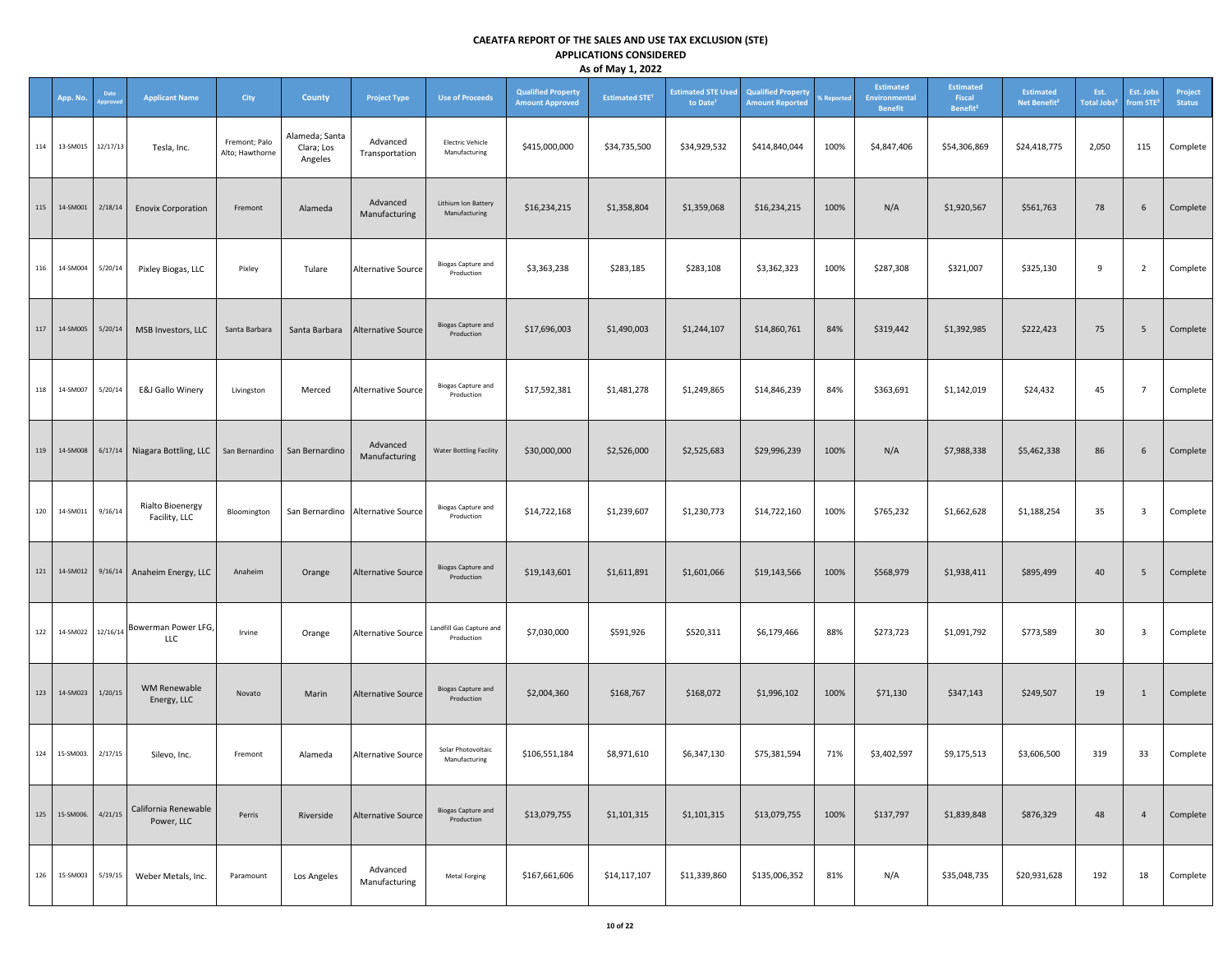|     | App. No.          | Date<br>pprove | <b>Applicant Name</b>                               | <b>City</b>      | County      | <b>Project Type</b>        | <b>Use of Proceeds</b>                                      | <b>Qualified Property</b><br><b>Amount Approved</b> | $\cdots$<br><b>Estimated STE<sup>1</sup></b> | <b>Estimated STE Used</b><br>to Date <sup>1</sup> | <b>Qualified Property</b><br><b>Amount Reported</b> | <b>6 Reported</b> | Estimated<br><b>Environmental</b><br><b>Benefit</b> | <b>Estimated</b><br>Fiscal<br>Benefit <sup>2</sup> | <b>Estimated</b><br>Net Benefit <sup>2</sup> | Est.<br>Total Jobs <sup>2</sup> | Est. Jobs<br>rom STE <sup>2</sup> | Project<br><b>Status</b> |
|-----|-------------------|----------------|-----------------------------------------------------|------------------|-------------|----------------------------|-------------------------------------------------------------|-----------------------------------------------------|----------------------------------------------|---------------------------------------------------|-----------------------------------------------------|-------------------|-----------------------------------------------------|----------------------------------------------------|----------------------------------------------|---------------------------------|-----------------------------------|--------------------------|
| 127 | 15-SM005          | 6/16/15        | U.S. Corrugated of Los<br>Angeles, Inc.             | Santa Fe Springs | Los Angeles | Advanced<br>Manufacturing  | <b>Corrugated Packaging</b><br>Manufacturing                | \$23,969,087                                        | \$2,018,197                                  | \$2,018,197                                       | \$23,969,087                                        | 100%              | N/A                                                 | \$7,825,890                                        | \$5,807,693                                  | 160                             | 13                                | Complete                 |
| 128 | 15-SM006          | 6/16/15        | Efficient Drivetrains,<br>Inc.                      | Milpitas         | Santa Clara | Advanced<br>Transportation | Electric Vehicle Drivetrain<br>Manufacturing                | \$5,008,800                                         | \$421,741                                    | \$315,331                                         | \$3,768,913                                         | 75%               | \$1,434,548                                         | \$970,990                                          | \$1,983,797                                  | 57                              | $\overline{4}$                    | Complete                 |
| 129 | 15-SM007          | 6/16/15        | The Monadnock<br>Company                            | Industry         | Los Angeles | Advanced<br>Manufacturing  | Specialty Aerospace<br><b>Fastener Manufacturing</b>        | \$6,475,000                                         | \$545,195                                    | \$465,419                                         | \$5,540,581                                         | 86%               | N/A                                                 | \$1,847,167                                        | \$1,301,972                                  | 299                             | 10                                | Complete                 |
| 130 | 15-SM008          | 7/21/15        | Hi Shear Corporation                                | Torrance         | Los Angeles | Advanced<br>Manufacturing  | <b>Specialty Aerospace</b><br><b>Fastener Manufacturing</b> | \$39,385,000                                        | \$3,316,217                                  | \$3,199,996                                       | \$38,077,811                                        | 97%               | N/A                                                 | \$3,432,623                                        | \$116,406                                    | 1,117                           | 43                                | Complete                 |
| 131 | 15-SM009          | 7/21/15        | Las Gallinas Valley<br><b>Sanitary District</b>     | San Rafael       | Marin       | <b>Alternative Source</b>  | <b>Biogas Capture and</b><br>Production                     | \$788,757                                           | \$66,413                                     | \$66,413                                          | \$788,757                                           | 100%              | \$10,707                                            | \$44,765                                           | $-$10,941$                                   | $\overline{7}$                  | $\mathbf 0$                       | Complete                 |
| 132 | 15-SM011          | 8/18/15        | Orbital ATK, Inc.                                   | Northridge       | Los Angeles | Advanced<br>Manufacturing  | Defense and Aerospace<br>Manufacturing                      | \$16,275,154                                        | \$1,370,368                                  | \$1,364,924                                       | \$16,275,149                                        | 100%              | N/A                                                 | \$3,648,303                                        | \$2,277,935                                  | 320                             | 10                                | Complete                 |
| 133 | 15-SM012          | 9/15/15        | Rolls-Royce High<br>Temperature<br>Composites, Inc. | Huntington Beach | Orange      | Advanced<br>Manufacturing  | Composites<br>Manufacturing                                 | \$8,728,000                                         | \$734,898                                    | \$702,916                                         | \$8,348,171                                         | 96%               | N/A                                                 | \$788,866                                          | \$53,969                                     | 105                             | 6                                 | Complete                 |
| 134 | 15-SM010          | 10/20/15       | Karma Automotive<br>LLC                             | Moreno Valley    | Riverside   | Advanced<br>Manufacturing  | Plug-In Hybrid Vehicle<br>Manufacturing                     | \$38,194,860                                        | \$3,216,007                                  | \$3,216,007                                       | \$38,194,860                                        | 100%              | N/A                                                 | \$4,025,187                                        | \$809,179                                    | 205                             | 16                                | Complete                 |
| 135 | 15-SM014          | 10/20/15       | Space Exploration<br>Technologies Corp.             | Hawthorne        | Los Angeles | Advanced<br>Manufacturing  | Aerospace Manufacturing                                     | \$360,169,639                                       | \$30,326,284                                 | \$30,197,114                                      | \$359,033,144                                       | 100%              | N/A                                                 | \$40,537,040                                       | \$10,210,756                                 | 4,200                           | 183                               | Complete                 |
| 136 | 15-SM015          | 10/20/15       | Madera Renewable<br>Energy, LLC                     | Madera           | Madera      | <b>Alternative Source</b>  | <b>Biogas Capture and</b><br>Production                     | \$1,999,507                                         | \$168,358                                    | \$168,244                                         | \$1,999,507                                         | 100%              | \$418,611                                           | \$201,229                                          | \$451,481                                    | $\overline{7}$                  | $\mathbf{1}$                      | Complete                 |
| 137 | 15-SM016 10/20/15 |                | Hanford Renewable<br>Energy, LLC                    | Hanford          | Kings       | <b>Alternative Source</b>  | <b>Biogas Capture and</b><br>Production                     | \$3,748,012                                         | \$315,583                                    | \$311,895                                         | \$3,708,525                                         | 99%               | \$974,447                                           | \$435,837                                          | \$1,094,701                                  | $\overline{9}$                  | 1                                 | Complete                 |
| 138 | 15-SM017 11/17/15 |                | Space Systems/Loral<br><b>LLC</b>                   | Palo Alto        | Santa Clara | Advanced<br>Manufacturing  | Aerospace Manufacturing                                     | \$5,586,000                                         | \$470,341                                    | \$203,707                                         | \$2,419,329                                         | 43%               | N/A                                                 | \$812,787                                          | \$342,446                                    | 354                             | $\overline{\mathbf{3}}$           | Complete                 |
| 139 | 15-SM013          | 12/15/15       | ABEC #2 LLC                                         | Buttonwillow     | Kern        | <b>Alternative Source</b>  | <b>Biogas Capture and</b><br>Production                     | \$5,990,614                                         | \$504,410                                    | \$419,042                                         | \$4,976,743                                         | 83%               | \$180,513                                           | \$618,883                                          | \$294,986                                    | 14                              | $\mathbf 0$                       | Complete                 |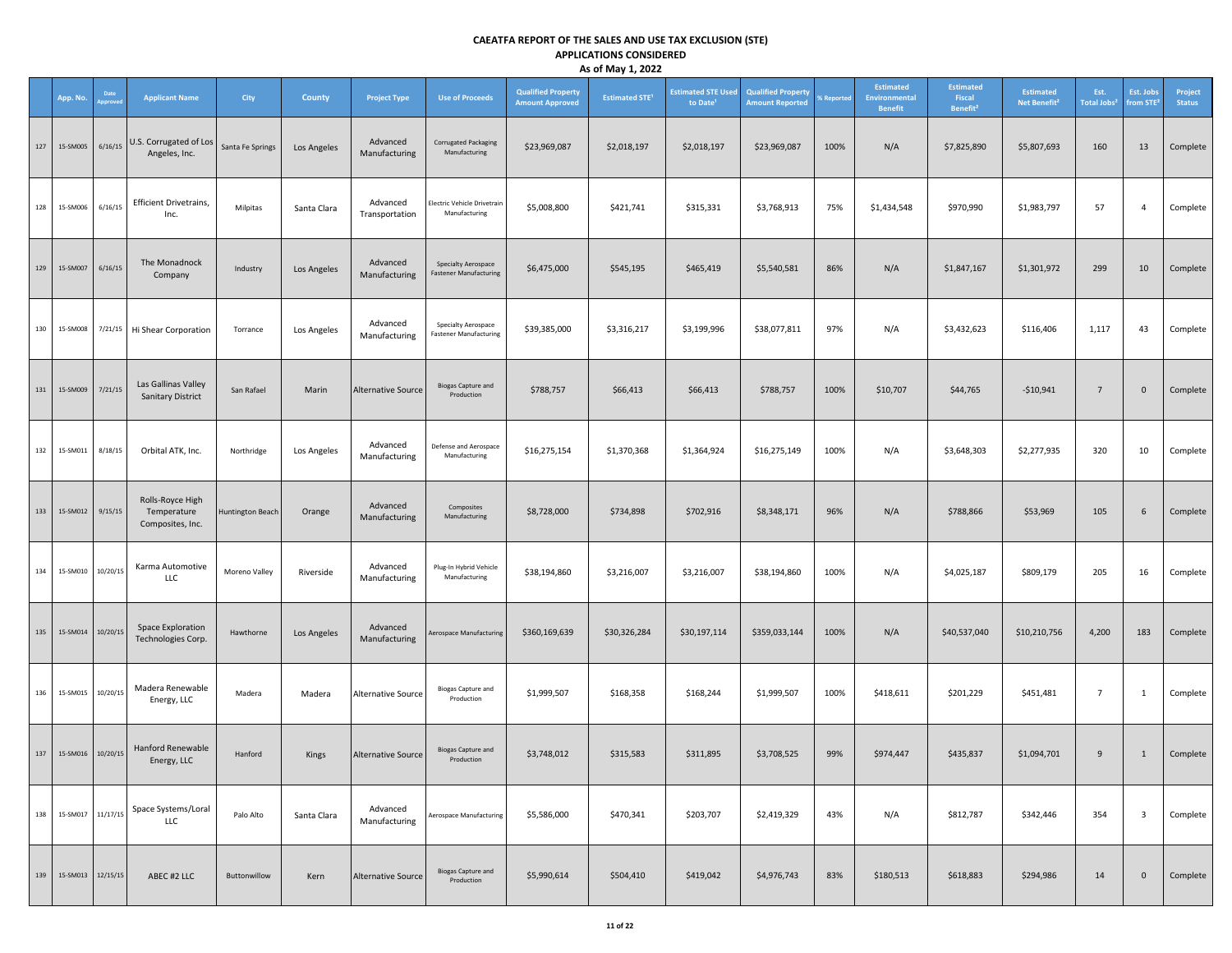|     |          |                |                                                                               |                                                                |                                                                       |                                        |                                          |                                                     | -, -, --                         |                                                   |                                                     |                   |                                                     |                                                    |                                              |                                 |                                    |                          |
|-----|----------|----------------|-------------------------------------------------------------------------------|----------------------------------------------------------------|-----------------------------------------------------------------------|----------------------------------------|------------------------------------------|-----------------------------------------------------|----------------------------------|---------------------------------------------------|-----------------------------------------------------|-------------------|-----------------------------------------------------|----------------------------------------------------|----------------------------------------------|---------------------------------|------------------------------------|--------------------------|
|     | App. No. | Date<br>pprove | <b>Applicant Name</b>                                                         | City                                                           | <b>County</b>                                                         | <b>Project Type</b>                    | <b>Use of Proceeds</b>                   | <b>Qualified Property</b><br><b>Amount Approved</b> | <b>Estimated STE<sup>1</sup></b> | <b>Estimated STE Used</b><br>to Date <sup>1</sup> | <b>Qualified Property</b><br><b>Amount Reported</b> | <b>6 Reported</b> | <b>Estimated</b><br>Environmental<br><b>Benefit</b> | <b>Estimated</b><br>Fiscal<br>Benefit <sup>2</sup> | <b>Estimated</b><br>Net Benefit <sup>2</sup> | Est.<br>Total Jobs <sup>2</sup> | Est. Jobs<br>from STE <sup>3</sup> | Project<br><b>Status</b> |
| 140 | 15-SM020 | 12/15/15       | Millennium Space<br>Systems, Inc.                                             | El Segundo                                                     | Los Angeles                                                           | Advanced<br>Manufacturing              | Aerospace Manufacturing                  | \$4,284,672                                         | \$360,769                        | \$211,173                                         | \$2,515,334                                         | 59%               | N/A                                                 | \$1,389,088                                        | \$1,028,319                                  | 55                              | $\overline{4}$                     | Complete                 |
| 141 | 15-SM024 | 12/15/15       | Tesla, Inc.                                                                   | Fremont;<br>Hawthorne;<br>Palo Alto;<br>Menlo Park;<br>Lathrop | Alameda;<br>Los Angeles;<br>Santa Clara;<br>San Mateo; San<br>Joaquin | Advanced<br>Transportation             | <b>Electric Vehicle</b><br>Manufacturing | \$463,625,000                                       | \$39,037,225                     | \$39,037,008                                      | \$463,622,420                                       | 100%              | \$4,766,289                                         | \$61,843,129                                       | \$27,572,193                                 | 1,439                           | 41                                 | Complete                 |
| 142 | 16-SM003 | 1/19/16        | Kite Pharma, Inc.                                                             | El Segundo                                                     | Los Angeles                                                           | Advanced<br>Manufacturing              | Biopharmaceutical<br>Manufacturing       | \$13,763,050                                        | \$1,158,849                      | \$1,158,554                                       | \$13,763,037                                        | 100%              | N/A                                                 | \$5,393,473                                        | \$4,234,624                                  | 305                             | 18                                 | Complete                 |
| 143 | 16-SM005 | 1/19/16        | <b>Escondido Bioenergy</b><br>Facility, LLC                                   | Escondido                                                      | San Diego                                                             | <b>Alternative Source</b>              | <b>Biogas Capture and</b><br>Production  | \$1,900,000                                         | \$159,980                        | \$49,901                                          | \$596,906                                           | 31%               | \$28,355                                            | \$344,260                                          | \$212,635                                    | 11                              | 1                                  | Complete                 |
| 144 | 16-SM002 | 2/16/16        | The Gill Corporation<br>and Its Subsidiary,<br>Castle Industries              | El Monte; Ontario                                              | Los Angeles; San<br>Bernardino                                        | Advanced<br>Manufacturing              | Aerospace Manufacturing                  | \$8,472,000                                         | \$713,342                        | \$271,936                                         | \$3,231,275                                         | 38%               | N/A                                                 | \$2,371,545                                        | \$1,658,203                                  | 608                             | 36                                 | Complete                 |
| 145 | 16-SM008 | 10/18/16       | Waste Management<br>of Alameda County                                         | San Leandro                                                    | Alameda                                                               | <b>Recycled Resource</b><br>Extraction | <b>Mixed Recycling</b>                   | \$77,272,550                                        | \$6,506,349                      | \$3,141,565                                       | \$37,394,412                                        | 48%               | \$141,898                                           | \$8,381,777                                        | \$2,017,327                                  | 144                             | 20                                 | Complete                 |
| 146 | 16-SM009 | 10/18/16       | Waste Management<br>Recycling and Disposal<br>Services of California,<br>Inc. | Sun Valley                                                     | Los Angeles                                                           | Recycled Resource<br>Extraction        | <b>Mixed Organics</b>                    | \$3,500,000                                         | \$294,700                        | \$287,174                                         | \$3,411,408                                         | 97%               | \$8,008                                             | \$568,386                                          | \$281,694                                    | 37                              | $\mathbf{1}$                       | Complete                 |
| 147 | 16-SM011 | 10/18/16       | SANCO Services, LP                                                            | Escondido                                                      | San Diego                                                             | <b>Recycled Resource</b><br>Extraction | <b>Mixed Recycling</b>                   | \$24,190,000                                        | \$2,036,798                      | \$1,440,631                                       | \$17,116,898                                        | 71%               | \$91,615                                            | \$3,306,064                                        | \$1,360,881                                  | 112                             | 12                                 | Complete                 |
| 148 | 16-SM013 | 10/18/16       | Recology San<br>Francisco                                                     | San Francisco                                                  | San Francisco                                                         | Recycled Resource<br>Extraction        | Mixed Recycling                          | \$7,917,170                                         | \$666,626                        | \$654,667                                         | \$7,775,140                                         | 98%               | \$16,789                                            | \$701,902                                          | \$52,065                                     | 127                             | 8                                  | Complete                 |
| 149 | 16-SM014 | 10/18/16       | Monterey Regional<br><b>Waste Management</b><br>District                      | Marina                                                         | Monterey                                                              | <b>Recycled Resource</b><br>Extraction | <b>Mixed Recycling</b>                   | \$11,401,677                                        | \$960,021                        | \$960,021                                         | \$11,401,677                                        | 100%              | \$44,567                                            | \$1,310,429                                        | \$394,975                                    | 35                              | $\overline{4}$                     | Complete                 |
| 150 | 16-SM017 | 10/18/16       | Mid-Valley Disposal                                                           | Fresno                                                         | Fresno                                                                | Recycled Resource<br>Extraction        | Mixed Recycling                          | \$6,821,909                                         | \$574,405                        | \$511,312                                         | \$6,116,176                                         | 90%               | \$29,922                                            | \$592,293                                          | \$47,811                                     | 54                              | 5                                  | Complete                 |
| 151 | 16-SM018 | 10/18/16       | Mid-Valley Disposal                                                           | Kerman                                                         | Fresno                                                                | <b>Recycled Resource</b><br>Extraction | <b>Mixed Organics</b>                    | \$3,739,543                                         | \$314,870                        | \$313,047                                         | \$3,739,543                                         | 100%              | \$12,990                                            | \$275,785                                          | $-526,094$                                   | 24                              | $\overline{\mathbf{3}}$            | Complete                 |
| 152 | 16-SM021 | 11/15/16       | GreenWaste<br>Recovery, Inc.                                                  | San Jose                                                       | Santa Clara                                                           | Recycled Resource<br>Extraction        | Mixed Recycling and<br>Organics          | \$4,458,683                                         | \$375,421                        | \$129,037                                         | \$4,458,683                                         | 100%              | \$9,786                                             | \$910,539                                          | \$544,904                                    | 26                              | $\overline{2}$                     | Complete                 |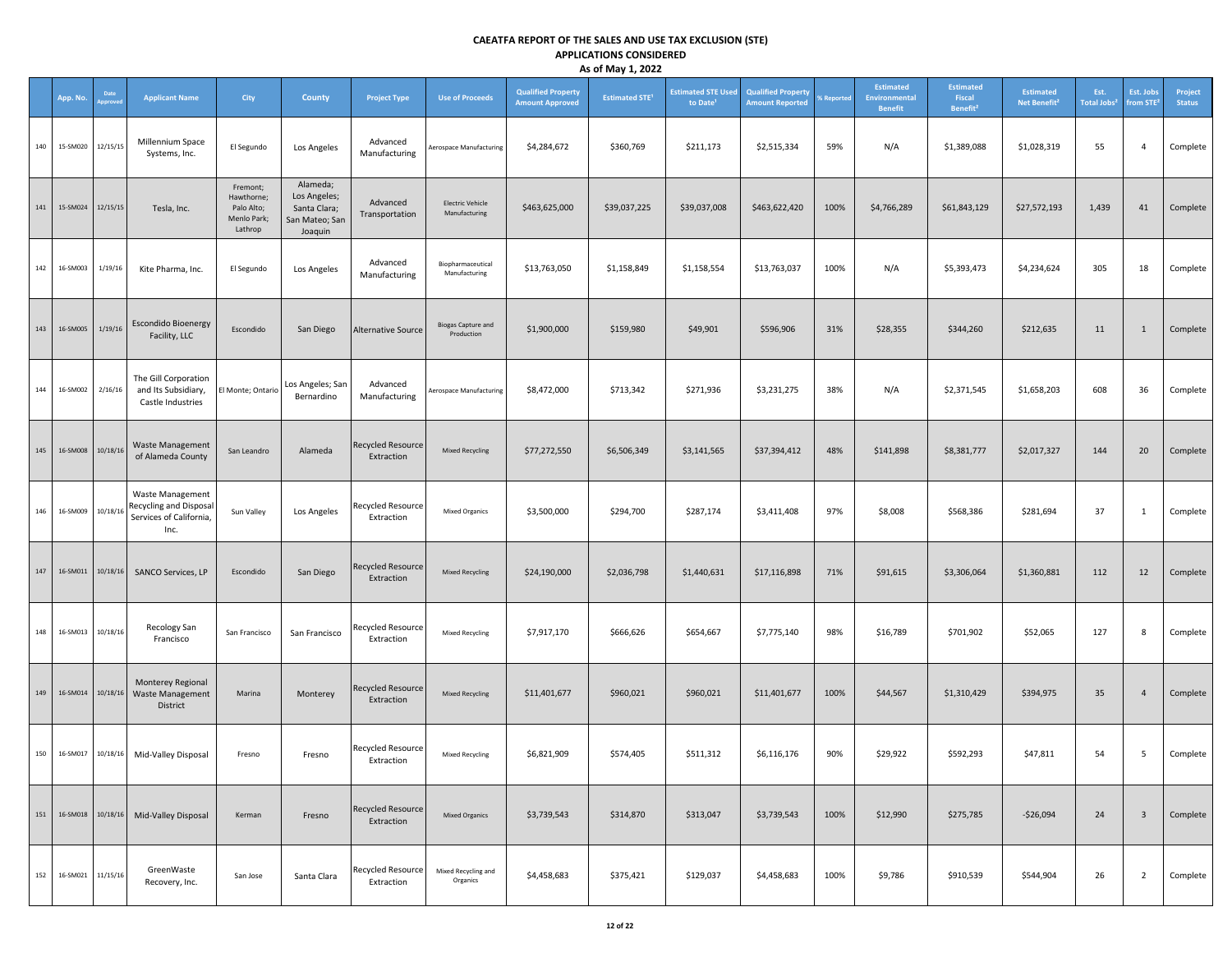|     |              |          |                                                    |                                                                |                                                                       |                                    |                                                               |                                                     | -, -, -                          |                                                   |                                                     |            |                                                     |                                                    |                                              |                                       |                          |                          |
|-----|--------------|----------|----------------------------------------------------|----------------------------------------------------------------|-----------------------------------------------------------------------|------------------------------------|---------------------------------------------------------------|-----------------------------------------------------|----------------------------------|---------------------------------------------------|-----------------------------------------------------|------------|-----------------------------------------------------|----------------------------------------------------|----------------------------------------------|---------------------------------------|--------------------------|--------------------------|
|     | App. No.     | Date     | <b>Applicant Name</b>                              | City                                                           | <b>County</b>                                                         | <b>Project Type</b>                | <b>Use of Proceeds</b>                                        | <b>Qualified Property</b><br><b>Amount Approved</b> | <b>Estimated STE<sup>1</sup></b> | <b>Estimated STE Used</b><br>to Date <sup>1</sup> | <b>Qualified Property</b><br><b>Amount Reported</b> | % Reported | Estimated<br><b>Environmental</b><br><b>Benefit</b> | <b>Estimated</b><br>Fiscal<br>Benefit <sup>2</sup> | <b>Estimated</b><br>Net Benefit <sup>2</sup> | Est.<br><b>Total Jobs<sup>2</sup></b> | Est. Jobs<br>from $STE2$ | Project<br><b>Status</b> |
| 153 | 16-SM031     |          | 12/13/16 Eslinger Biodiesel Inc.                   | Fresno                                                         | Fresno                                                                | <b>Alternative Source</b>          | <b>Biomass Processing and</b><br><b>Fuel Production</b>       | \$8,394,385                                         | \$706,807                        | \$706,274                                         | \$8,394,385                                         | 100%       | \$570,932                                           | \$2,291,152                                        | \$2,155,277                                  | 34                                    | $\overline{2}$           | Complete                 |
| 154 | 16-SM033     | 12/13/16 | ABEC #3 LLC dba Lake<br>View Farms Dairy<br>Biogas | Bakersfield                                                    | Kern                                                                  | <b>Alternative Source</b>          | <b>Biogas Capture and</b><br>Production                       | \$2,401,884                                         | \$202,239                        | \$202,239                                         | \$2,401,884                                         | 100%       | \$33,640                                            | \$311,256                                          | \$142,657                                    | 25                                    | $\overline{\mathbf{3}}$  | Complete                 |
| 155 | 16-SM034     | 12/13/16 | ABEC #4 LLC dba CE&S<br>Dairy Biogas               | Bakersfield                                                    | Kern                                                                  | <b>Alternative Source</b>          | <b>Biogas Capture and</b><br>Production                       | \$2,701,502                                         | \$227,467                        | \$227,466                                         | \$2,701,502                                         | 100%       | \$57,815                                            | \$506,804                                          | \$337,152                                    | 24                                    | $\overline{4}$           | Complete                 |
| 156 | 16-SM036     | 12/13/16 | Tesla, Inc.                                        | Fremont;<br>Hawthorne;<br>Palo Alto;<br>Menlo Park;<br>Lathrop | Alameda;<br>Los Angeles;<br>Santa Clara;<br>San Mateo; San<br>Joaquin | Advanced<br>Transportation         | Electric Vehicle<br>Manufacturing                             | \$560,917,080                                       | \$47,229,218                     | \$47,229,218                                      | \$560,917,080                                       | 100%       | \$7,883,861                                         | \$46,343,056                                       | \$6,997,699                                  | 1,585                                 | 80                       | Complete                 |
| 157 | 16-SM037     | 12/13/16 | Gilead Sciences, Inc.                              | La Verne                                                       | Los Angeles                                                           | Advanced<br>Manufacturing          | Biopharmaceutical<br>Manufacturing                            | \$51,645,674                                        | \$4,348,566                      | \$4,279,969                                       | \$50,884,272                                        | 99%        | N/A                                                 | \$3,908,387                                        | $-$440,179$                                  | 746                                   | 48                       | Complete                 |
| 158 | 17-SM003     | 1/17/17  | Tesla, Inc.                                        | Fremont                                                        | Alameda                                                               | Advanced<br>Transportation         | <b>Electric Vehicle</b><br>Manufacturing                      | \$287,322,328                                       | \$24,192,540                     | \$24,113,805                                      | \$287,322,316                                       | 100%       | \$2,796,551                                         | \$20,997,523                                       | -\$398,467                                   | 1,011                                 | 43                       | Complete                 |
| 159 | 17-SM007     |          | 2/21/17 BYD Coach & Bus LLC                        | Lancaster                                                      | Los Angeles                                                           | Advanced<br>Transportation         | <b>Electric Bus</b><br>Manufacturing                          | \$3,189,014                                         | \$268,515                        | \$257,065                                         | \$3,066,014                                         | 96%        | \$1,728,198                                         | \$11,841,232                                       | \$13,300,915                                 | 1,279                                 | 33                       | Complete                 |
| 160 | 17-SM011     | 2/21/17  | HZIU Kompogas SLO<br>inc.                          | San Luis Obispo                                                |                                                                       | San Luis Obispo Alternative Source | <b>Biomass Processing and</b><br><b>Fuel Production</b>       | \$7,104,020                                         | \$598,158                        | \$587,193                                         | \$7,023,772                                         | 99%        | \$38,784                                            | \$529,337                                          | $-$30,037$                                   | 33                                    | $5\overline{5}$          | Complete                 |
| 161 | 17-SM018     | 3/21/17  | Calgren Dairy Fuels,<br><b>LLC</b>                 | Pixley                                                         | Tulare                                                                | <b>Alternative Source</b>          | <b>Biomass Processing and</b><br><b>Fuel Production</b>       | \$20,373,200                                        | \$1,715,423                      | \$1,690,988                                       | \$20,227,133                                        | 99%        | \$1,627,153                                         | \$2,424,238                                        | \$2,335,968                                  | 68                                    | 12                       | Complete                 |
| 162 | 17-SM009     | 4/18/17  | Best Express Foods,<br>Inc.                        | Stockton                                                       | San Joaquin                                                           | Advanced<br>Manufacturing          | Advanced Food<br>Production                                   | \$3,502,976                                         | \$294,951                        | \$293,997                                         | \$3,502,753                                         | 100%       | N/A                                                 | \$1,185,647                                        | \$890,697                                    | 78                                    | $\overline{4}$           | Complete                 |
|     | 163 17-SM019 | 4/18/17  | ChargePoint Inc.                                   | Campbell                                                       | Santa Clara                                                           | Advanced<br>Manufacturing          | <b>Electric Vehicle Charging</b><br><b>Station Production</b> | \$1,660,000                                         | \$139,772                        | \$137,073                                         | \$1,638,600                                         | 99%        | N/A                                                 | \$341,105                                          | \$201,333                                    | 35                                    | $\overline{\mathbf{3}}$  | Complete                 |
| 164 | 17-SM022     | 5/16/17  | SJV Biodiesel, LLC                                 | Pixley                                                         | Tulare                                                                | <b>Alternative Source</b>          | <b>Biodiesel Production</b>                                   | \$6,680,600                                         | \$562,507                        | \$560,241                                         | \$6,680,072                                         | 100%       | \$287,262                                           | \$2,711,381                                        | \$2,436,136                                  | 20                                    | $\overline{2}$           | Complete                 |
| 165 | 17-SM006     | 6/20/17  | CR&R Incorporated                                  | Lakeside; Perris                                               | Riverside                                                             | <b>Alternative Source</b>          | <b>Biomass Processing and</b><br><b>Fuel Production</b>       | \$11,610,900                                        | \$977,638                        | \$956,300                                         | \$11,375,918                                        | 98%        | \$187,531                                           | \$888,838                                          | \$98,731                                     | 47                                    | 6                        | Complete                 |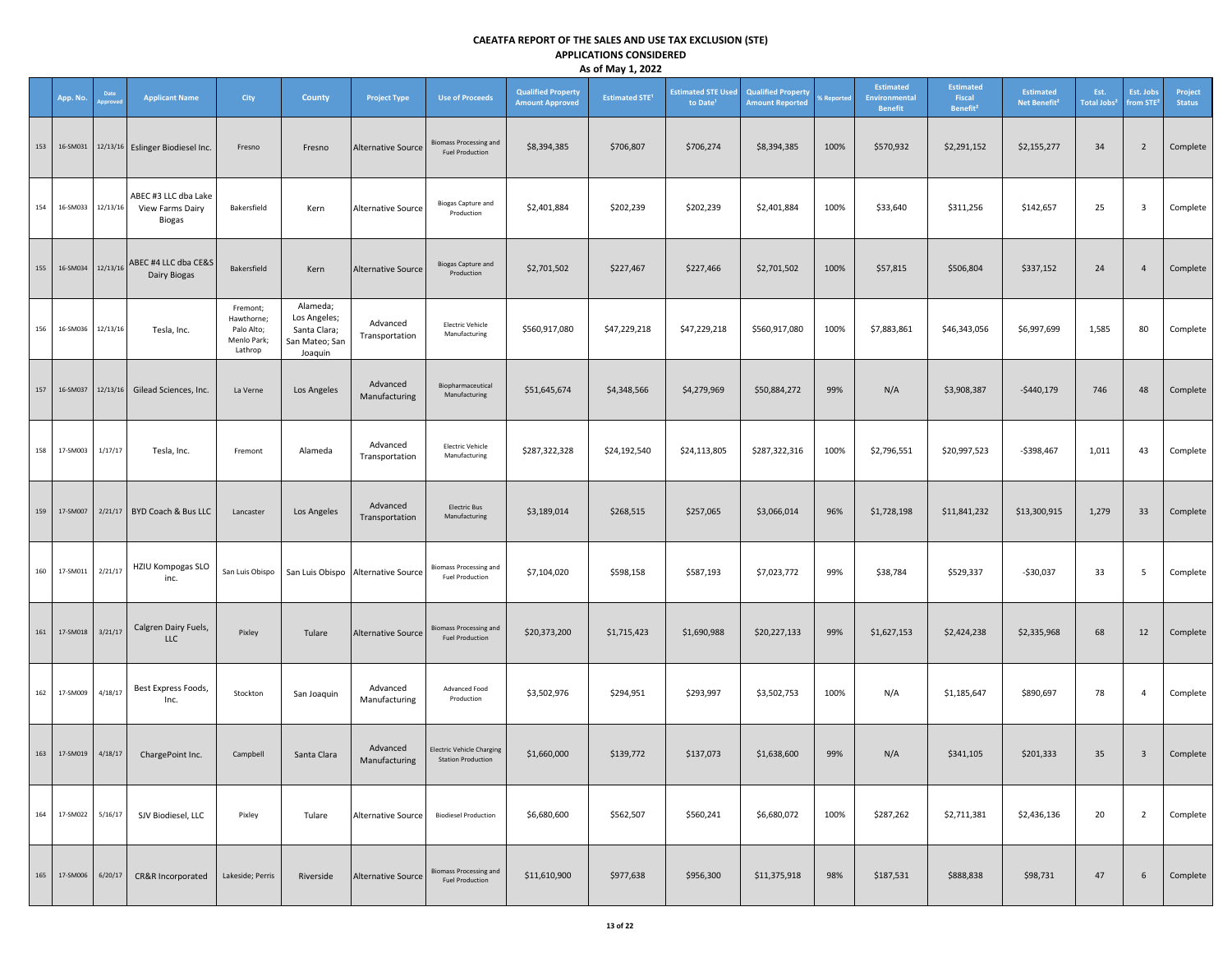|     | App. No.     | Date     | <b>Applicant Name</b>                             | City                  | County         | <b>Project Type</b>                    | <b>Use of Proceeds</b>                           | <b>Qualified Property</b><br><b>Amount Approved</b> | <b>Estimated STE<sup>1</sup></b> | <b>Estimated STE Used</b><br>to Date <sup>1</sup> | <b>Qualified Property</b><br><b>Amount Reported</b> | Reporte | <b>Estimated</b><br>Environmental<br><b>Benefit</b> | <b>Estimated</b><br>Fiscal<br>Benefit <sup>2</sup> | <b>Estimated</b><br>Net Benefit <sup>2</sup> | Est.<br><b>Total Jobs</b> | Est. Jobs<br>from STE <sup>2</sup> | Project<br><b>Status</b> |
|-----|--------------|----------|---------------------------------------------------|-----------------------|----------------|----------------------------------------|--------------------------------------------------|-----------------------------------------------------|----------------------------------|---------------------------------------------------|-----------------------------------------------------|---------|-----------------------------------------------------|----------------------------------------------------|----------------------------------------------|---------------------------|------------------------------------|--------------------------|
| 166 | 17-SM021     | 6/20/17  | Advance International<br>Inc.                     | Livermore             | Alameda        | Advanced<br>Manufacturing              | Advanced Food<br>Production                      | \$2,283,000                                         | \$192,229                        | \$190,841                                         | \$2,282,784                                         | 100%    | N/A                                                 | \$884,553                                          | \$692,324                                    | 98                        | 6                                  | Complete                 |
| 167 | 17-SM042     | 6/20/17  | Aranda Tooling, Inc.                              | Chino                 | San Bernardino | Advanced<br>Manufacturing              | <b>Tooling and Metal</b><br>Stamping             | \$10,035,231                                        | \$844,966                        | \$778,850                                         | \$9,257,741                                         | 92%     | N/A                                                 | \$6,607,393                                        | \$5,762,427                                  | 180                       | 11                                 | Complete                 |
| 168 | 17-SM045     | 6/20/17  | U.S. Corrugated of Los<br>Angeles, Inc.           | Cerritos              | Los Angeles    | Advanced<br>Manufacturing              | Corrugated Packaging<br>Manufacturing            | \$5,834,792                                         | \$491,289                        | \$488,982                                         | \$5,834,792                                         | 100%    | N/A                                                 | \$2,325,511                                        | \$1,834,222                                  | 95                        | 9                                  | Complete                 |
| 169 | 17-SM047     | 6/20/17  | Crimson Renewable<br>Energy, LP                   | Bakersfield           | Kern           | <b>Alternative Source</b>              | <b>Biodiesel Production</b>                      | \$21,833,100                                        | \$1,838,347                      | \$1,716,089                                       | \$20,499,343                                        | 94%     | \$641,781                                           | \$7,253,563                                        | \$6,056,996                                  | 62                        | 6                                  | Complete                 |
| 170 | 17-SM053     | 7/18/17  | Recology San<br>Francisco                         | San Francisco         | San Francisco  | <b>Recycled Resource</b><br>Extraction | <b>Mixed Recycling</b>                           | \$3,633,145                                         | \$305,911                        | \$259,121                                         | \$3,091,815                                         | 85%     | \$6,194                                             | \$359,894                                          | \$60,177                                     | 119                       | $\overline{\mathbf{3}}$            | Complete                 |
| 171 | 17-SM054     | 8/15/17  | <b>AMRO Fabricating</b><br>Corporation            | South El Monte        | Los Angeles    | Advanced<br>Manufacturing              | Aerospace Manufacturing                          | \$5,120,000                                         | \$431,104                        | \$411,373                                         | \$4,920,725                                         | 96%     | N/A                                                 | \$611,847                                          | \$180,743                                    | 92                        | $7\overline{ }$                    | Complete                 |
| 172 | 17-SM013     | 9/19/17  | PolyPeptide<br>Laboratories, Inc.                 | Torrance              | Los Angeles    | Advanced<br>Manufacturing              | Peptide Pharmaceutical<br>Manufacturing          | \$12,750,000                                        | \$1,073,550                      | \$1,067,113                                       | \$12,749,833                                        | 100%    | N/A                                                 | \$1,026,253                                        | $-547,297$                                   | 240                       | $7\overline{ }$                    | Complete                 |
| 173 | 17-SM055     | 9/19/17  | National Steel and<br><b>Shipbuilding Company</b> | San Diego             | San Diego      | Advanced<br>Manufacturing              | Thin Steel Plate<br>Manufacturing                | \$40,500,000                                        | \$3,410,100                      | \$2,853,485                                       | \$34,131,478                                        | 84%     | N/A                                                 | \$8,549,758                                        | \$5,139,658                                  | 5,220                     | 72                                 | Complete                 |
| 174 | 17-SM058     | 10/17/17 | SunLine Transit<br>Agency                         | <b>Thousand Palms</b> | Riverside      | <b>Alternative Source</b>              | Renewable Hydrogen<br>Production                 | \$7,000,000                                         | \$589,400                        | \$585,206                                         | \$7,000,000                                         | 100%    | \$23,821                                            | \$720,765                                          | \$155,186                                    | $\overline{4}$            | $\mathbf{1}$                       | Complete                 |
| 175 | 17-SM059     | 10/17/17 | CalPlant I, LLC                                   | Willows               | Glenn          | Advanced<br>Manufacturing              | Medium Density<br><b>Fiberboard Production</b>   | \$92,278,983                                        | \$7,769,890                      | \$7,714,523                                       | \$92,278,983                                        | 100%    | N/A                                                 | \$15,697,094                                       | \$7,927,204                                  | 412                       | 31                                 | Complete                 |
| 176 | 17-SM060     | 10/17/17 | QuantumScape<br>Corporation                       | San Jose              | Santa Clara    | Advanced<br>Manufacturing              | <b>Electric Vehicle Battery</b><br>Manufacturing | \$18,243,000                                        | \$1,536,061                      | \$1,525,072                                       | \$18,242,488                                        | 100%    | N/A                                                 | \$1,213,783                                        | $-$322,277$                                  | 135                       | 12                                 | Complete                 |
|     | 177 17-SM063 | 11/14/17 | CR&R Incorporated                                 | Stanton               | Orange         | <b>Recycled Resource</b><br>Extraction | <b>Mixed Organics</b>                            | \$8,389,685                                         | \$706,411                        | \$577,624                                         | \$6,909,373                                         | 82%     | \$43,087                                            | \$1,514,068                                        | \$850,743                                    | 34                        | $\overline{2}$                     | Complete                 |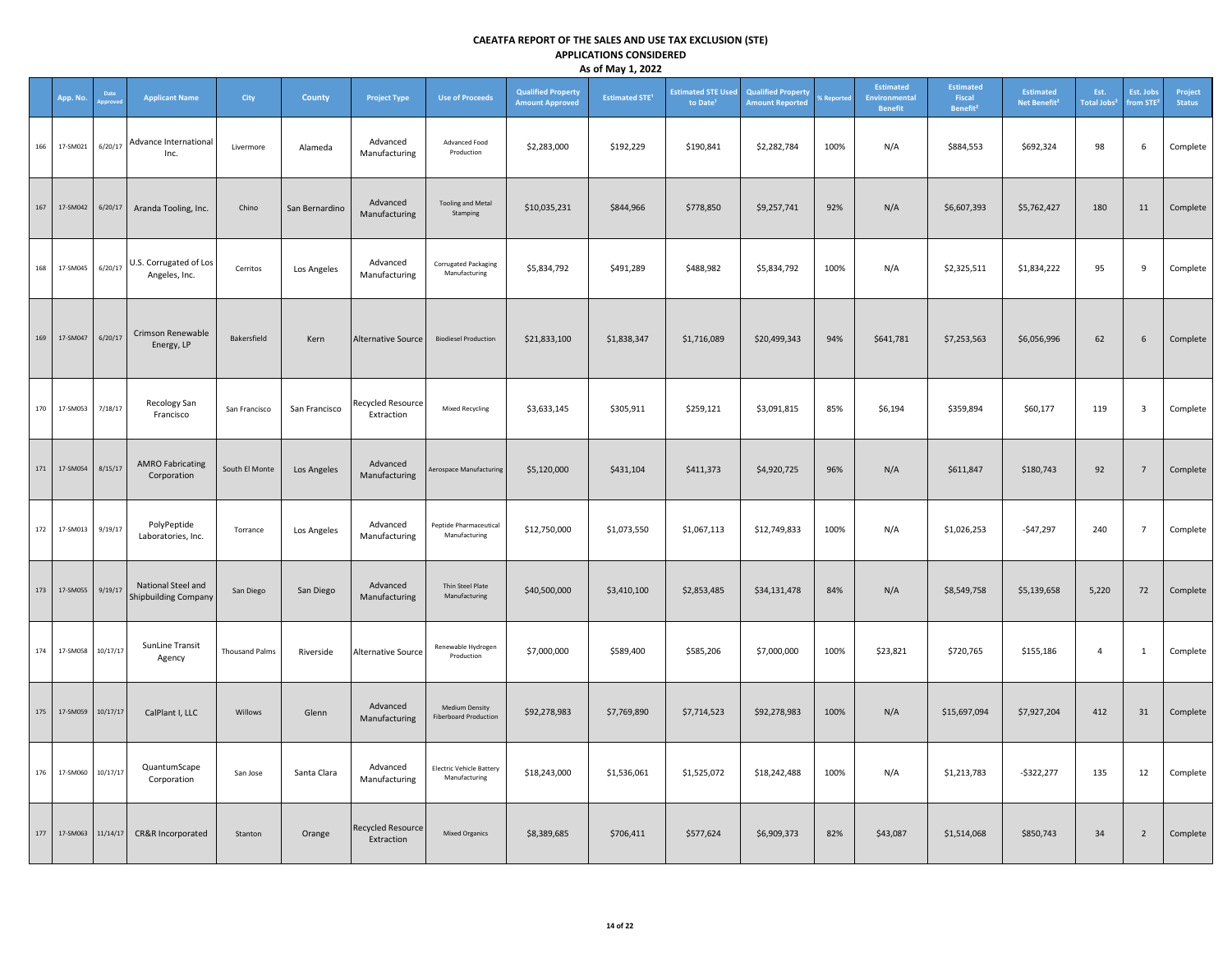|     |                   |                |                                                      |                                   |                                     |                                        |                                                         |                                                     | -, -, --                         |                                                   |                                                     |            |                                              |                                                    |                                              |                                       |                                    |                          |
|-----|-------------------|----------------|------------------------------------------------------|-----------------------------------|-------------------------------------|----------------------------------------|---------------------------------------------------------|-----------------------------------------------------|----------------------------------|---------------------------------------------------|-----------------------------------------------------|------------|----------------------------------------------|----------------------------------------------------|----------------------------------------------|---------------------------------------|------------------------------------|--------------------------|
|     | App. No.          | Date<br>pprove | <b>Applicant Name</b>                                | City                              | County                              | <b>Project Type</b>                    | <b>Use of Proceeds</b>                                  | <b>Qualified Property</b><br><b>Amount Approved</b> | <b>Estimated STE<sup>1</sup></b> | <b>Estimated STE Used</b><br>to Date <sup>1</sup> | <b>Qualified Property</b><br><b>Amount Reported</b> | % Reported | Estimated<br>Environmental<br><b>Benefit</b> | <b>Estimated</b><br>Fiscal<br>Benefit <sup>2</sup> | <b>Estimated</b><br>Net Benefit <sup>2</sup> | Est.<br><b>Total Jobs<sup>2</sup></b> | Est. Jobs<br>from STE <sup>3</sup> | Project<br><b>Status</b> |
| 178 | 17-SM056          | 12/19/17       | TBC - The Boring<br>Company                          | Hawthorne                         | Los Angeles                         | Advanced<br>Manufacturing              | Specialized Concrete Ring<br>Manufacturing              | \$3,160,000                                         | \$266,072                        | \$264,176                                         | \$3,160,000                                         | 100%       | N/A                                          | \$2,385,590                                        | \$2,119,518                                  | 24                                    | $\mathbf{1}$                       | Complete                 |
| 179 | 17-SM065 12/19/17 |                | Sila Nanotechnologies,<br>Inc.                       | Alameda                           | Alameda                             | Advanced<br>Manufacturing              | Silicon Anode Powder<br>Manufacturing                   | \$11,018,845                                        | \$927,787                        | \$912,254                                         | \$10,912,132                                        | 99%        | N/A                                          | \$916,086                                          | $-$11,701$                                   | 123                                   | 10                                 | Complete                 |
| 180 | 18-SM001          | 1/16/18        | Mid-Valley Recycling,<br>LLC                         | Kerman                            | Fresno                              | <b>Recycled Resource</b><br>Extraction | <b>Mixed Organics</b>                                   | \$1,970,000                                         | \$164,692                        | \$165,721                                         | \$1,970,000                                         | 100%       | \$16,507                                     | \$144,811                                          | $-53,374$                                    | 12                                    | $\overline{2}$                     | Complete                 |
| 181 | 18-SM003          | 2/20/18        | Best Express Foods,<br>Inc.                          | Stockton                          | San Joaquin                         | Advanced<br>Manufacturing              | Advanced Food<br>Production                             | \$4,293,330                                         | \$358,922                        | \$358,904                                         | \$4,293,106                                         | 100%       | N/A                                          | \$1,766,397                                        | \$1,407,475                                  | 35                                    | $\overline{2}$                     | Complete                 |
| 182 | 18-SM004          | 3/20/18        | Tesla, Inc.                                          | Fremont                           | Alameda                             | Advanced<br>Transportation             | <b>Electric Vehicle</b><br>Manufacturing                | \$239,234,449                                       | \$20,000,000                     | \$19,989,926                                      | \$239,113,950                                       | 100%       | \$2,581,524                                  | \$19,018,169                                       | \$1,599,693                                  | 842                                   | 36                                 | Complete                 |
| 183 | 18-SM007          | 3/20/18        | Sierra Institute for<br>Community and<br>Environment | Quincy                            | Plumas                              | <b>Alternative Source</b>              | <b>Biomass Processing and</b><br><b>Fuel Production</b> | \$516,286                                           | \$43,162                         | \$21,535                                          | \$257,591                                           | 50%        | \$4,940                                      | \$31,347                                           | $-$6,874$                                    | 8                                     | $\overline{2}$                     | Complete                 |
| 184 | 18-SM006          | 4/17/18        | Siva Power, Inc.                                     | Santa Clara                       | Santa Clara                         | Alternative Source                     | Solar Photovoltaic<br>Manufacturing                     | \$6,746,508                                         | \$564,008                        | \$396,214                                         | \$4,739,398                                         | 70%        | \$339,550                                    | \$729,070                                          | \$504,612                                    | 62                                    | 6                                  | Complete                 |
| 185 | 18-SM009          | 5/15/18        | Tahoe Asphalt, Inc.                                  | South Lake Tahoe                  | El Dorado                           | <b>Recycled Resource</b><br>Extraction | <b>Asphalt Recycling</b>                                | \$511,000                                           | \$42,720                         | \$42,720                                          | \$511,000                                           | 100%       | \$3,484                                      | \$85,695                                           | \$46,549                                     | $\overline{2}$                        | $\mathbf{1}$                       | Complete                 |
| 186 | 18-SM011          | 5/15/18        | Peninsula Plastics<br>Recycling, Inc.                | Turlock                           | Stanislaus                          | Recycled Resource<br>Extraction        | Plastic and Mixed<br>Recycling                          | \$3,800,000                                         | \$317,680                        | \$317,562                                         | \$3,798,584                                         | 100%       | \$7,488                                      | \$1,692,646                                        | \$1,382,454                                  | 16                                    | $\overline{2}$                     | Complete                 |
| 187 | 18-SM013          | 5/15/18        | GreenWaste<br>Recovery, Inc.                         | San Jose                          | Santa Clara                         | <b>Recycled Resource</b><br>Extraction | Mixed Recycling and<br>Organics                         | \$11,999,548                                        | \$1,003,162                      | \$786,499                                         | \$9,407,883                                         | 78%        | \$46,114                                     | \$2,430,654                                        | \$1,473,605                                  | 86                                    | 5                                  | Complete                 |
| 188 | 18-SM015          | 6/19/18        | Space Exploration<br>Technologies Corp.              | Hawthorne; Los<br>Angeles; Irvine | Los Angeles; Los<br>Angeles; Orange | Advanced<br>Manufacturing              | Aerospace Manufacturing                                 | \$142,708,000                                       | \$11,930,389                     | \$11,857,947                                      | \$141,605,298                                       | 99%        | N/A                                          | \$15,139,753                                       | \$3,209,365                                  | 7,023                                 | 118                                | Complete                 |
| 189 | 18-SM016          | 6/19/18        | Zanker Road Resource<br>Management, Ltd.             | San Jose                          | Santa Clara                         | <b>Recycled Resource</b><br>Extraction | Mixed Recycling                                         | \$11,132,857                                        | \$930,707                        | \$919,887                                         | \$11,003,429                                        | 99%        | \$154,295                                    | \$1,438,809                                        | \$662,398                                    | 57                                    | 5                                  | Complete                 |
| 190 | 18-SM019          | 8/21/18        | Eurostampa California,<br>LLC                        | Napa                              | Napa                                | Advanced<br>Manufacturing              | Advanced Packaging Label<br>Production                  | \$2,852,000                                         | \$238,427                        | \$238,578                                         | \$2,852,000                                         | 100%       | N/A                                          | \$433,975                                          | \$195,548                                    | 58                                    | $\overline{\mathbf{3}}$            | Complete                 |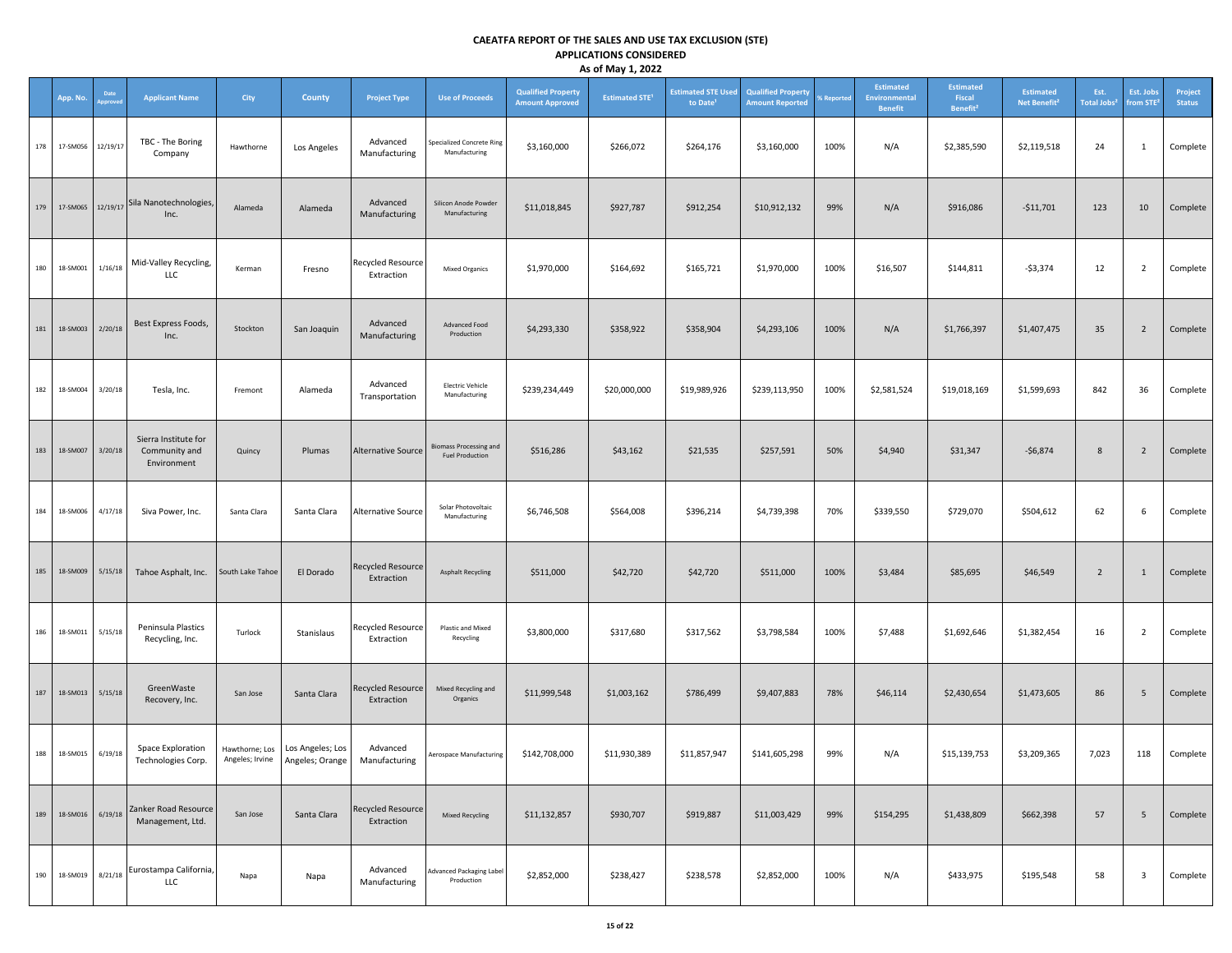|     |                        |               |                                                   |                       |                |                                        |                                           |                                                     | -- ---- <i>1 --</i> 1            |                                                   |                                                     |            |                                       |                                                    |                                              |                                       |                                    |                          |
|-----|------------------------|---------------|---------------------------------------------------|-----------------------|----------------|----------------------------------------|-------------------------------------------|-----------------------------------------------------|----------------------------------|---------------------------------------------------|-----------------------------------------------------|------------|---------------------------------------|----------------------------------------------------|----------------------------------------------|---------------------------------------|------------------------------------|--------------------------|
|     | App. No.               | Date<br>prove | <b>Applicant Name</b>                             | City                  | County         | <b>Project Type</b>                    | <b>Use of Proceeds</b>                    | <b>Qualified Property</b><br><b>Amount Approved</b> | <b>Estimated STE<sup>1</sup></b> | <b>Estimated STE Used</b><br>to Date <sup>1</sup> | <b>Qualified Property</b><br><b>Amount Reported</b> | % Reported | Estimated<br>Environmental<br>Benefit | <b>Estimated</b><br>Fiscal<br>Benefit <sup>2</sup> | <b>Estimated</b><br>Net Benefit <sup>2</sup> | Est.<br><b>Total Jobs<sup>2</sup></b> | Est. Jobs<br>from STE <sup>2</sup> | Project<br><b>Status</b> |
| 191 | 18-SM021               |               | 8/21/18 The Almond Company                        | Madera;<br>Chowchilla | Madera         | Advanced<br>Manufacturing              | Advanced Food<br>Production               | \$3,750,000                                         | \$313,500                        | \$266,793                                         | \$3,182,742                                         | 85%        | N/A                                   | \$1,448,619                                        | \$1,135,119                                  | 25                                    | $\overline{2}$                     | Complete                 |
| 192 | 18-SM025               | 10/16/18      | <b>EDCO Disposal</b><br>Corporation               | Lemon Grove           | San Diego      | <b>Recycled Resource</b><br>Extraction | Mixed Recycling                           | \$3,750,505                                         | \$313,542                        | \$313,542                                         | \$3,750,500                                         | 100%       | \$18,776                              | \$700,109                                          | \$405,343                                    | 24                                    | $\mathbf{1}$                       | Complete                 |
| 193 | 18-SM029               | 11/13/18      | MSB Investors, LLC                                | Santa Barbara         | Santa Barbara  | <b>Recycled Resource</b><br>Extraction | Mixed Recycling                           | \$44,661,209                                        | \$3,733,677                      | \$1,422,296                                       | \$16,996,604                                        | 38%        | \$115,040                             | \$3,630,121                                        | \$11,484                                     | 74                                    | 10                                 | Complete                 |
| 194 | 18-SM030               |               | 11/13/18 Clerprem USA Corp.                       | Sacramento            | Sacramento     | Advanced<br>Manufacturing              | Passenger Seating System<br>Manufacturing | \$876,493                                           | \$73,275                         | \$73,253                                          | \$876,230                                           | 100%       | N/A                                   | \$231,095                                          | \$157,820                                    | 10                                    | $\mathbf{1}$                       | Complete                 |
| 195 | 18-SM031               |               | 11/13/18 Niagara Bottling, LLC                    | Rialto                | San Bernardino | Advanced<br>Manufacturing              | <b>Water Bottling</b>                     | \$70,220,748                                        | \$5,870,455                      | \$5,214,888                                       | \$62,379,041                                        | 89%        | N/A                                   | \$6,595,424                                        | \$724,970                                    | 189                                   | 14                                 | Complete                 |
| 196 | 18-SM032               | 11/13/18      | Vivotein, LLC                                     | Ontario               | San Bernardino | Advanced<br>Manufacturing              | Animal Feed and Organic<br>Fertilizer     | \$7,895,770                                         | \$660,086                        | \$129,822                                         | \$1,552,019                                         | 20%        | N/A                                   | \$564,872                                          | $-595,214$                                   | 36                                    | 5 <sub>1</sub>                     | Complete                 |
| 197 | 18-SM034               | 11/13/18      | Star Manu LLC                                     | Ontario               | San Bernardino | Advanced<br>Manufacturing              | <b>Health and Beauty</b><br>Products      | \$2,821,986                                         | \$235,918                        | \$207,180                                         | \$2,478,227                                         | 88%        | N/A                                   | \$534,834                                          | \$298,916                                    | 65                                    | $\overline{\mathbf{3}}$            | Complete                 |
| 198 | 18-SM014               |               | 12/18/18 FirstElement Fuel Inc.                   | Oakland               | Alameda        | Advanced<br>Manufacturing              | Fuel Grade Hydrogen<br>Production         | \$2,050,000                                         | \$171,380                        | \$171,380                                         | \$2,050,000                                         | 100%       | N/A                                   | \$429,910                                          | \$258,530                                    | 23                                    | $\overline{2}$                     | Complete                 |
| 199 | 19-SM007               | 3/19/19       | <b>Graham Packaging</b><br>PET Tehcnologies, Inc. | Modesto               | Stanislaus     | Advanced<br>Manufacturing              | <b>Plastic Bottle</b><br>Manufacturing    | \$10,347,274                                        | \$865,032                        | \$864,923                                         | \$10,345,967                                        | 100%       | N/A                                   | \$3,727,188                                        | \$2,862,156                                  | 17                                    | 1                                  | Complete                 |
| 200 | 19-SM008               | 4/16/19       | Tesla, Inc.                                       | Fremont               | Alameda        | Advanced<br>Transportation             | <b>Electric Vehicle</b><br>Manufacturing  | \$81,906,653                                        | \$6,847,396                      | \$81,906,554                                      | \$81,906,554                                        | 100%       | \$924,621                             | \$6,382,653                                        | \$460,584                                    | 288                                   | 10                                 | Complete                 |
|     | 201  19-SM009  4/16/19 |               | Northrop Grumman<br><b>Systems Corporation</b>    | Palmdale              | Los Angeles    | Advanced<br>Manufacturing              | Aerospace Manufacturing                   | \$211,964,787                                       | \$17,720,256                     | \$17,734,411                                      | \$211,964,787                                       | 100%       | N/A                                   | \$26,906,447                                       | \$9,186,191                                  | 4,886                                 | 232                                | Complete                 |
| 202 | 19-SM011               | 5/21/19       | Quantitative<br>BioSciences, Inc                  | Modesto               | Stanislaus     | <b>Alternative Source</b>              | <b>Biogas Capture and</b><br>Production   | \$875,511                                           | \$73,193                         | \$72,566                                          | \$868,017                                           | 99%        | \$17,580                              | \$93,692                                           | \$38,079                                     | $\overline{2}$                        | 0                                  | Complete                 |
| 203 | 19-SM012               | 5/21/19       | SANCO Services, L.P.                              | Escondido             | San Diego      | <b>Alternative Source</b>              | <b>Biogas Capture and</b><br>Production   | \$15,216,783                                        | \$1,272,131                      | \$1,259,668                                       | \$15,037,783                                        | 99%        | \$192,942                             | \$2,749,888                                        | \$1,670,707                                  | 127                                   | 12                                 | Complete                 |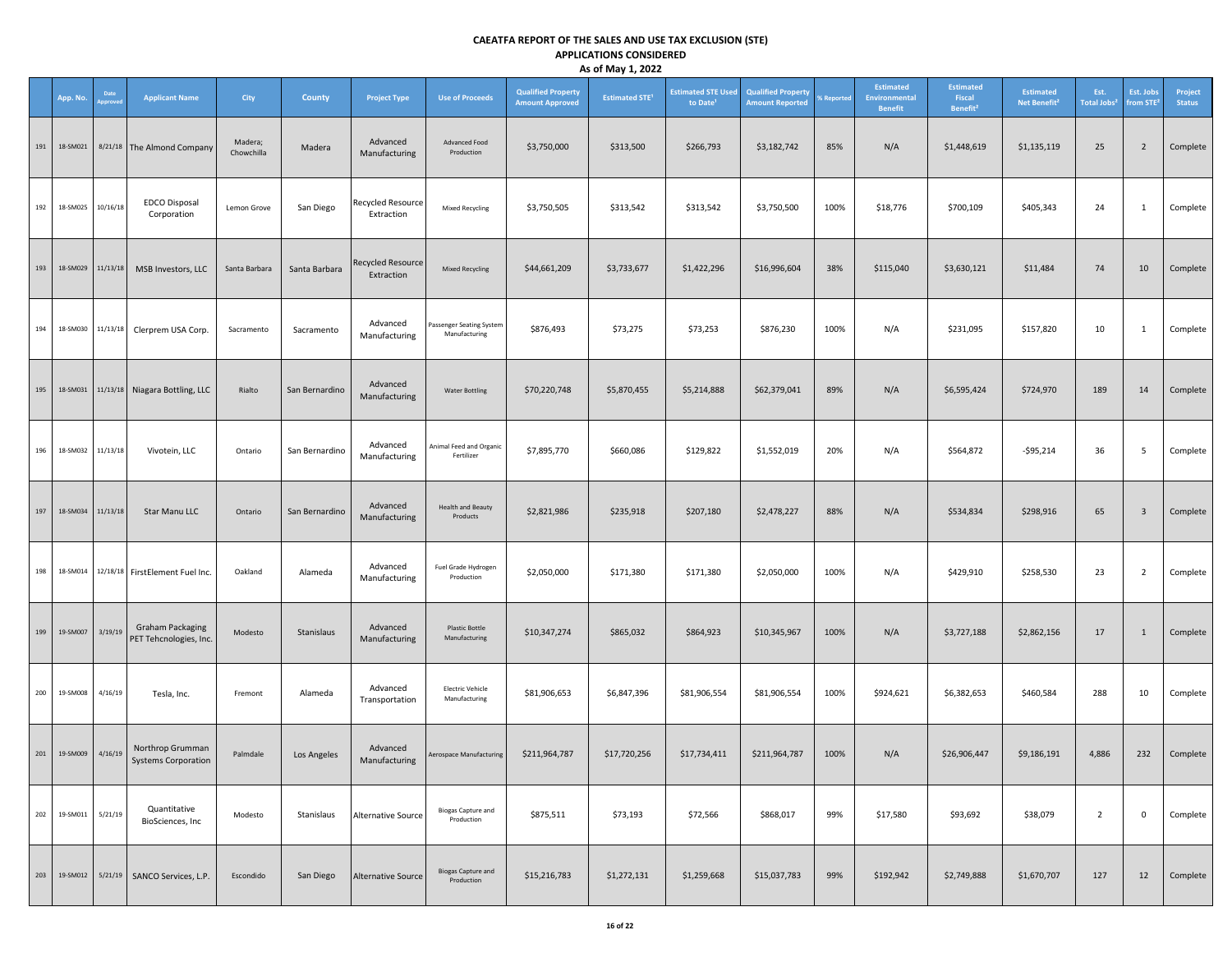|     |                      |          |                                                  |                       |               |                                 |                                                                |                                                     | , .,                             |                                                   |                                                     |                   |                                                     |                                                    |                                              |                                       |                                    |                          |
|-----|----------------------|----------|--------------------------------------------------|-----------------------|---------------|---------------------------------|----------------------------------------------------------------|-----------------------------------------------------|----------------------------------|---------------------------------------------------|-----------------------------------------------------|-------------------|-----------------------------------------------------|----------------------------------------------------|----------------------------------------------|---------------------------------------|------------------------------------|--------------------------|
|     | App. No.             | Date     | <b>Applicant Name</b>                            | City                  | <b>County</b> | <b>Project Type</b>             | <b>Use of Proceeds</b>                                         | <b>Qualified Property</b><br><b>Amount Approved</b> | <b>Estimated STE<sup>1</sup></b> | <b>Estimated STE Used</b><br>to Date <sup>1</sup> | <b>Qualified Property</b><br><b>Amount Reported</b> | <b>6 Reported</b> | Estimated<br><b>Environmental</b><br><b>Benefit</b> | <b>Estimated</b><br>Fiscal<br>Benefit <sup>2</sup> | <b>Estimated</b><br>Net Benefit <sup>2</sup> | Est.<br><b>Total Jobs<sup>2</sup></b> | Est. Jobs<br>from STE <sup>2</sup> | Project<br><b>Status</b> |
| 204 | 20-SM014             | 3/17/20  | Lam Research<br>Corporation                      | Fremont;<br>Livermore | Alameda       | Advanced<br>Manufacturing       | Semiconductor<br><b>Fabrication Equipment</b><br>Manufacturing | \$119,617,224                                       | \$10,000,000                     | \$10,071,138                                      | \$119,617,223                                       | 100%              | N/A                                                 | \$23,229,619                                       | \$13,229,619                                 | 2,685                                 | 68                                 | Complete                 |
| 205 | 20-SM017             | 3/17/20  | <b>ACC Renewable</b><br>Resources, LLC           | Williams              | Colusa        | <b>Alternative Source</b>       | <b>Biomass Processing and</b><br><b>Fuel Production</b>        | \$12,680,000                                        | \$1,060,048                      | \$1,075,613                                       | \$12,680,000                                        | 100%              | \$897,448                                           | \$2,045,500                                        | \$1,882,900                                  | 15                                    | $\overline{2}$                     | Complete                 |
| 206 | 20-SM025             | 3/17/20  | Tesla, Inc.                                      | Fremont               | Alameda       | Advanced<br>Transportation      | <b>Electric Vehicle</b><br>Manufacturing                       | \$119,617,224                                       | \$10,000,000                     | \$10,050,755                                      | \$119,607,839                                       | 100%              | \$5,346,992                                         | \$49,321,388                                       | \$44,668,380                                 | 3,224                                 | 57                                 | Complete                 |
|     | 207 20-SM026         | 3/17/20  | <b>Hadco Metal Trading</b><br>Co., LLC           | Bakersfield           | Kern          | Advanced<br>Manufacturing       | <b>Metal Products</b><br>Manufacturing                         | \$9,400,000                                         | \$785,840                        | \$786,354                                         | \$9,387,469                                         | 100%              | N/A                                                 | \$868,564                                          | \$82,724                                     | 64                                    | $5\phantom{.0}$                    | Complete                 |
| 208 | 21-SM002             | 3/16/21  | EDCO Disposal<br>Corporation                     | Lemon Grove           | San Diego     | Recycled Resource<br>Extraction | Mixed Recycling                                                | \$14,659,474                                        | \$1,246,055                      | \$1,193,331                                       | \$14,274,296                                        | 97%               | \$303,927                                           | \$2,113,570                                        | \$1,171,442                                  | 104                                   | 9                                  | Complete                 |
| 209 | 21-SM012             | 3/16/21  | Lam Research<br>Corporation                      | Fremont;<br>Livermore | Alameda       | Advanced<br>Manufacturing       | Semiconductor<br><b>Fabrication Equipment</b><br>Manufacturing | \$22,900,000                                        | \$1,946,500                      | \$1,946,500                                       | \$22,900,000                                        | 100%              | N/A                                                 | \$6,790,103                                        | \$4,843,603                                  | 2,909                                 | 24                                 | Complete                 |
|     | 210 21-SM017 3/16/21 |          | Circulus Holdings,<br>PBLLC                      | Modesto               | Stanislaus    | Advanced<br>Manufacturing       | <b>Plastics Recycling</b>                                      | \$17,747,169                                        | \$1,508,509                      | \$1,490,434                                       | \$17,534,518                                        | 99%               | N/A                                                 | \$3,522,497                                        | \$2,013,988                                  | 53                                    | 5                                  | Complete                 |
|     |                      |          | 211 10-SM001 11/17/10 Bowerman Power LFG,<br>LLC | Irvine                | Orange        | Alternative Source              | Landfill Gas Capture and<br>Production                         | \$9,240,000                                         | \$840,840                        | \$0                                               | \$0                                                 | 0%                | \$398,492                                           | \$1,008,052                                        | \$565,704                                    | 30                                    | $\overline{\mathbf{3}}$            | Inactive                 |
| 212 | 10-SM003 11/17/10    |          | ABEC Bidart Old River,<br>LLC                    | Bakersfield           | Kern          | Alternative Source              | <b>Biogas Capture and</b><br>Production                        | \$4,738,000                                         | \$431,158                        | \$0                                               | \$0                                                 | 0%                | \$3,080,806                                         | \$438,844                                          | \$3,088,491                                  | 50                                    | 6                                  | Inactive                 |
| 213 | 10-SM005             |          | 11/17/10 Gallo Cattle Company                    | Atwater               | Merced        | Alternative Source              | <b>Biogas Capture and</b><br>Production                        | \$1,245,000                                         | \$113,295                        | \$0                                               | \$0                                                 | 0%                | \$791,959                                           | \$130,374                                          | \$809,038                                    | 30                                    | $\overline{\mathbf{3}}$            | Inactive                 |
| 214 | 10-SM006 11/17/10    |          | Solyndra LLC                                     | Fremont               | Alameda       | Alternative Source              | Solar Photovoltaic<br>Manufacturing                            | \$381,776,000                                       | \$34,741,616                     | \$25,127,322                                      | \$277,309,757                                       | 73%               | \$22,202,363                                        | \$20,765,274                                       | \$8,226,021                                  | 2,084                                 | 225                                | Inactive                 |
| 215 | 10-SM009             | 11/17/10 | Nanosolar Inc.                                   | San Jose              | Santa Clara   | <b>Alternative Source</b>       | Solar Photovoltaic<br>Manufacturing                            | \$140,187,900                                       | \$12,757,099                     | \$4,306,412                                       | \$53,035,063                                        | 38%               | \$10,527,415                                        | \$6,992,728                                        | \$4,763,045                                  | 410                                   | 36                                 | Inactive                 |
| 216 | 10-SM011             | 11/17/10 | <b>Stion Corporation</b>                         | San Jose              | Santa Clara   | <b>Alternative Source</b>       | Solar Photovoltaic<br>Manufacturing                            | \$105,473,402                                       | \$9,598,080                      | \$0                                               | \$0                                                 | 0%                | \$3,512,324                                         | \$6,207,404                                        | \$121,648                                    | 493                                   | 47                                 | Inactive                 |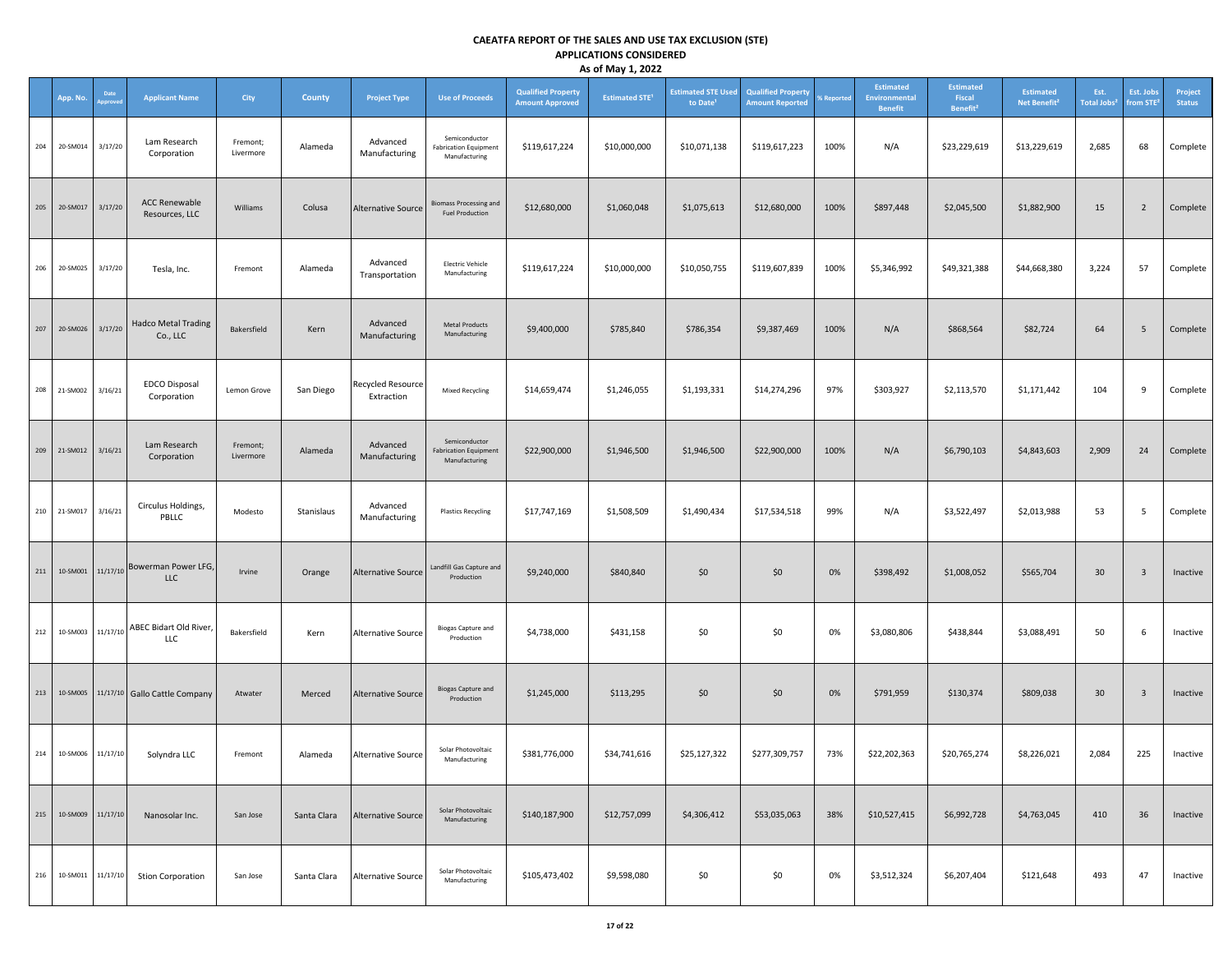|     | App. No.             | Date<br>pprove | <b>Applicant Name</b>                                                     | City                           | County                 | <b>Project Type</b>        | <b>Use of Proceeds</b>                                  | <b>Qualified Property</b><br><b>Amount Approved</b> | <b>Estimated STE<sup>1</sup></b> | <b>Estimated STE Used</b><br>to Date <sup>1</sup> | <b>Qualified Property</b><br><b>Amount Reported</b> | % Reported | Estimated<br>Environmental<br><b>Benefit</b> | <b>Estimated</b><br>Fiscal<br>Benefit <sup>2</sup> | <b>Estimated</b><br>Net Benefit <sup>2</sup> | Est.<br>Total Jobs <sup>2</sup> | Est. Jobs<br>from STE <sup>2</sup> | Project<br><b>Status</b> |
|-----|----------------------|----------------|---------------------------------------------------------------------------|--------------------------------|------------------------|----------------------------|---------------------------------------------------------|-----------------------------------------------------|----------------------------------|---------------------------------------------------|-----------------------------------------------------|------------|----------------------------------------------|----------------------------------------------------|----------------------------------------------|---------------------------------|------------------------------------|--------------------------|
| 217 | 10-SM014             | 11/17/10       | Calisolar Inc.                                                            | Sunnyvale                      | Santa Clara            | Alternative Source         | Solar Photovoltaic<br>Manufacturing                     | \$39,000,000                                        | \$3,549,000                      | \$0                                               | \$0                                                 | 0%         | \$1,971,609                                  | \$1,975,797                                        | \$398,407                                    | 273                             | 13                                 | Inactive                 |
| 218 | 10-SM010             | 12/15/10       | Simbol, Inc.                                                              | Calipatria; Niland;<br>Brawley | Imperial               | Advanced<br>Transportation | Lithium and Battery<br>Material Manufacturing           | \$42,484,174                                        | \$3,866,060                      | \$164,278                                         | \$1,938,796                                         | 5%         | \$558,363                                    | \$9,552,414                                        | \$6,244,717                                  | 212                             | 23                                 | Inactive                 |
| 219 |                      |                | Quantum Fuel<br>10-SM016 12/15/10 Systems Technologies<br>Worldwide, Inc. | Irvine                         | Orange                 | <b>Alternative Source</b>  | Solar Photovoltaic<br>Manufacturing                     | \$8,945,858                                         | \$814,073                        | \$0                                               | \$0                                                 | 0%         | \$508,282                                    | \$5,895,571                                        | \$5,589,780                                  | 94                              | 11                                 | Inactive                 |
|     | 220 10-SM018         |                | 12/15/10 Green Vehicles, Inc.                                             | Salinas                        | Monterey               | Advanced<br>Transportation | <b>Electric Vehicle</b><br>Manufacturing                | \$3,708,050                                         | \$337,433                        | \$0                                               | \$0                                                 | 0%         | \$65,608                                     | \$3,018,494                                        | \$2,746,669                                  | 126                             | 14                                 | Inactive                 |
|     |                      |                | 221 10-SM019 12/15/10 Soliant Energy, Inc.                                | Monrovia                       | Los Angeles            | Alternative Source         | Solar Photovoltaic<br>Manufacturing                     | \$9,966,500                                         | \$906,952                        | \$0                                               | \$0                                                 | 0%         | \$1,142,989                                  | \$1,709,894                                        | \$1,945,932                                  | 38                              | 5                                  | Inactive                 |
|     |                      |                | 222 10-SM021 22/15/10 Ameresco Crazy Horse<br>LLC                         | Salinas                        | Monterey               | Alternative Source         | Landfill Gas Capture and<br>Production                  | \$1,558,460                                         | \$141,820                        | \$0                                               | \$0                                                 | 0%         | \$103,093                                    | \$432,228                                          | \$393,501                                    | 12                              | $\mathbf{1}$                       | Inactive                 |
| 223 | 10-SM027             | 12/15/10       | Alta Devices, Inc.                                                        | Sunnyvale                      | Santa Clara            | Alternative Source         | Solar Photovoltaic<br>Manufacturing                     | \$40,845,000                                        | \$3,716,895                      | \$1,108,616                                       | \$13,653,538                                        | 33%        | \$561,404                                    | \$5,025,666                                        | \$1,870,175                                  | 322                             | 37                                 | Inactive                 |
|     | 224 11-SM002         | 1/25/11        | MiaSolé                                                                   | Sunnyvale                      | Santa Clara            | Alternative Source         | Solar Photovoltaic<br>Manufacturing                     | \$26,092,000                                        | \$2,374,372                      | \$881,599                                         | \$10,883,941                                        | 42%        | \$3,246,664                                  | \$1,363,913                                        | \$2,236,206                                  | 56                              | $\overline{\mathbf{3}}$            | Inactive                 |
| 225 | 11-SM007             | 5/18/11        | Amonix, Inc.                                                              | Seal Beach                     | Orange                 | Alternative Source         | Solar Photovoltaic<br>Manufacturing                     | \$2,278,900                                         | \$207,380                        | \$0                                               | \$0                                                 | 0%         | \$244,895                                    | \$557,789                                          | \$595,304                                    | 153                             | $\overline{2}$                     | Inactive                 |
| 226 | 11-SM005             | 6/28/11        | Recology East Bay                                                         | Oakland                        | Alameda                | Alternative Source         | <b>Biomass Processing and</b><br><b>Fuel Production</b> | \$3,703,090                                         | \$336,981                        | \$0                                               | \$0                                                 | 0%         | \$111,243                                    | \$506,852                                          | \$281,113                                    | 46                              | 5                                  | Inactive                 |
|     | 227 11-SM012 8/29/11 |                | CE Obsidian Energy,<br><b>LLC</b>                                         | Imperial                       | Imperial               | Alternative Source         | Geothermal Brine<br>Extraction                          | \$174,453,978                                       | \$14,130,772                     | \$0                                               | \$0                                                 | 0%         | \$7,487,143                                  | \$11,697,269                                       | \$5,053,640                                  | 381                             | 39                                 | Inactive                 |
| 228 | 11-SM014             | 8/29/11        | SoloPower Inc.                                                            | San Jose                       | Santa Clara            | <b>Alternative Source</b>  | Solar Photovoltaic<br>Manufacturing                     | \$8,411,240                                         | \$681,310                        | \$494,484                                         | \$6,104,736                                         | 73%        | \$419,024                                    | \$575,484                                          | \$313,197                                    | 40                              | $\mathbf{1}$                       | Inactive                 |
| 229 | 11-SM015             | 8/29/11        | Amonix, Inc                                                               | Seal Beach;<br>Milpitas        | Orange;<br>Santa Clara | Alternative Source         | Solar Photovoltaic<br>Manufacturing                     | \$7,879,667                                         | \$638,253                        | \$0                                               | \$0                                                 | 0%         | \$740,148                                    | \$2,884,021                                        | \$2,985,916                                  | 200                             | 12                                 | Inactive                 |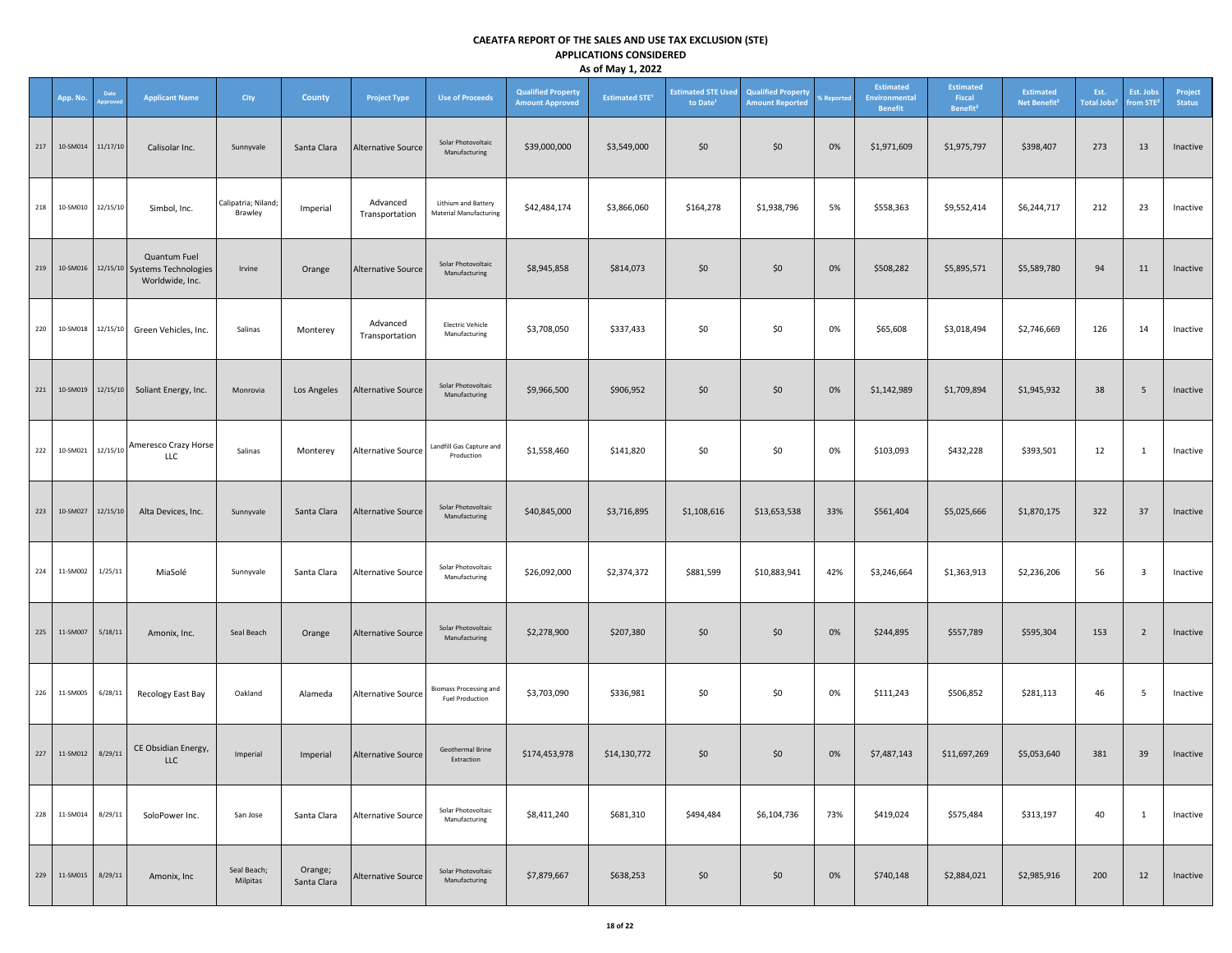|     | App. No.              | Date    | <b>Applicant Name</b>                          | City                     | County                  | <b>Project Type</b>               | <b>Use of Proceeds</b>                                       | <b>Qualified Property</b><br><b>Amount Approved</b> | <b>Estimated STE<sup>1</sup></b> | <b>Estimated STE Used</b><br>to Date <sup>1</sup> | <b>Qualified Property</b><br><b>Amount Reported</b> | % Reported | Estimated<br>Environmental<br>Benefit | <b>Estimated</b><br>Fiscal<br>Benefit <sup>2</sup> | <b>Estimated</b><br>Net Benefit <sup>2</sup> | Est.<br><b>Total Jobs<sup>2</sup></b> | Est. Jobs<br>from STE   | Project<br><b>Status</b> |
|-----|-----------------------|---------|------------------------------------------------|--------------------------|-------------------------|-----------------------------------|--------------------------------------------------------------|-----------------------------------------------------|----------------------------------|---------------------------------------------------|-----------------------------------------------------|------------|---------------------------------------|----------------------------------------------------|----------------------------------------------|---------------------------------------|-------------------------|--------------------------|
| 230 | 12-SM001              | 2/21/12 | Soraa, Inc.                                    | Fremont                  | Alameda                 | <b>Alternative Source</b>         | <b>Energy Efficient LED</b><br><b>Lighting Manufacturing</b> | \$57,002,457                                        | \$4,617,199                      | \$1,708,596                                       | \$20,380,383                                        | 36%        | \$30,775,968                          | \$2,368,664                                        | \$28,527,434                                 | 180                                   | 14                      | Inactive                 |
| 231 | 12-SM009              |         | 10/16/12 ABEC New Hope LLC                     | Galt                     | Sacramento              | Alternative Source                | <b>Biogas Capture and</b><br>Production                      | \$2,633,359                                         | \$213,302                        | \$84,096                                          | \$1,004,735                                         | 38%        | \$41,150                              | \$208,573                                          | \$36,421                                     | 22                                    | $\overline{\mathbf{3}}$ | Inactive                 |
|     | 232 12-SM010 10/16/12 |         | <b>Electric Vehicles</b><br>International, LLC | Stockton                 | San Joaquin             | Advanced<br>Transportation        | <b>Electric Vehicle</b><br>Manufacturing                     | \$5,744,962                                         | \$465,342                        | \$256,836                                         | \$3,170,809                                         | 55%        | \$83,283                              | \$906,571                                          | \$524,512                                    | 114                                   | 8                       | Inactive                 |
|     | 233 12-SM011 10/16/12 |         | Clean World Partners<br><b>LLC</b>             | Sacramento               | Sacramento              | Alternative Source                | <b>Biomass Processing and</b><br><b>Fuel Production</b>      | \$11,796,759                                        | \$955,537                        | \$0                                               | \$0                                                 | 0%         | \$204,651                             | \$977,083                                          | \$226,196                                    | 24                                    | $\overline{\mathbf{3}}$ | Inactive                 |
| 234 | 13-SM004              | 4/16/13 | EJ Harrison and Sons<br>Rentals, Inc.          | Oxnard                   | Ventura                 | <b>Alternative Source</b>         | <b>Biogas Capture and</b><br>Production                      | \$1,212,095                                         | \$101,452                        | \$0                                               | \$0                                                 | 0%         | \$19,311                              | \$108,487                                          | \$26,345                                     | 6                                     | $\mathbf{1}$            | Inactive                 |
| 235 | 13-SM005              | 4/16/13 | Vitriflex, Inc.                                | Milpitas                 | Santa Clara             | <b>Alternative Source</b>         | Solar Photovoltaic<br>Component<br>Manufacturing             | \$16,330,000                                        | \$1,366,821                      | \$372,404                                         | \$4,422,853                                         | 27%        | \$1,256,397                           | \$886,066                                          | \$775,642                                    | 47                                    | $\overline{4}$          | Inactive                 |
|     | 236 13-SM012 12/17/13 |         | Sugar Valley Energy,<br>LLC                    | Brawley                  | Imperial                | Advanced<br>Manufacturing         | <b>Biomass Processing and</b><br><b>Fuel Production</b>      | \$444,811,275                                       | \$37,230,704                     | \$0                                               | \$0                                                 | 0%         | N/A                                   | \$51,344,220                                       | \$14,113,516                                 | 650                                   | 84                      | Inactive                 |
| 237 | 13-SM014              |         | 12/17/13 Boxer Industries, Inc.                | Redwood City             | San Mateo               | Advanced<br>Manufacturing         | <b>Carbon Black Production</b>                               | \$6,553,000                                         | \$548,486                        | \$429,578                                         | \$5,101,878                                         | 78%        | N/A                                   | \$539,522                                          | $-58,964$                                    | 12                                    | $\mathbf{1}$            | Inactive                 |
| 238 | 14-SM002              | 3/18/14 | CleanWorld                                     | San Bernardino           |                         | San Bernardino Alternative Source | <b>Biomass Processing and</b><br><b>Fuel Production</b>      | \$6,698,715                                         | \$564,032                        | \$0                                               | \$0                                                 | 0%         | \$163,485                             | \$858,211                                          | \$457,665                                    | 26                                    | $\overline{\mathbf{3}}$ | Inactive                 |
| 239 | 14-SM006              | 5/20/14 | <b>Recology Bioenergy</b>                      | Vacaville                | Solano                  | <b>Alternative Source</b>         | <b>Biogas Capture and</b><br>Production                      | \$25,967,035                                        | \$2,186,424                      | \$0                                               | \$0                                                 | 0%         | \$271,168                             | \$2,747,503                                        | \$832,247                                    | 57                                    | 8                       | Inactive                 |
| 240 | 14-SM009 8/19/14      |         | nanoPrecision<br>Products, Inc.                | El Segundo;<br>Camarillo | Los Angeles;<br>Ventura | Advanced<br>Manufacturing         | Optical Ferrule<br>Manufacturing                             | \$7,963,972                                         | \$670,566                        | \$425,181                                         | \$5,049,657                                         | 63%        | N/A                                   | \$840,081                                          | \$169,514                                    | 50                                    | $\overline{4}$          | Inactive                 |
| 241 | 14-SM010              |         | 8/19/14 AltAir Paramount, LLC                  | Paramount                | Los Angeles             | Alternative Source                | Renewable Diesel<br>Production                               | \$16,325,984                                        | \$1,374,648                      | \$911,002                                         | \$10,819,502                                        | 66%        | \$287,233                             | \$6,023,164                                        | \$4,935,750                                  | 141                                   | $\overline{\mathbf{3}}$ | Inactive                 |
| 242 | 14-SM014              | 8/19/14 | Mendota Bioenergy,<br>LLC                      | Mendota                  | Fresno                  | <b>Alternative Source</b>         | <b>Biogas Capture and</b><br>Production                      | \$2,200,000                                         | \$185,240                        | \$10,045                                          | \$119,300                                           | 5%         | \$28,671                              | \$596,885                                          | \$440,316                                    | 28                                    | $\overline{\mathbf{3}}$ | Inactive                 |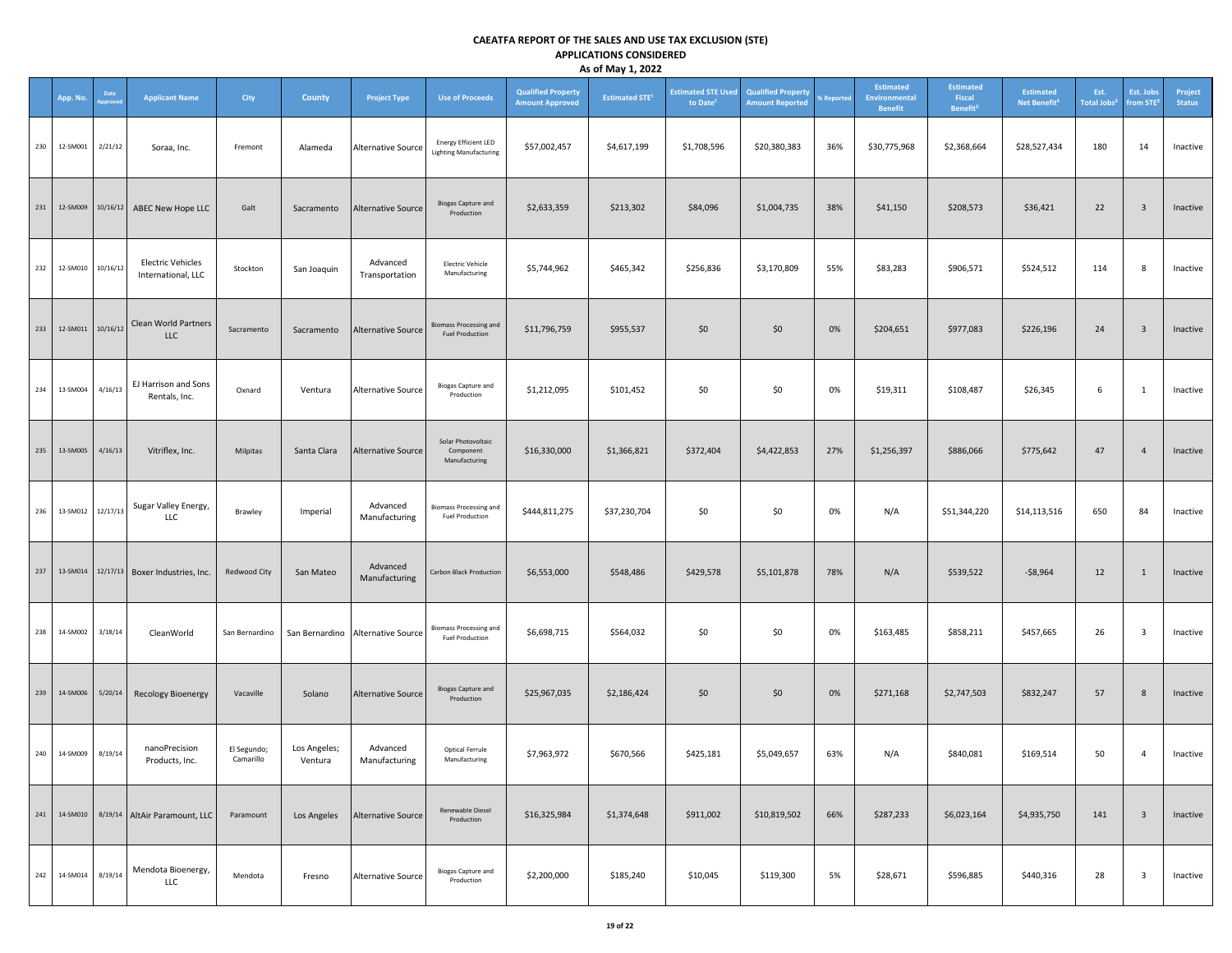|     | App. No.              | Date<br>pprove | <b>Applicant Name</b>                        | City                                | County                                   | <b>Project Type</b>                    | <b>Use of Proceeds</b>                                  | <b>Qualified Property</b><br><b>Amount Approved</b> | <b>Estimated STE<sup>1</sup></b> | <b>Estimated STE Used</b><br>to Date <sup>1</sup> | <b>Qualified Property</b><br><b>Amount Reported</b> | % Reported | Estimated<br>Environmental<br>Benefit | <b>Estimated</b><br>Fiscal<br>Benefit <sup>2</sup> | <b>Estimated</b><br>Net Benefit <sup>2</sup> | Est.<br><b>Total Jobs<sup>2</sup></b> | Est. Jobs<br>from STE <sup>2</sup> | Project<br><b>Status</b> |
|-----|-----------------------|----------------|----------------------------------------------|-------------------------------------|------------------------------------------|----------------------------------------|---------------------------------------------------------|-----------------------------------------------------|----------------------------------|---------------------------------------------------|-----------------------------------------------------|------------|---------------------------------------|----------------------------------------------------|----------------------------------------------|---------------------------------------|------------------------------------|--------------------------|
| 243 | 14-SM013              | 9/16/14        | Lockheed Martin<br>Corporation               | Palmdale;<br>Helendale              | Los Angeles; San<br>Bernardino           | Advanced<br>Manufacturing              | Aerospace Manufacturing                                 | \$345,296,354                                       | \$29,073,953                     | \$0                                               | \$0                                                 | 0%         | N/A                                   | \$38,053,138                                       | \$8,979,185                                  | 1,213                                 | 91                                 | Inactive                 |
| 244 | 14-SM019              | 10/21/14       | Solexel, Inc.                                | Milpitas                            | Santa Clara                              | Alternative Source                     | Solar Photovoltaic<br>Manufacturing                     | \$20,500,000                                        | \$1,726,100                      | \$1,726,100                                       | \$20,500,000                                        | 100%       | \$475,809                             | \$1,261,678                                        | \$11,387                                     | 128                                   | 12                                 | Inactive                 |
| 245 | 14-SM021 1/20/15      |                | Pacific Ethanol<br>Madera, LLC               | Madera                              | Madera                                   | Advanced<br>Manufacturing              | Corn Oil Production                                     | \$4,763,500                                         | \$401,087                        | \$271,375                                         | \$3,222,978                                         | 68%        | N/A                                   | \$988,793                                          | \$587,707                                    | $\overline{\mathbf{3}}$               | $\mathbf{0}$                       | Inactive                 |
|     | 246 14-SM024          |                | 3/17/15 Haas Automation, Inc.                | Oxnard                              | Ventura                                  | Advanced<br>Manufacturing              | CNC Machine<br>Manufacturing                            | \$81,426,200                                        | \$6,856,086                      | \$0                                               | \$0                                                 | 0%         | N/A                                   | \$38,174,218                                       | \$31,318,132                                 | 1,235                                 | 51                                 | Inactive                 |
|     | 247 15-SM005.         |                | 4/21/15 GKN Aerospace Chem-<br>Tronics, Inc. | Santa Ana                           | Orange                                   | Advanced<br>Manufacturing              | Aerospace Manufacturing                                 | \$118,687,529                                       | \$9,993,490                      | \$1,918,895                                       | \$22,789,729                                        | 19%        | N/A                                   | \$8,483,497                                        | $-$1,509,993$                                | 231                                   | 13                                 | Inactive                 |
| 248 | 15-SM004              | 6/16/15        | T2Energy, LLC                                | Vista                               | San Diego                                | Advanced<br>Manufacturing              | Omega Oil Production                                    | \$4,737,500                                         | \$398,898                        | \$0                                               | \$0                                                 | 0%         | N/A                                   | \$1,881,353                                        | \$1,482,455                                  | 48                                    | $\overline{\mathbf{3}}$            | Inactive                 |
| 249 | 16-SM001              | 1/19/16        | Atieva USA Inc                               | Menlo Park;<br>Tracy;<br>Sacramento | San Mateo; San<br>Joaquin;<br>Sacramento | Advanced<br>Transportation             | <b>Electric Vehicle</b><br>Manufacturing                | \$530,750,000                                       | \$44,689,150                     | \$0                                               | \$0                                                 | 0%         | \$5,593,675                           | \$137,469,584                                      | \$98,374,109                                 | 1,547                                 | 98                                 | Inactive                 |
| 250 | 16-SM015              | 10/18/16       | CRM Co., LLC.                                | Stockton                            | San Joaquin                              | <b>Recycled Resource</b><br>Extraction | Crumb Tire Rubber                                       | \$3,400,000                                         | \$286,280                        | \$0                                               | \$0                                                 | 0%         | \$5,872                               | \$1,015,541                                        | \$735,133                                    | 32                                    | $\overline{2}$                     | Inactive                 |
| 251 | 16-SM019              | 10/18/16       | MSB Investors, LLC                           | Santa Barbara                       | Santa Barbara                            | <b>Recycled Resource</b><br>Extraction | <b>Mixed Recycling</b>                                  | \$32,403,272                                        | \$2,728,356                      | \$0                                               | \$0\$                                               | 0%         | \$80,208                              | \$2,985,127                                        | \$336,980                                    | 75                                    | 11                                 | Inactive                 |
|     | 252 16-SM022          | 10/18/16       | <b>EDCO Disposal</b><br>Corporation          | San Diego                           | San Diego                                | Recycled Resource<br>Extraction        | <b>Mixed Recycling</b>                                  | \$10,000,000                                        | \$842,000                        | \$0                                               | \$0                                                 | 0%         | \$47,049                              | \$961,493                                          | \$166,542                                    | 45                                    | 5 <sub>1</sub>                     | Inactive                 |
|     | 253 16-SM023 10/18/16 |                | <b>EDCO Transport</b><br>Services            | Signal Hill                         | Los Angeles                              | Recycled Resource<br>Extraction        | <b>Mixed Recycling</b>                                  | \$10,500,000                                        | \$884,100                        | \$0                                               | \$0                                                 | 0%         | \$48,397                              | \$1,094,340                                        | \$258,637                                    | 37                                    | 5 <sub>5</sub>                     | Inactive                 |
| 254 | 16-SM026              | 12/13/16       | XT Green, Inc.                               | Corona                              | Riverside                                | Advanced<br>Manufacturing              | <b>Advanced Carpet</b><br>Recycling                     | \$8,970,500                                         | \$755,316                        | \$186,238                                         | \$2,216,005                                         | 25%        | N/A                                   | \$2,260,835                                        | \$1,505,519                                  | 84                                    | 15                                 | Inactive                 |
| 255 | 17-SM012              | 1/17/17        | <b>TAP Power LLC</b>                         | Arcata                              | Humboldt                                 | <b>Alternative Source</b>              | <b>Biomass Processing and</b><br><b>Fuel Production</b> | \$9,213,514                                         | \$775,778                        | \$0                                               | \$0                                                 | 0%         | \$340,641                             | \$1,120,388                                        | \$685,251                                    | 33                                    | 4                                  | Inactive                 |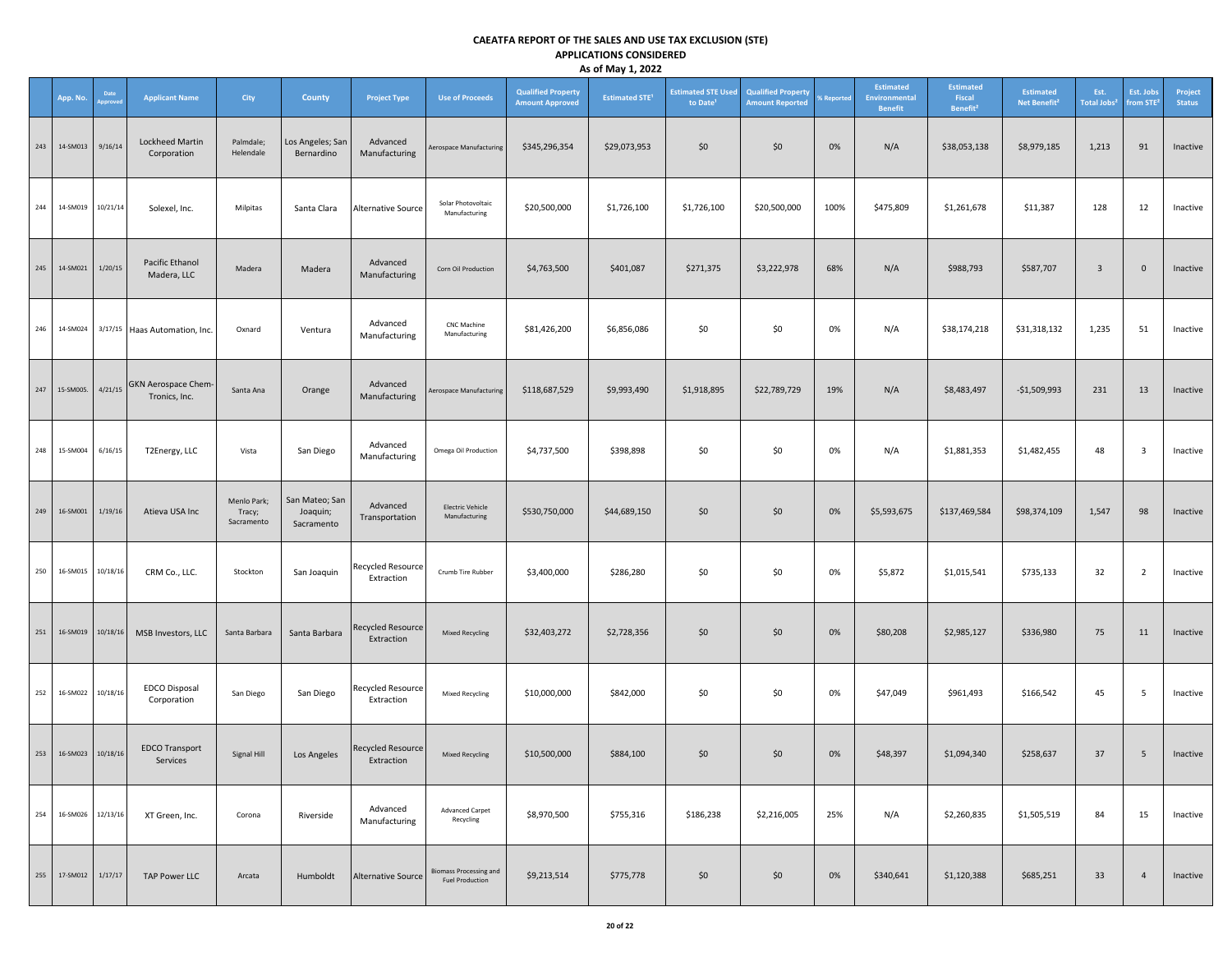|     |          |                |                                                        |                     |                |                            |                                                         |                                                     | -,                               |                                                   |                                                     |            |                                              |                                                    |                                              |                                       |                                    |                          |
|-----|----------|----------------|--------------------------------------------------------|---------------------|----------------|----------------------------|---------------------------------------------------------|-----------------------------------------------------|----------------------------------|---------------------------------------------------|-----------------------------------------------------|------------|----------------------------------------------|----------------------------------------------------|----------------------------------------------|---------------------------------------|------------------------------------|--------------------------|
|     | App. No. | Date<br>pprove | <b>Applicant Name</b>                                  | City                | County         | <b>Project Type</b>        | <b>Use of Proceeds</b>                                  | <b>Qualified Property</b><br><b>Amount Approved</b> | <b>Estimated STE<sup>1</sup></b> | <b>Estimated STE Used</b><br>to Date <sup>1</sup> | <b>Qualified Property</b><br><b>Amount Reported</b> | % Reported | Estimated<br>Environmental<br><b>Benefit</b> | <b>Estimated</b><br>Fiscal<br>Benefit <sup>2</sup> | <b>Estimated</b><br>Net Benefit <sup>2</sup> | Est.<br><b>Total Jobs<sup>2</sup></b> | Est. Jobs<br>from STE <sup>2</sup> | Project<br><b>Status</b> |
| 256 | 17-SM016 | 3/21/17        | Colony Energy<br>Partners-Tulare, LLC                  | Tulare              | Tulare         | <b>Alternative Source</b>  | <b>Biomass Processing and</b><br><b>Fuel Production</b> | \$20,800,000                                        | \$1,751,360                      | \$0                                               | \$0                                                 | 0%         | \$581,721                                    | \$2,675,765                                        | \$1,506,126                                  | 49                                    | $\overline{7}$                     | Inactive                 |
| 257 | 17-SM017 | 3/21/17        | FoodService Partners,<br>LLC                           | Richmond            | Contra Costa   | Advanced<br>Manufacturing  | Advanced Food<br>Production                             | \$8,500,000                                         | \$715,700                        | \$0                                               | \$0                                                 | 0%         | N/A                                          | \$6,165,933                                        | \$5,450,233                                  | 240                                   | 15                                 | Inactive                 |
| 258 | 17-SM020 | 4/18/17        | CALAMCO NH3 LLC                                        | Taft                | Kern           | Advanced<br>Manufacturing  | <b>Fertilizer Production</b>                            | \$107,607,827                                       | \$9,060,579                      | \$0                                               | \$0                                                 | 0%         | N/A                                          | \$16,925,300                                       | \$7,864,721                                  | 84                                    | 11                                 | Inactive                 |
| 259 | 17-SM048 | 6/20/17        | <b>Tracy Renewable</b><br>Energy, LLC                  | Tracy               | San Joaquin    | <b>Alternative Source</b>  | <b>Ethanol Production</b>                               | \$52,246,456                                        | \$4,399,152                      | \$0                                               | \$0                                                 | 0%         | \$1,620,925                                  | \$15,913,811                                       | \$13,135,585                                 | 97                                    | 10                                 | Inactive                 |
| 260 | 17-SM051 | 6/20/17        | Schlosser Forge<br>Company                             | Rancho<br>Cucamonga | San Bernardino | Advanced<br>Manufacturing  | Aero Engine Ring Forging                                | \$53,568,357                                        | \$4,510,456                      | \$0                                               | \$0                                                 | 0%         | N/A                                          | \$4,530,814                                        | \$20,359                                     | 263                                   | 17                                 | Inactive                 |
| 261 | 17-SM046 | 7/18/17        | Pacific Ethanol<br>Stockton, LLC                       | Stockton            | San Joaquin    | <b>Alternative Source</b>  | <b>Biogas Capture and</b><br>Production                 | \$5,932,500                                         | \$499,517                        | \$0                                               | \$0                                                 | 0%         | \$273,362                                    | \$693,533                                          | \$467,378                                    | 31                                    | 5                                  | Inactive                 |
| 262 | 17-SM010 | 8/15/17        | Verdeco Recylcing,<br>Inc.                             | South Gate          | Los Angeles    | Advanced<br>Manufacturing  | Recycled Food Packaging<br>Manufacturing                | \$4,940,350                                         | \$415,977                        | \$0                                               | \$0                                                 | 0%         | N/A                                          | \$1,699,834                                        | \$1,283,856                                  | 8                                     | $\mathbf{1}$                       | Inactive                 |
| 263 | 17-SM008 | 9/19/17        | Aemerge RedPak<br>Services Southern<br>California, LLC | Hesperia            | San Bernardino | Advanced<br>Manufacturing  | <b>Medical Waste Recycling</b>                          | \$37,000,676                                        | \$3,115,457                      | \$576,520                                         | \$6,863,148                                         | 19%        | N/A                                          | \$3,399,447                                        | \$283,990                                    | 55                                    | $\,9$                              | Inactive                 |
| 264 | 17-SM064 | 12/19/17       | WIE-AGRON<br>Bioenergy, LLC                            | Watsonville         | Santa Cruz     | <b>Alternative Source</b>  | <b>Biodiesel Production</b>                             | \$3,500,000                                         | \$294,700                        | \$171,130                                         | \$2,047,056                                         | 58%        | \$116,974                                    | \$909,611                                          | \$731,885                                    | 18                                    | $\mathbf{1}$                       | Inactive                 |
| 265 | 18-SM005 | 3/20/18        | Thermal Technology,<br>LLC                             | Santa Rosa          | Sonoma         | Advanced<br>Manufacturing  | <b>Additive Manufacturing</b>                           | \$8,726,448                                         | \$729,531                        | \$0                                               | \$0                                                 | 0%         | N/A                                          | \$799,519                                          | \$69,988                                     | 21                                    | $\overline{2}$                     | Inactive                 |
| 266 | 18-SM010 |                | 5/15/18 GB CNC Services, LLC                           | Fountain Valley     | Orange         | Advanced<br>Manufacturing  | <b>Turned Part</b><br>Manufacturing                     | \$7,680,000                                         | \$642,048                        | \$0                                               | \$280,397                                           | 4%         | N/A                                          | \$1,164,200                                        | \$522,152                                    | 37                                    | $\overline{2}$                     | Inactive                 |
| 267 | 18-SM012 | 6/19/18        | Chanje Energy, Inc.                                    | Hawthorne           | Los Angeles    | Advanced<br>Transportation | <b>Electric Vehicle</b><br>Manufacturing                | \$22,329,400                                        | \$1,866,738                      | \$0                                               | \$0                                                 | 0%         | \$15,578,624                                 | \$71,861,266                                       | \$85,573,152                                 | 260                                   | 15                                 | Inactive                 |
| 268 | 18-SM020 | 8/21/18        | WIE-AGRON<br>Bioenergy, LLC                            | Watsonville         | Santa Cruz     | <b>Alternative Source</b>  | <b>Biodiesel Production</b>                             | \$7,685,000                                         | \$642,466                        | \$0                                               | \$0                                                 | 0%         | \$73,544                                     | \$1,216,403                                        | \$647,480                                    | 45                                    | $\overline{7}$                     | Inactive                 |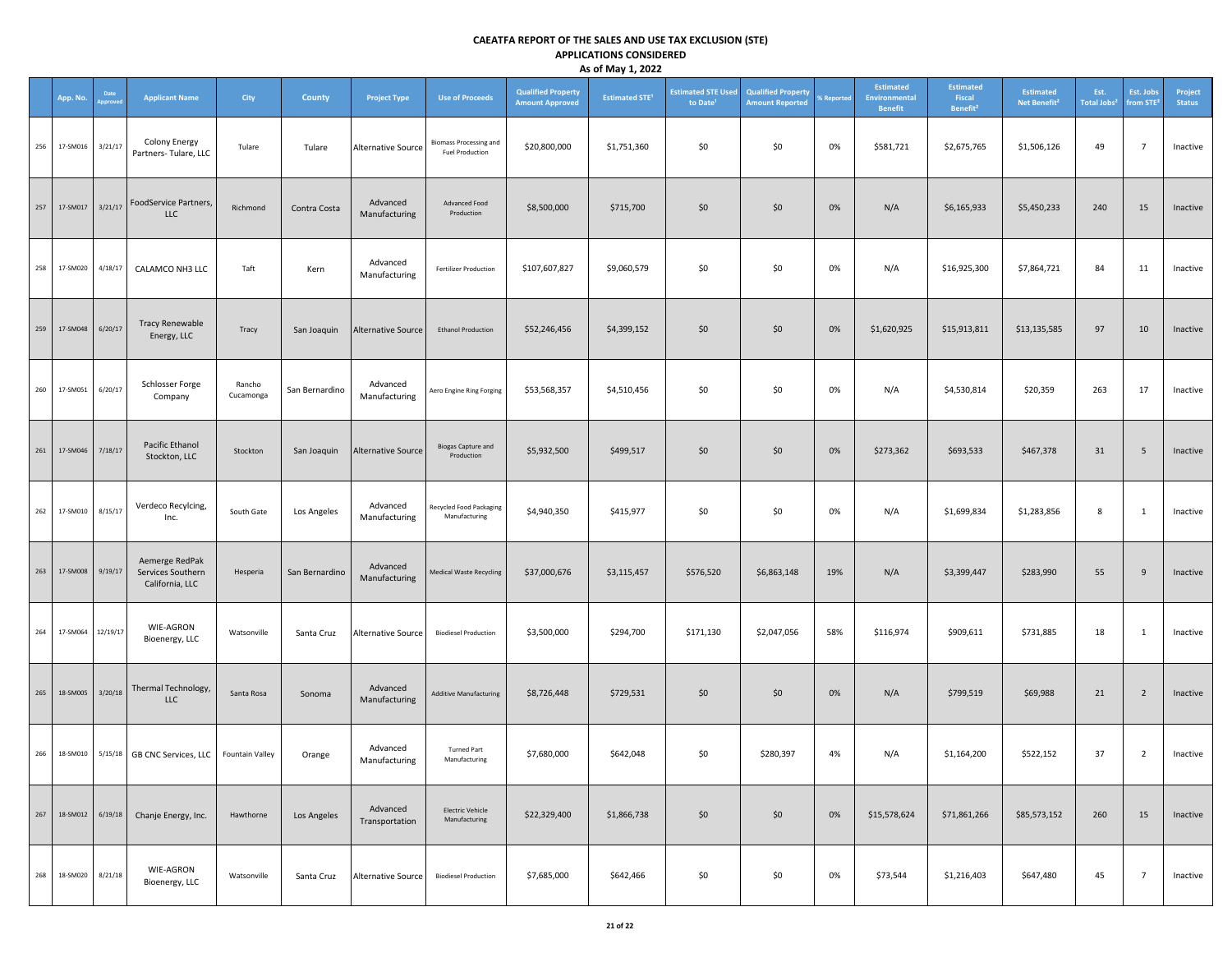|     |                      |          |                                          |             |             |                           |                                                                     |                                                     | $\sim$ $\sim$ $\sim$ $\sim$ $\sim$ $\sim$ $\sim$ |                                                   |                                                     |                               |                                                     |                                                    |                                              |                                 |                                    |                          |
|-----|----------------------|----------|------------------------------------------|-------------|-------------|---------------------------|---------------------------------------------------------------------|-----------------------------------------------------|--------------------------------------------------|---------------------------------------------------|-----------------------------------------------------|-------------------------------|-----------------------------------------------------|----------------------------------------------------|----------------------------------------------|---------------------------------|------------------------------------|--------------------------|
|     | App. No.             | Date     | <b>Applicant Name</b>                    | City        | County      | <b>Project Type</b>       | <b>Use of Proceeds</b>                                              | <b>Qualified Property</b><br><b>Amount Approved</b> | <b>Estimated STE<sup>1</sup></b>                 | <b>Estimated STE Used</b><br>to Date <sup>1</sup> | <b>Qualified Property</b><br><b>Amount Reported</b> | <b><i><u>Seported</u></i></b> | Estimated<br><b>Environmental</b><br><b>Benefit</b> | <b>Estimated</b><br>Fiscal<br>Benefit <sup>2</sup> | <b>Estimated</b><br>Net Benefit <sup>2</sup> | Est.<br>Total Jobs <sup>2</sup> | Est. Jobs<br>from STE <sup>®</sup> | Project<br><b>Status</b> |
| 269 | 18-SM023 9/18/18     |          | Katerra Construction<br><b>LLC</b>       | Tracy       | San Joaquin | Advanced<br>Manufacturing | <b>Multifamily Unit Building</b><br>Component<br>Manufacturing      | \$71,608,261                                        | \$5,986,451                                      | \$4,231,674                                       | \$50,611,920                                        | 71%                           | N/A                                                 | \$15,745,595                                       | \$9,759,144                                  | 680                             | 50                                 | Inactive                 |
| 270 | 18-SM033             |          | 11/13/18 Nate's Fine Foods LLC           | Roseville   | Placer      | Advanced<br>Manufacturing | Advanced Food<br>Production                                         | \$5,886,000                                         | \$492,070                                        | \$37,794                                          | \$452,076                                           | 8%                            | N/A                                                 | \$1,312,727                                        | \$820,658                                    | 79                              | 5                                  | Inactive                 |
| 271 | 18-SM035             | 12/18/18 | UTCRAS, LLC                              | Bakersfield | Kern        | Advanced<br>Manufacturing | Rail Transportation<br>Manufacturing                                | \$3,174,400                                         | \$265,380                                        | \$109,115                                         | \$1,305,202                                         | 41%                           | N/A                                                 | \$599,624                                          | \$334,244                                    | 41                              | $\overline{\mathbf{3}}$            | Inactive                 |
| 272 | 18-SM037 12/18/18    |          | Aemetis Advanced<br>Products Keyes, Inc. | Riverbank   | Stanislaus  | Alternative Source        | <b>Biomass Processing and</b><br>Fuel Production                    | \$153,076,838                                       | \$12,797,224                                     | \$532,780                                         | \$6,372,962                                         | 4%                            | \$1,371,022                                         | \$17,565,901                                       | \$6,139,699                                  | 622                             | 72                                 | Inactive                 |
| 273 | 19-SM026             | 5/21/19  | Taft Ammonia<br>Company, LLC             | Taft        | Kern        | Advanced<br>Manufacturing | <b>Fertilizer Production</b>                                        | \$239,234,449                                       | \$20,000,000                                     | \$0                                               | \$0                                                 | 0%                            | N/A                                                 | \$41,686,059                                       | \$21,686,059                                 | 120                             | 17                                 | Inactive                 |
|     | 274 19-SM002         | 6/18/19  | Verdeco Recycling,<br>Inc.               | South Gate  | Los Angeles | Advanced<br>Manufacturing | <b>Recycled Food Packaging</b><br>Manufacturing                     | \$13,118,950                                        | \$1,096,744                                      | \$395,927                                         | \$4,735,973                                         | 36%                           | N/A                                                 | \$4,906,568                                        | \$3,809,824                                  | 22                              | $\overline{\mathbf{3}}$            | Inactive                 |
|     | 275 20-SM004         |          | 1/21/20 AltAir Paramount, LLC            | Paramount   | Los Angeles | <b>Alternative Source</b> | Renewable Diesel<br>Production                                      | \$119,617,224                                       | \$10,000,000                                     | \$0                                               | \$0                                                 | 0%                            | \$5,644,576                                         | \$69,745,006                                       | \$65,389,582                                 | 532                             | 28                                 | Inactive                 |
|     | 276 20-SM021         |          | 3/17/20 Southpoint Biogas LLC            | Madera      | Madera      |                           | Alternative Source   Dairy Biogas Production                        | \$8,432,257                                         | \$704,937                                        | \$0                                               | \$0                                                 | 0%                            | \$87,376                                            | \$1,196,391                                        | \$578,830                                    | 70                              | $7\overline{ }$                    | Inactive                 |
|     | 277 21-SM014 3/16/21 |          | Green Impact<br>Manufacturing, LLC       | Vernon      | Los Angeles | Advanced<br>Manufacturing | Plastic Recycling and<br><b>Thermoform Product</b><br>Manufacturing | \$16,008,067                                        | \$1,360,686                                      | \$0                                               | \$0                                                 | 0%                            | N/A                                                 | \$5,246,166                                        | \$3,885,481                                  | 32                              | $\overline{2}$                     | Inactive                 |
|     | 278 21-SM015         | 3/16/21  | Fortress North<br>America, LLC           | Rocklin     | Placer      | Advanced<br>Manufacturing | <b>Fire Retardant</b><br>Manufacturing                              | \$5,094,248                                         | \$433,011                                        | \$0                                               | \$0                                                 | 0%                            | N/A                                                 | \$3,203,763                                        | \$2,770,752                                  | 35                              | $\overline{2}$                     | Inactive                 |
|     | 278                  |          |                                          |             |             |                           | Totals:                                                             | \$12,163,184,163                                    | \$1,026,773,083                                  | \$677,048,997                                     | \$7,128,701,705                                     | 59%                           | \$245,994,949                                       | \$2,035,898,040                                    | \$1,255,121,015                              | 106,521                         | 5,081                              |                          |